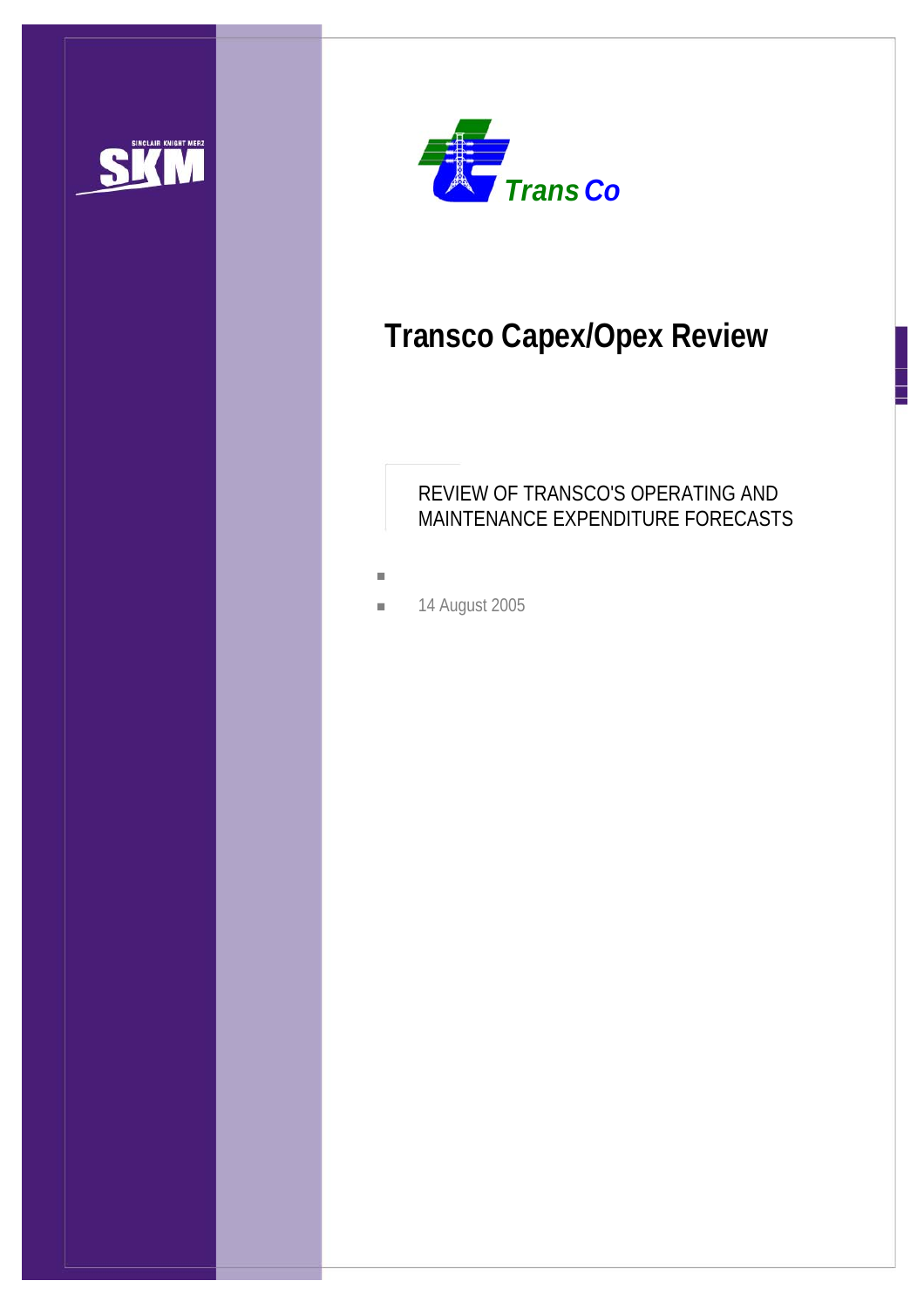



# **Transco Capex/Opex Review**

## REVIEW OF TRANSCO'S OPERATING AND MAINTENANCE EXPENDITURE FORECASTS

- Ì.
- **14 August 2005**

Sinclair Knight Merz ABN 37 001 024 095 369 Ann Street, Brisbane 4000 PO Box 246 Spring Hill QLD 4004 Australia Tel: +61 7 3244 7100 Fax: +61 7 3244 7301 Web: www.skmconsulting.com

COPYRIGHT: The concepts and information contained in this document are the property of Sinclair Knight Merz Pty Ltd. Use or copying of this document in whole or in part without the written permission of Sinclair Knight Merz constitutes an infringement of copyright.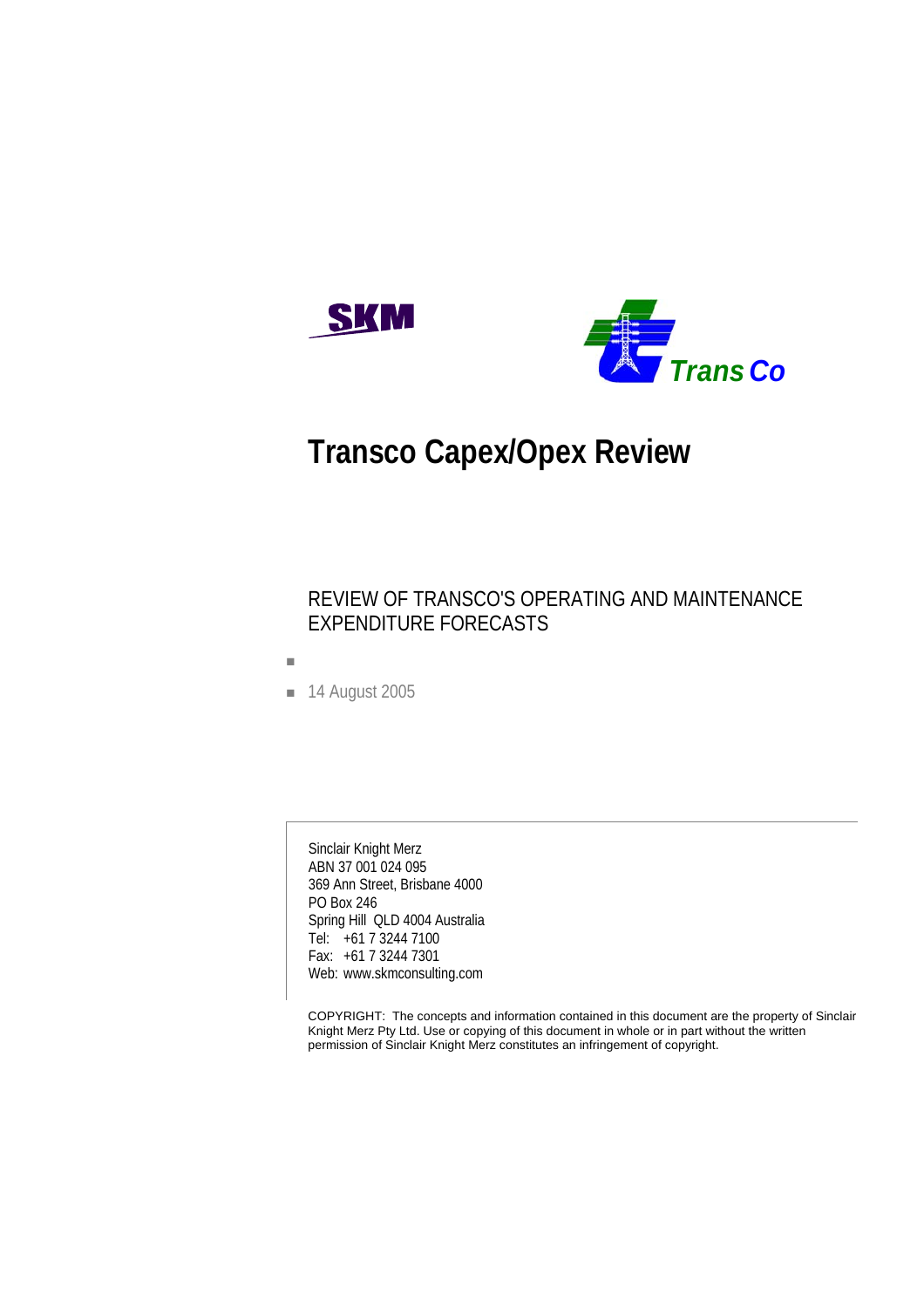

## **Contents**

| 1. | <b>Executive Summary</b> |                                                           |                         |  |
|----|--------------------------|-----------------------------------------------------------|-------------------------|--|
| 2. | <b>Introduction</b>      |                                                           |                         |  |
| 3. |                          | <b>Recent Trends</b>                                      | 3                       |  |
|    | 3.1                      | <b>Historical Expenditure</b>                             | 3                       |  |
|    | 3.2                      | <b>Maintenance Standards</b>                              | $\overline{\mathbf{4}}$ |  |
|    | 3.3                      | <b>Reliability Performance</b>                            | 4                       |  |
|    | 3.4                      | <b>SKM Commentary</b>                                     | $6\phantom{1}6$         |  |
| 4. |                          | <b>Expenditure Forecast Provided</b>                      | $\overline{7}$          |  |
|    | 4.1                      | <b>Opex Forecast</b>                                      | $\overline{7}$          |  |
|    | 4.2                      | <b>Mercer Remuneration Survey</b>                         | 9                       |  |
|    | 4.3                      | <b>SKM Commentary</b>                                     | 9                       |  |
| 5. |                          | <b>Performance Indicators</b>                             | 11                      |  |
|    | 5.1                      | <b>Suitable Performance Measures</b>                      | 11                      |  |
|    | 5.2                      | <b>International Comparisons</b>                          | 11                      |  |
|    | 5.3                      | <b>Movements of Indicators over Forecast Period</b>       | 15                      |  |
|    | 5.3.1                    | Labour Efficiency                                         | 15                      |  |
|    | 5.3.2                    | <b>Economic Efficiency</b>                                | 18                      |  |
|    | 5.4                      | <b>Impact of Opex Forecast on Benchmarked Performance</b> | 20                      |  |
|    | 5.5                      | <b>SKM Commentary</b>                                     | 22                      |  |
| 6. |                          | <b>Overheads</b>                                          | 23                      |  |
| 7. |                          | <b>Reliability Performance</b>                            | 24                      |  |
| 8. |                          | <b>Capex/Opex Trade-off</b>                               | 26                      |  |
|    |                          | <b>Appendix A Mercer HR Survey</b>                        | 27                      |  |
|    | <b>Appendix B</b>        | <b>Opex Forecast in ERC Format</b>                        | 28                      |  |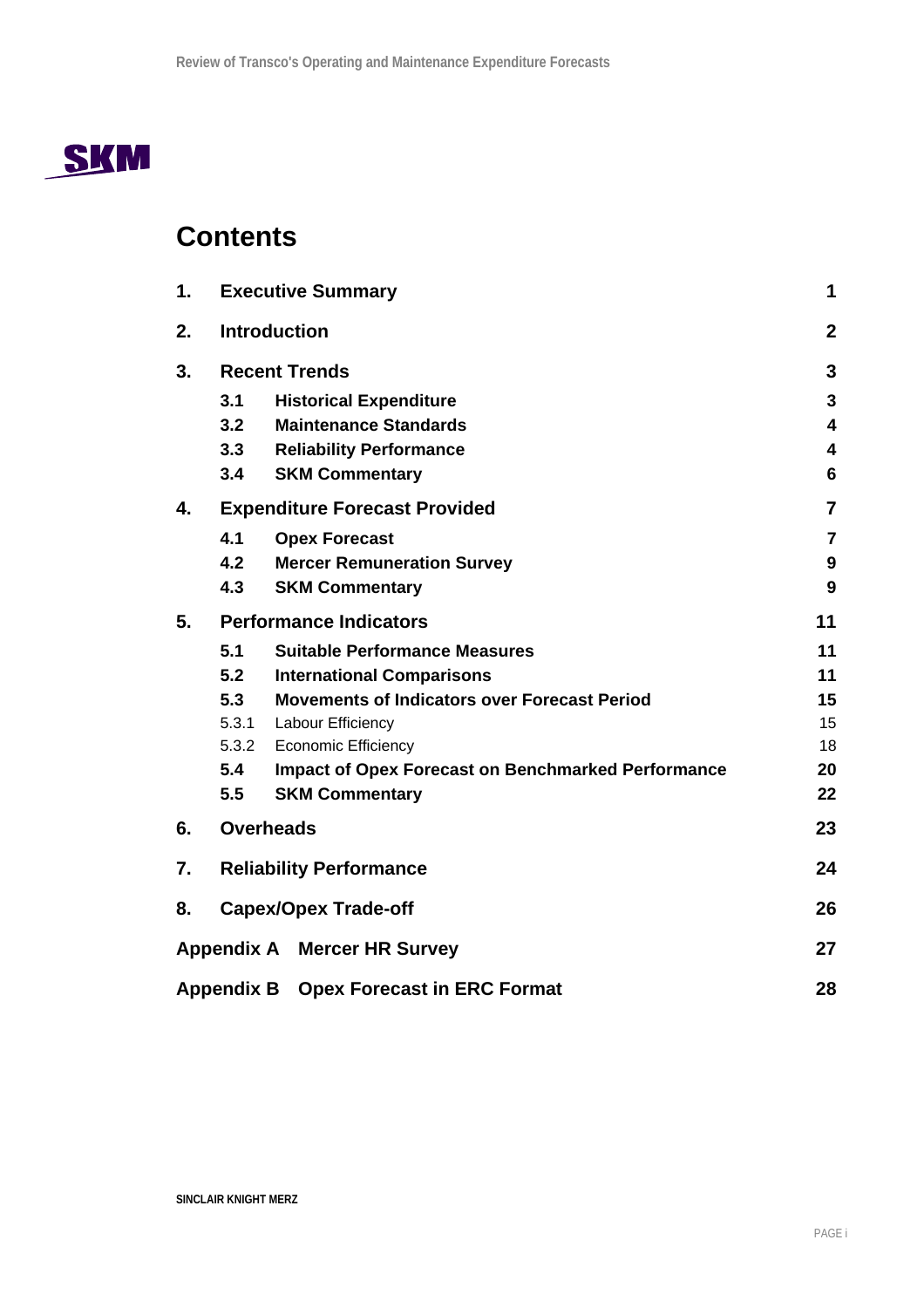

# **Document history and status**

| <b>Revision</b> | Date issued    | <b>Reviewed by</b> | Approved by | Date approved  | <b>Revision type</b> |
|-----------------|----------------|--------------------|-------------|----------------|----------------------|
|                 | 5 August 2005  | G Edwards          |             |                | Draft for comment    |
| 2               | 8 August 2005  | G Edwards          | M Farr      | 8 August 2005  | Draft for comment    |
| 3               | 14 August 2005 | <b>G</b> Edwards   | G Edwards   | 14 August 2005 | <b>Final Draft</b>   |
|                 |                |                    |             |                |                      |
|                 |                |                    |             |                |                      |
|                 |                |                    |             |                |                      |
|                 |                |                    |             |                |                      |
|                 |                |                    |             |                |                      |
|                 |                |                    |             |                |                      |

## **Distribution of copies**

| <b>Revision</b> | Copy no         | Quantity | <b>Issued to</b> |
|-----------------|-----------------|----------|------------------|
|                 | Electronic copy |          | <b>LECG</b>      |
| 2               | Electronic copy |          | <b>LECG</b>      |
| 2               | Electronic copy |          | TransCo          |
| 3               | Electronic copy |          | <b>LECG</b>      |
| 3               | Electronic copy |          | TransCo          |
|                 |                 |          |                  |
|                 |                 |          |                  |
|                 |                 |          |                  |
|                 |                 |          |                  |

| Printed:                 | 31 August 2005                                                               |
|--------------------------|------------------------------------------------------------------------------|
| Last saved:              | 31 August 2005 12:05 AM                                                      |
| File name:               | C:\My Documents\Transco\QH10023\Deliverables\Reports\10023 Opex draft v3.doc |
| Author:                  | Greg Edwards                                                                 |
| <b>Project manager:</b>  | Greg Edwards                                                                 |
| Name of organisation:    | <b>LECG Consulting</b>                                                       |
| Name of project:         | <b>Transco Capex/Opex Review</b>                                             |
| Name of document:        | Review of Transco's Operating and Maintenance Expenditure Forecasts          |
| <b>Document version:</b> |                                                                              |
| <b>Project number:</b>   | QH10023                                                                      |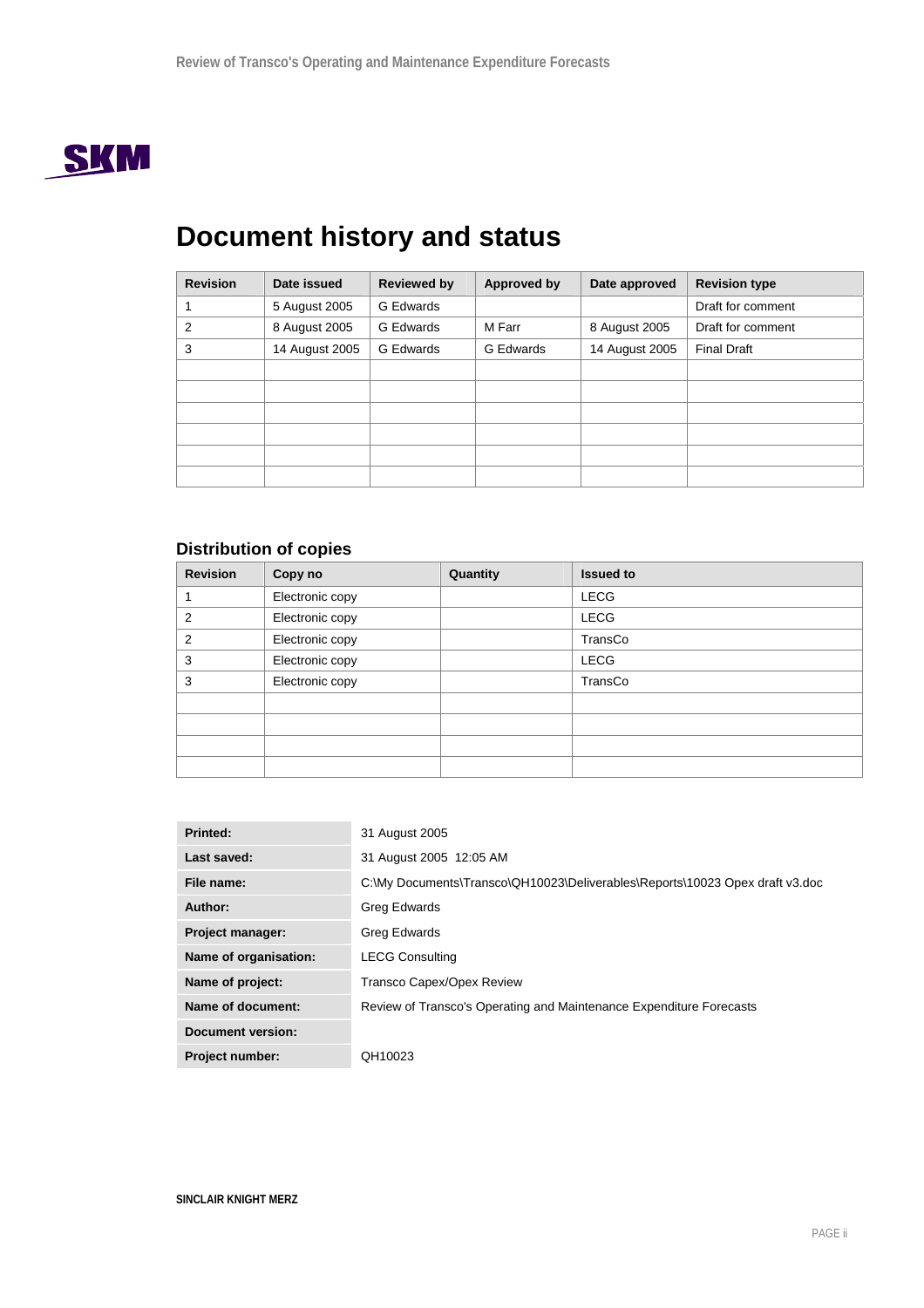

## **1. Executive Summary**

This is an internal report to LECG Ltd and their client The National Transmission Corporation (TransCo) to assist in the preparation of the five year operating and maintenance expenditure (Opex) forecast as part of TransCo's submission to the Electricity Regulatory Commission (ERC).

Sinclair Knight Merz (SKM) has benchmarked TransCo's recent historical operating and maintenance expenditure against a small group of international transmission businesses. In all expenditure measures, TransCo benchmarks positively.

SKM has inspected the condition of a range of TransCo's assets and reviewed various maintenance manuals and procedures. SKM is of the view that the current level of maintenance is appropriate and reasonable.

The operating and maintenance expenditure forecasts for 2005 and the next five year regulatory period (2006-2010) have been reviewed. This forecast is based on a continuation of the current levels of activity and resources with minor increases only envisaged. The forecasts incorporate some substantial increments in staff remuneration. These increments are supported by the Mercer HR survey of remuneration within the Philippines Energy Industry. These increments increase the total budget requirements significantly.

This review of the opex forecasts is able to demonstrate increasing labour efficiencies over the forecast period. However, the review finds that economic efficiency declines over this period. This is reflected in the benchmarking against international businesses where TransCo slips from being a low cost leader to being an average to poor performer over the forecast period.

The review also considers the impact of the forecast opex on the reliability performance of the TransCo network. It concludes that the forecast opex budget will maintain the current levels of performance which is in line with the expected performance targets set under the Philippine Grid Code.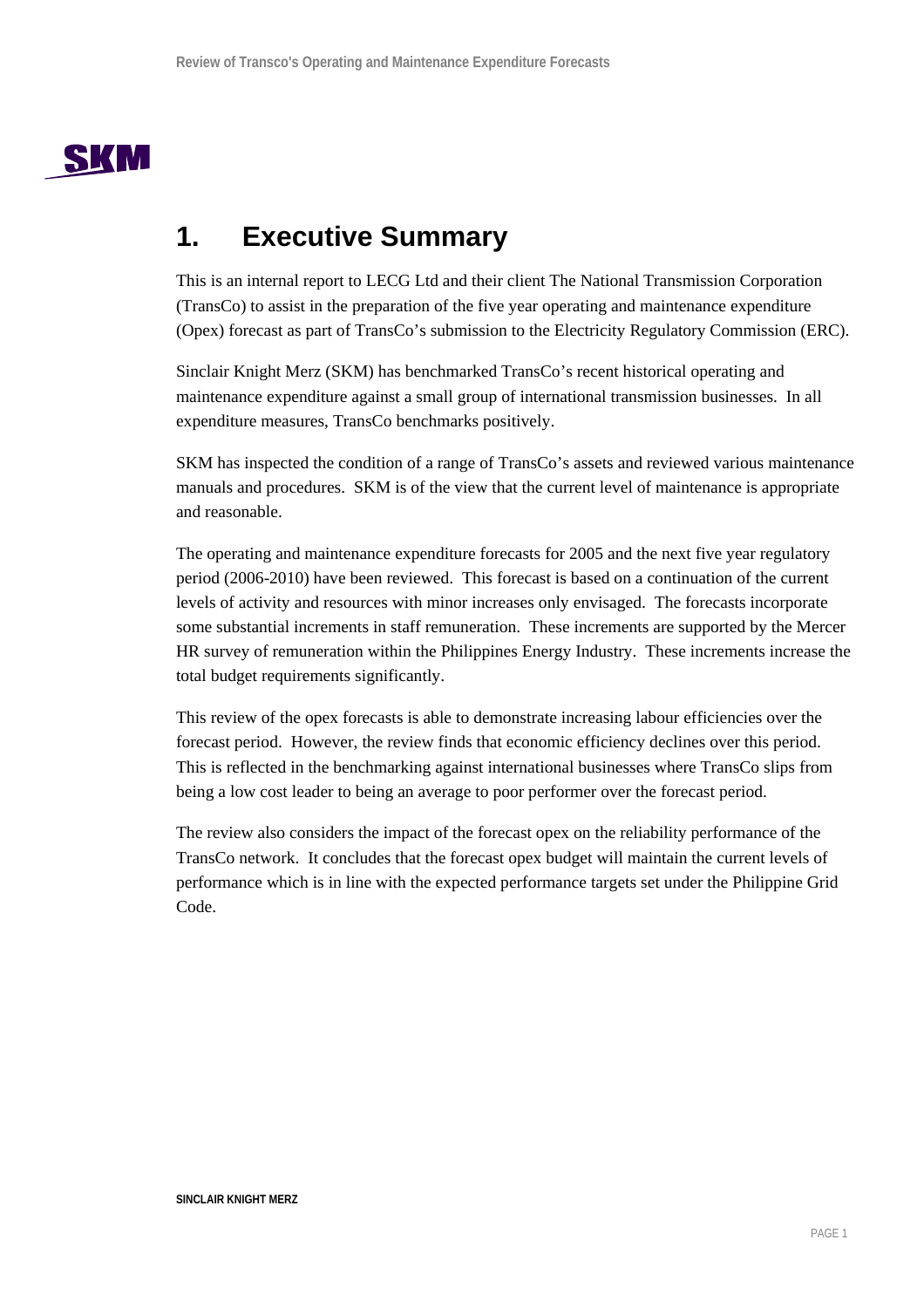

## **2. Introduction**

Sinclair Knight Merz has been commissioned by LECG Ltd to assist The National Transmission Corporation (TransCo) in the preparation of forecasts of capital expenditure and operating and maintenance expenditure as part of TransCo's submission to the Electricity Regulatory Commission (ERC) for the current regulatory re-set.

This report focuses on the operating expenditure forecast.

The Transmission Wheeling Rate Guidelines (TWRG) require the operating and maintenance expenditure (Opex) forecast to be provided in a format defined in ERC's Issue Paper (September 10, 2004). SKM's brief is to assist TransCo to articulate why the Opex forecast is necessary and reasonable or to prepare revised forecasts that meet these criteria.

Specifically, SKM is required to comment on whether the Opex forecasts are:

- 1) Reasonably efficient;
- 2) Sufficient to support forecast growth;
- 3) Sufficient to allow TransCo to achieve or exceed the target levels of performance.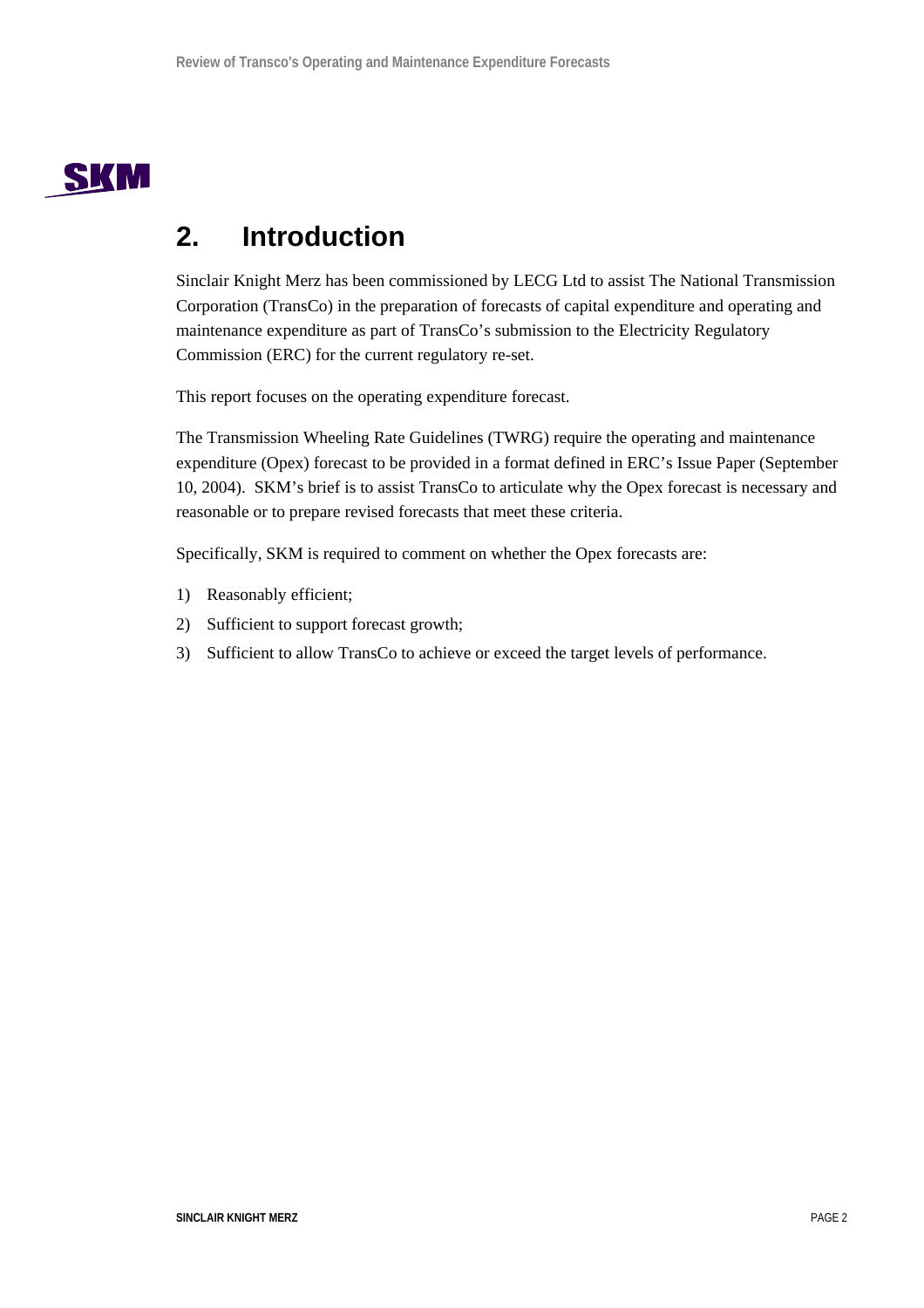

## **3. Recent Trends**

## **3.1 Historical Expenditure**

Historical Opex expenditure has been provided for 2003 and 2004.

## **Table 1: Historical Opex**

| <b>Opex Category and Sub-Category</b>                | 2003 (Php Mn) | 2004(Php Mn) |
|------------------------------------------------------|---------------|--------------|
| <b>Payroll</b>                                       |               |              |
| Network Operations Supervision & Eng'g Staff         | 379           | 379          |
| <b>Network Operations Other Staff</b>                | 419           | 419          |
| Network Plannig Supervision and En'g Staff           | 29            | 29           |
| System Operations Supervision & Eng'g Staff          | 183           | 183          |
| Admin, HR, Finance Corporate & Regulatory Staff      | 626           | 584          |
| Easements owned by the Regulatory Entity             |               |              |
| Sub-total Payroll                                    | 1636          | 1594         |
| <b>Network Related</b>                               |               |              |
| <b>Network Operations</b>                            | 287           | 398          |
| Network Maintenance                                  | 694           | 962          |
| Plant & Equipment Insurance                          | 118           | 247          |
| <b>System Operations</b>                             | 79            | 174          |
| <b>WESM Compliance</b>                               |               |              |
| Sub-total Network Related                            | 1178          | 1781         |
| <b>Non-Network Related</b>                           |               |              |
| <b>Bad Debts</b>                                     | 44            | 50           |
| Internal & External Audit Functions                  |               | 12           |
| Regulatory liaison & compliance                      |               |              |
| Corporate & central office                           | 52            | 158          |
| IT licenses, operations & maintenance                | 19            | 8            |
| Lease payments                                       |               |              |
| Net foreign exchange (either loss or gain)           |               |              |
| Property maintenance                                 | 65            | 77           |
| Property insurance                                   | 20            | 23           |
| <b>Others</b>                                        |               |              |
| Sub-total Non-Network Related                        | 200           | 328          |
|                                                      |               |              |
| <b>Total Operating &amp; Maintenance Expenditure</b> | 3014          | 3703         |

There was a considerable increase (approximately 23%) in expenditure in 2004. This increase was mainly in non-labour network operations and maintenance expenditure. Other large percentage increases have been seen in Corporate and Central Office expenditure but from a quite low base.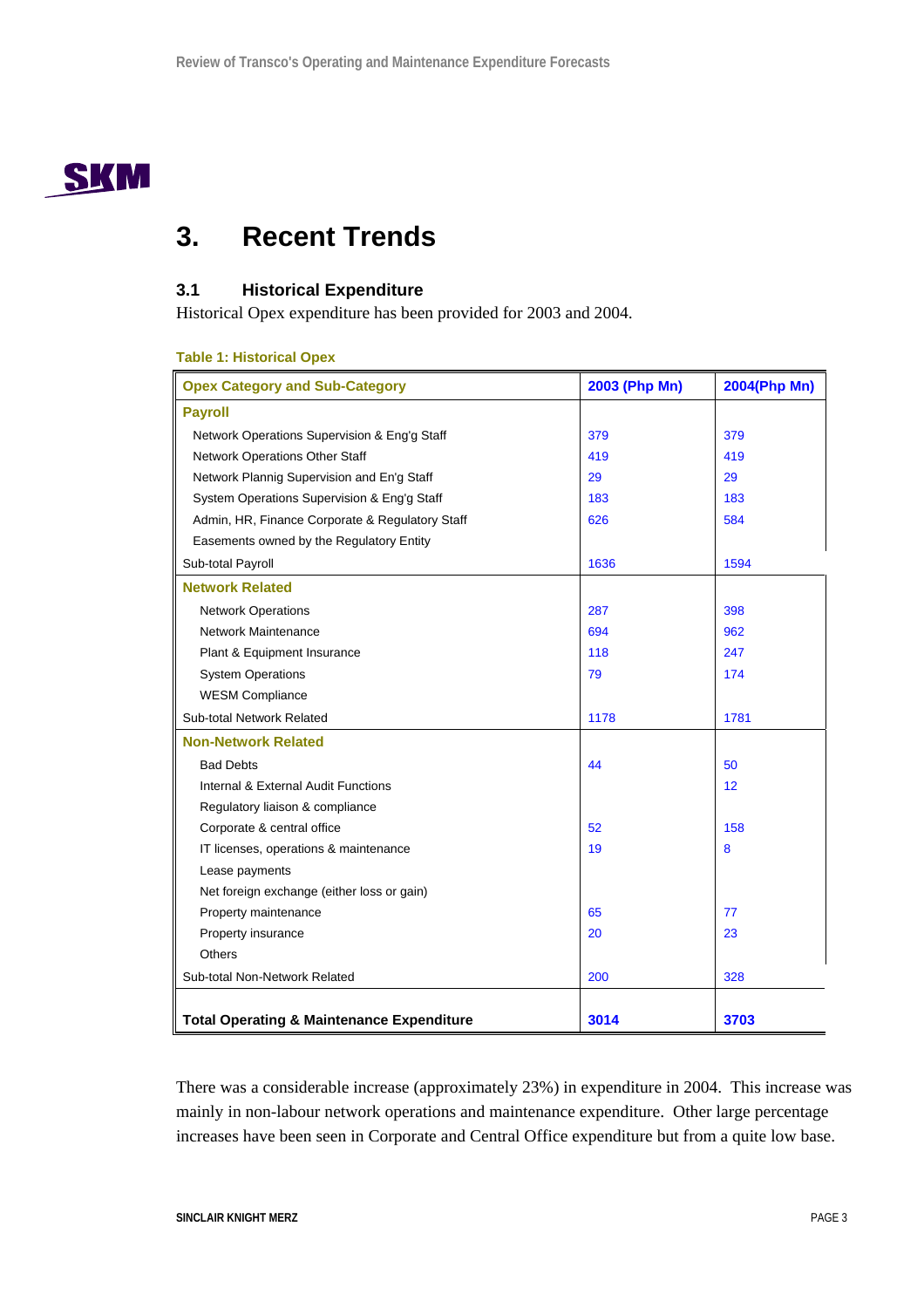

The 2004 expenditure has been benchmarked against several international transmission businesses with quite positive results. Please see section 5.2 where this is discussed further.

## **3.2 Maintenance Standards**

SKM has reviewed a number of documents related to maintenance policies, procedures and practices (including "Power Systems Reliability Enhancement Program – Implementing Guidelines and Working Procedures", "Maintenance Manual on Substation Equipment", "Maintenance Manual on Transmission Lines" plus a range of Circulars covering reliability reporting procedures). The documents reviewed appear to provide a consistent framework for maintenance management of the TransCo assets

SKM personnel have also visited a number of TransCo sites to inspect existing assets and have interviewed maintenance supervisors in regional areas. Asset condition has been discussed at every opportunity with substation operating personnel, and visual inspection of all major substation plant conducted at each substation visited.

A substantial report was produced as part of SKM's Valuation of the TransCo assets addressing suitable asset live in the Philippines. This report concluded:

"From inspection of test records, limited site inspections and discussions with maintenance managers from the Luzon regions, SKM believes that TransCo maintenance standards compare well with those of other countries."

SKM is of the view that the level of maintenance being performed on the network is reasonable.

## **3.3 Reliability Performance**

Reliability performance is a function of a number of parameters. The primary driver is the network design, particularly the level of in-built redundancy. For example, the majority of the Transmission networks in western countries are designed to provide N-1 security – that is, a single contingency or loss of a single network element will not result in a loss of supply to any customers because alternate supply routes are available. For this reason, few transmission entities (or regulators) find that the traditional reliability measures of SAIDI and CAIDI are applicable. These measures are generally applied in distribution systems where outages causing loss of supply are more common. Instead for Transmission, measures like circuit availability etc are finding favour. It is understood that while 500/230kV substations have been designed for N-1 security, generally the remainder of the network has not been so designed. There are plans in place to gradually increase the major plant redundancy at voltage levels below 500kV.

The environmental conditions, including climate (temperature, rainfall, humidity etc), density and rate of vegetation growth, seismic activity etc, are also key determinants of reliability performance.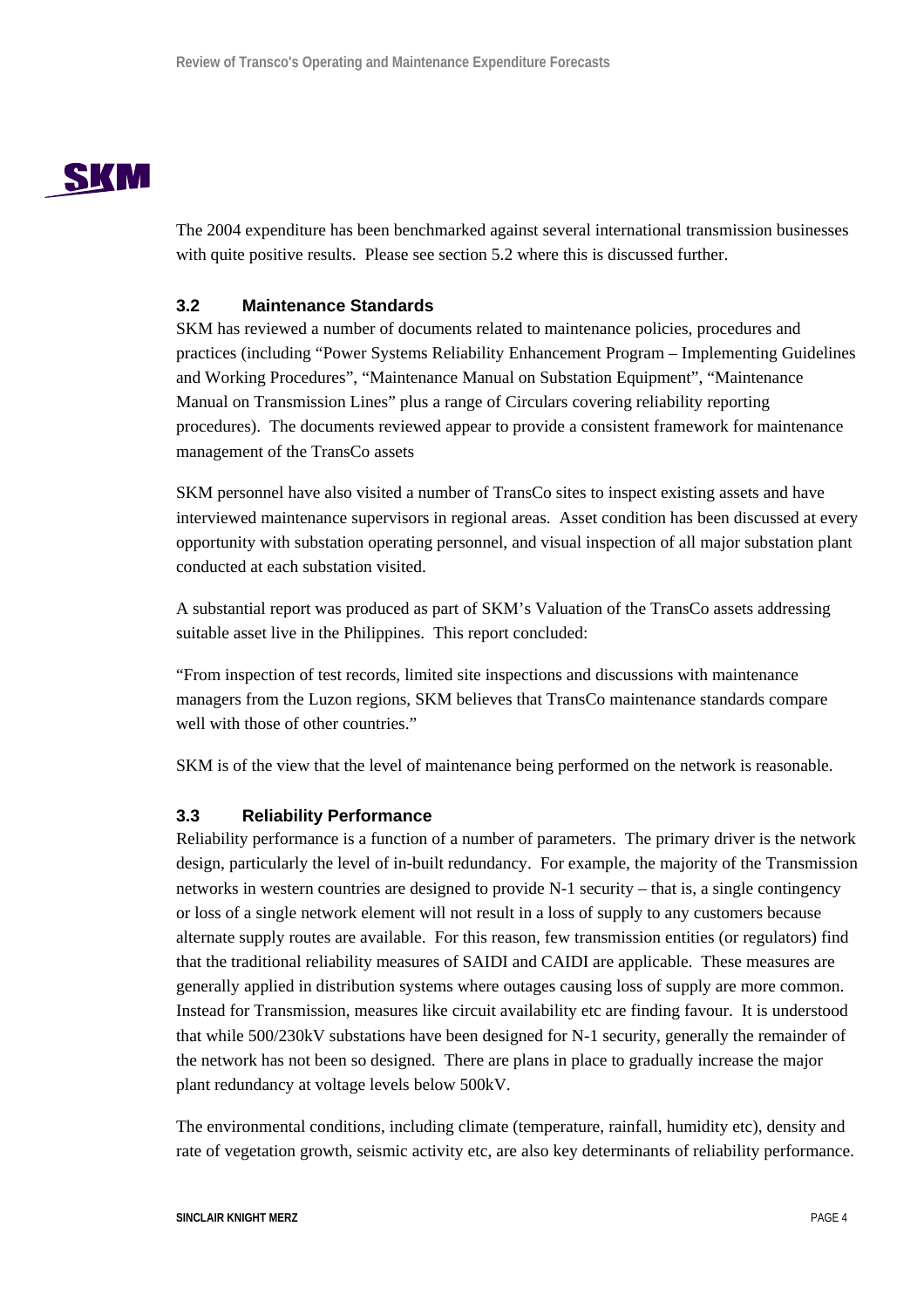# SKM

The age of the network and the level of maintenance applied will also influence the reliability performance but these elements are probably of secondary significance in comparison to those mentioned above. The TransCo network is comparatively young in comparison with many transmission networks in other countries. The value weighted average age of the network is approximately 14 years. However, the harsh environment results in lower asset lives for many asset categories. The value weighted average remaining life appears to be approximately 29 years. The other major impact that opex has on reliability measures is its impact on restoration times. The availability of emergency response personnel and equipment will govern this variable.

Having made this point, it is still pleasing to note that the increase in network opex seen from 2003 to 2004 coincides with a clear improvement in network reliability – see the chart below.



## **Figure 1 SAIDI and Opex**

It is unclear whether the apparent improvement results from the increased maintenance spend or represents the normal weather driven fluctuations in this performance measure.

The reliability performance of the TransCo network is poor in comparison to transmission networks in western countries, but SKM is of the opinion that this performance is driven by network design and the tropical environment of the Philippines rather than a lack of maintenance. Network reliability is discussed further in section 7 of this report.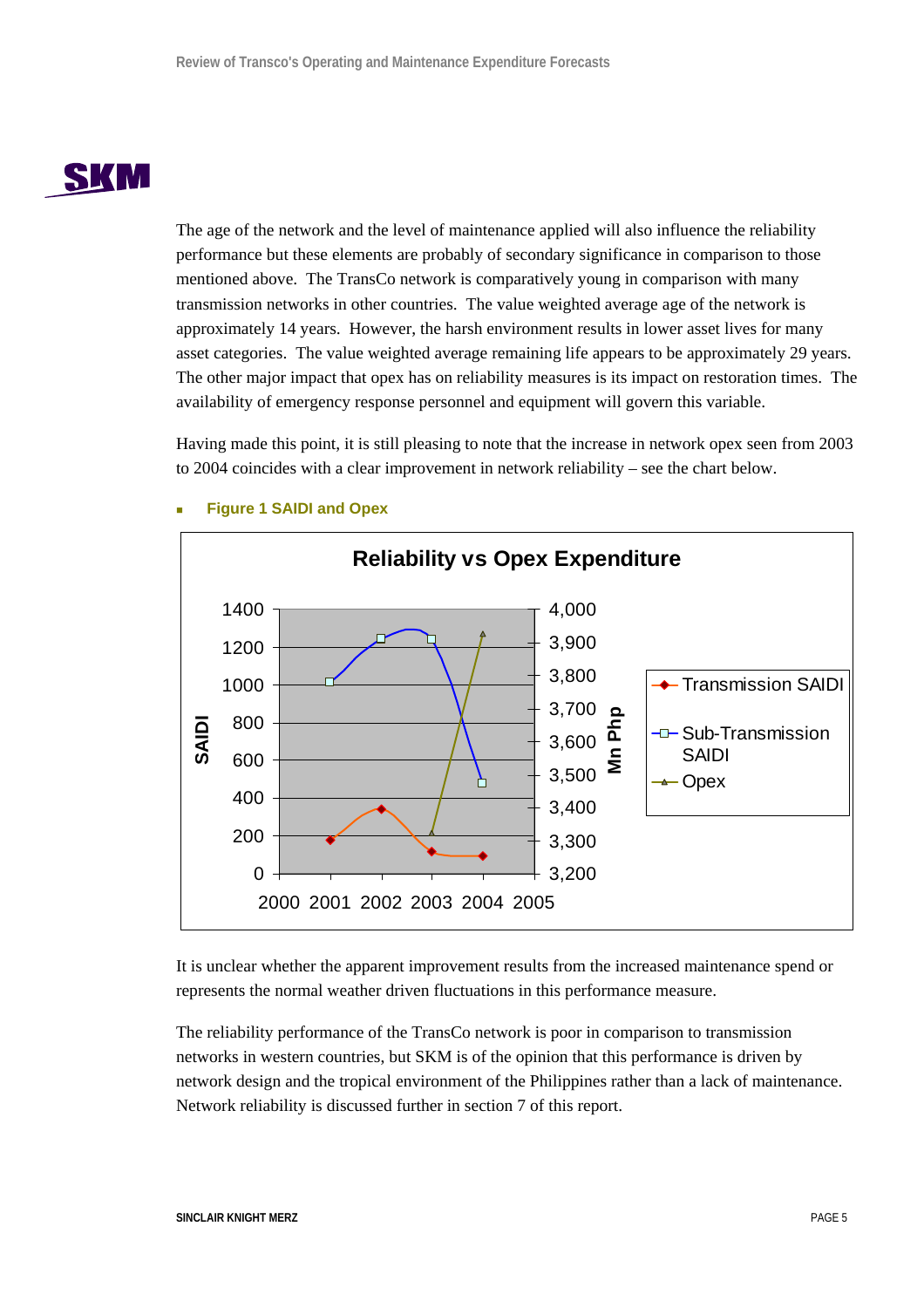

## **3.4 SKM Commentary**

In SKM's view, the current operating and maintenance expenditure, based on the 2004 actual expenditure, is at reasonable level.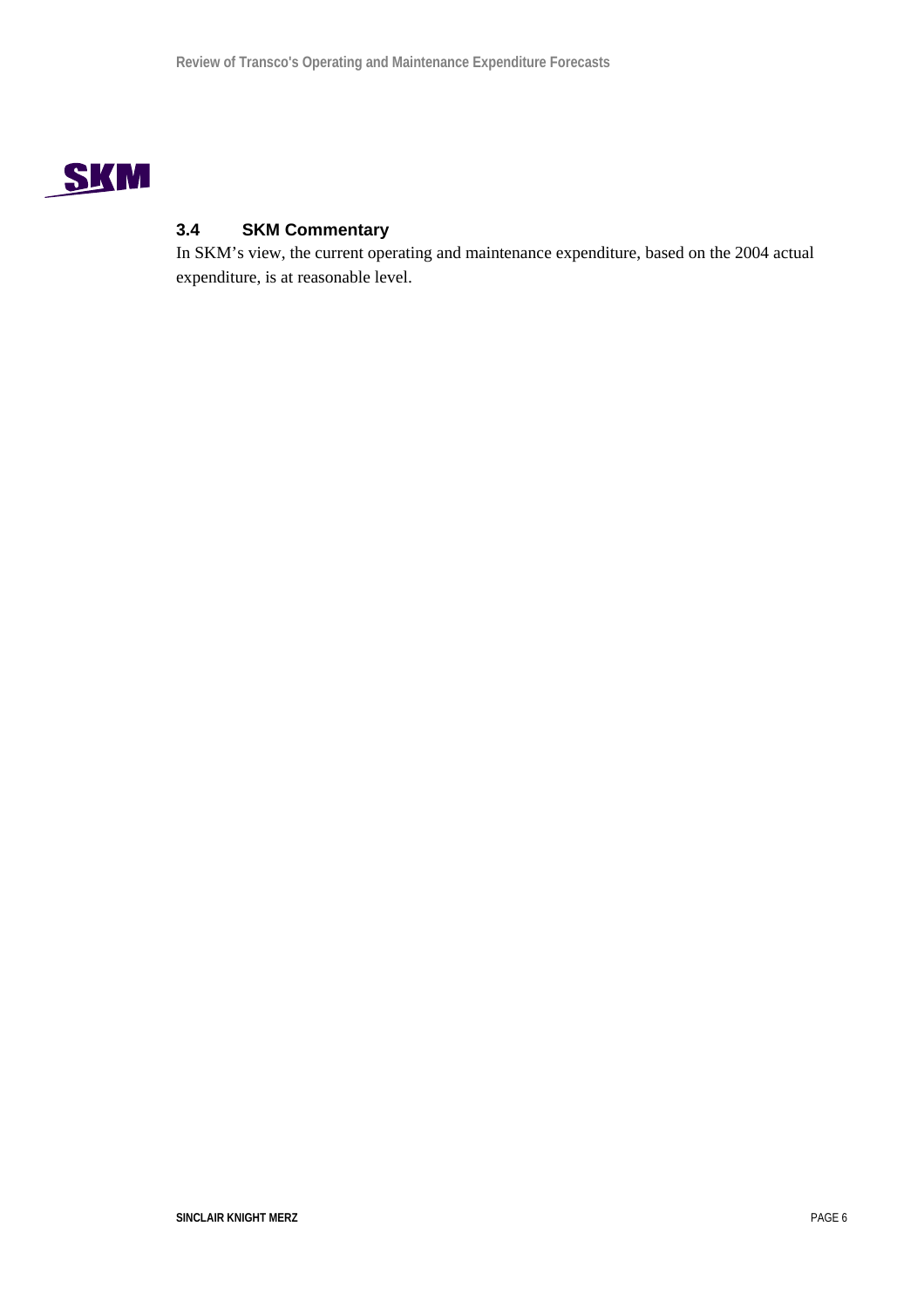

## **4. Expenditure Forecast Provided**

## **4.1 Opex Forecast**

The TransCo forecast of operating and maintenance expenditure for the current year and the five year regulatory period is shown in Table 2.

| <b>Opex Category and Sub-Category</b>                | 2005  | 2006  | 2007        | 2008           | 2009           | 2010  |
|------------------------------------------------------|-------|-------|-------------|----------------|----------------|-------|
| Payroll                                              |       |       |             |                |                |       |
| Network Operations Supervision & Eng'g Staff         | 417   | 702   | 1,151       | 1,345          | 1,475          | 1,626 |
| Network Operations Other Staff                       | 460   | 775   | 1,188       | 1,411          | 1,546          | 1,711 |
| Network Plannig Supervision and En'g Staff           | 32    | 52    | 84          | 96             | 106            | 116   |
| System Operations Supervision & Eng'g Staff          | 201   | 315   | 524         | 600            | 658            | 722   |
| Admin, HR, Finance Corporate & Regulatory Staff      | 1,289 | 934   | 1,389       | 1,665          | 1,905          | 2,180 |
| Easements owned by the Regulatory Entity             |       |       |             |                |                |       |
| <b>Sub-total Payroll</b>                             | 2,399 | 2,779 | 4,335       | 5,118          | 5,690          | 6,355 |
| <b>Network Related</b>                               |       |       |             |                |                |       |
| <b>Network Operations</b>                            | 454   | 457   | 497         | 510            | 534            | 554   |
| <b>Network Maintenance</b>                           | 1,098 | 1,149 | 1,403       | 1,470          | 1,552          | 1,636 |
| Plant & Equipment Insurance                          | 267   | 194   | 202         | 210            | 218            | 227   |
| <b>System Operations</b>                             | 187   | 196   | 248         | 262            | 279            | 295   |
| <b>WESM Compliance</b>                               |       |       |             |                |                |       |
| <b>Sub-total Network Related</b>                     | 2,007 | 1,997 | 2,349       | 2,452          | 2,583          | 2,713 |
| Non-Network Related                                  |       |       |             |                |                |       |
| <b>Bad Debts</b>                                     | 42    | 45    | 47          | 47             | 51             | 52    |
| Internal & External Audit Functions                  | 36    | 36    | 36          | 36             | 36             | 36    |
| Regulatory liaison & compliance                      | 0     | 0     | $\mathbf 0$ | 0              | 0              | 0     |
| Corporate & central office                           | 391   | 455   | 401         | 414            | 429            | 445   |
| IT licenses, operations & maintenance                | 10    | 11    | 11          | 12             | 12             | 13    |
| Lease payments                                       | 9     | 9     | 10          | 10             | 10             | 11    |
| Net foreign exchange (either loss or gain)           | 0     | 0     | 0           | 0              | $\Omega$       | 0     |
| Property maintenance                                 | 2     | 2     | 2           | $\overline{2}$ | $\overline{2}$ | 2     |
| Property insurance                                   | 42    | 54    | 55          | 56             | 56             | 57    |
| <b>Others</b>                                        | 3     | 3     | 3           | 3              | 3              | 4     |
| <b>Sub-total Non-Network Related</b>                 | 535   | 615   | 565         | 579            | 601            | 619   |
|                                                      |       |       |             |                |                |       |
| <b>Total Operating &amp; Maintenance Expenditure</b> | 4,941 | 5,391 | 7,250       | 8,149          | 8,874          | 9,687 |

## **Table 2: Opex Forecast (PHP Mn)**

Table 3 provides the year to year increases in the individual line items and totals.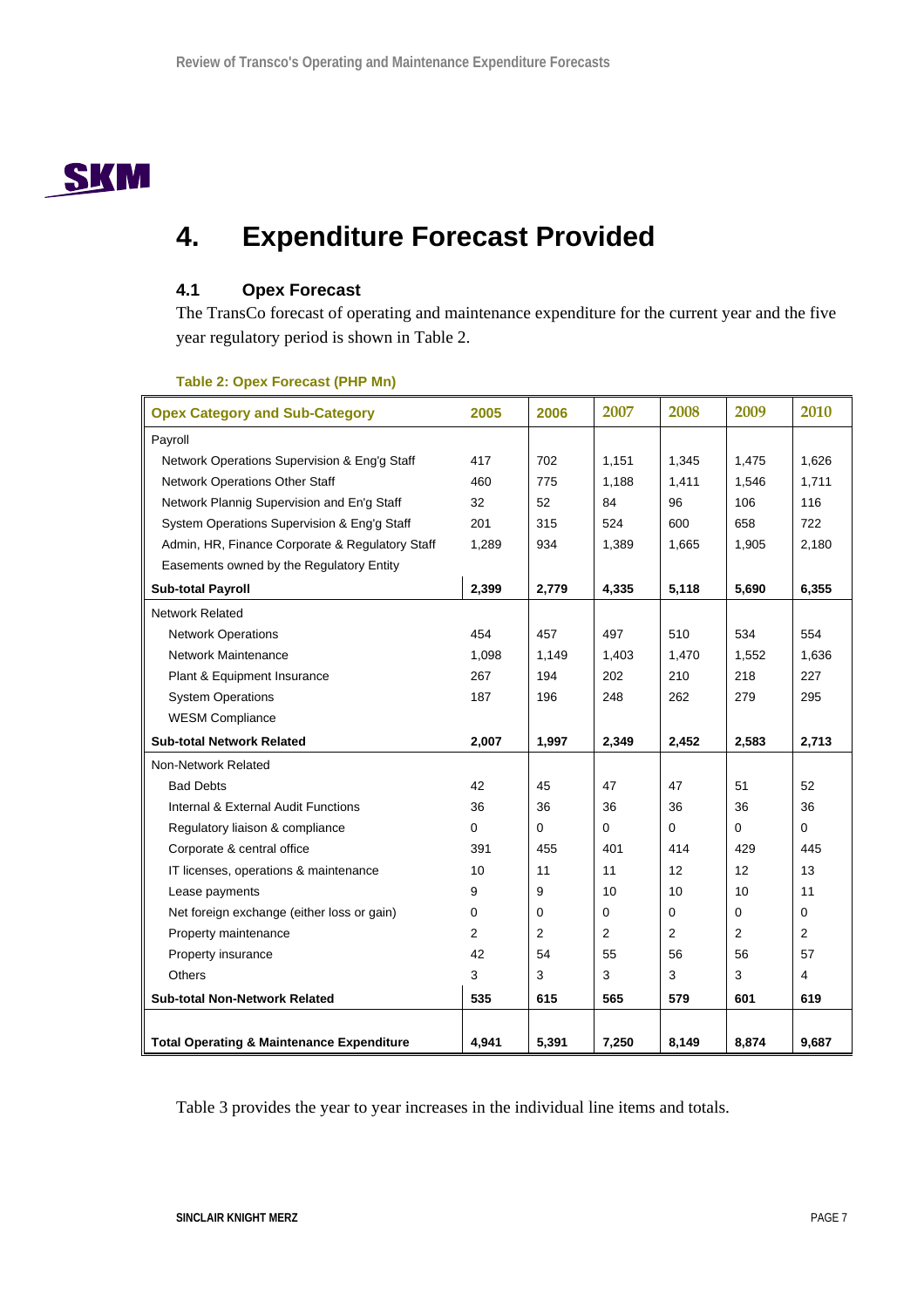# **SKM**

## **Table 3: Annual growth in Forecast Opex**

|                                                                |          |          |          |       |       |       | <b>Total</b><br>increase<br>over | <b>Average</b><br>growth<br>pa |
|----------------------------------------------------------------|----------|----------|----------|-------|-------|-------|----------------------------------|--------------------------------|
| <b>Opex Category and Sub-Category</b>                          | 2005     | 2006     | 2007     | 2008  | 2009  | 2010  | 2004                             |                                |
| Payroll                                                        |          |          |          |       |       |       |                                  |                                |
| Network Operations Supervision & Eng'g Staff                   | 10.0%    | 68.5%    | 63.8%    | 16.9% | 9.7%  | 10.2% | 328.9%                           | 27.5%                          |
| Network Operations Other Staff                                 | 9.9%     | 68.4%    | 53.3%    | 18.8% | 9.5%  | 10.7% | 308.4%                           | 26.4%                          |
| Network Plannig Supervision and En'g Staff                     | 8.8%     | 65.2%    | 60.9%    | 14.7% | 9.8%  | 9.8%  | 299.8%                           | 26.0%                          |
| System Operations Supervision & Eng'g Staff                    | 10.1%    | 56.2%    | 66.4%    | 14.5% | 9.7%  | 9.8%  | 294.8%                           | 25.7%                          |
| Admin, HR, Finance Corporate & Regulatory<br>Staff             | 120.7%   | $-27.5%$ | 48.6%    | 19.9% | 14.4% | 14.4% | 273.2%                           | 24.5%                          |
| Easements owned by the Regulatory Entity                       |          |          |          |       |       |       |                                  |                                |
| <b>Sub-total Payroll</b>                                       | 50.5%    | 15.8%    | 56.0%    | 18.0% | 11.2% | 11.7% | 298.7%                           | 25.9%                          |
| <b>Network Related</b>                                         |          |          |          |       |       |       |                                  |                                |
| <b>Network Operations</b>                                      | 14.1%    | 0.8%     | 8.7%     | 2.7%  | 4.6%  | 3.8%  | 39.3%                            | 5.7%                           |
| Network Maintenance                                            | 14.2%    | 4.6%     | 22.0%    | 4.8%  | 5.6%  | 5.4%  | 70.0%                            | 9.3%                           |
| Plant & Equipment Insurance                                    | 8.1%     | $-27.3%$ | 4.0%     | 4.0%  | 4.0%  | 4.0%  | $-8.0%$                          | $-1.4%$                        |
| <b>System Operations</b>                                       | 7.5%     | 4.8%     | 26.3%    | 5.7%  | 6.4%  | 6.1%  | 69.8%                            | 9.2%                           |
| <b>WESM Compliance</b>                                         |          |          |          |       |       |       |                                  |                                |
| <b>Sub-total Network Related</b>                               | 12.7%    | $-0.5%$  | 17.6%    | 4.4%  | 5.3%  | 5.0%  | 52.3%                            | 7.3%                           |
| Non-Network Related                                            |          |          |          |       |       |       |                                  |                                |
| <b>Bad Debts</b>                                               | $-16.0%$ | 7.1%     | 4.4%     | 0.0%  | 8.5%  | 2.0%  | 4.0%                             | 0.7%                           |
| Internal & External Audit Functions                            | 200.7%   | $-0.1%$  | 0.0%     | 0.0%  | 0.0%  | 0.0%  | 200.9%                           | 20.2%                          |
| Regulatory liaison & compliance                                |          |          |          |       |       |       |                                  |                                |
| Corporate & central office                                     | 147.7%   | 16.2%    | $-11.8%$ | 3.0%  | 3.9%  | 3.5%  | 181.5%                           | 18.8%                          |
| IT licenses, operations & maintenance                          | 30.8%    | 5.0%     | 4.0%     | 4.0%  | 4.0%  | 4.0%  | 60.4%                            | 8.2%                           |
| Lease payments                                                 |          | 5.0%     | 4.0%     | 4.0%  | 4.0%  | 4.0%  |                                  |                                |
| Net foreign exchange (either loss or gain)                     |          |          |          |       |       |       |                                  |                                |
| Property maintenance                                           | $-98.0%$ | 4.8%     | 3.9%     | 3.9%  | 3.9%  | 3.9%  | $-97.6%$                         | $-46.2%$                       |
| Property insurance                                             | 82.4%    | 29.7%    | 1.2%     | 1.2%  | 1.3%  | 1.3%  | 148.6%                           | 16.4%                          |
| <b>Others</b>                                                  |          | 4.6%     | 3.7%     | 3.7%  | 3.7%  | 3.7%  |                                  |                                |
| <b>Sub-total Non-Network Related</b>                           | 63.2%    | 15.0%    | $-8.1%$  | 2.5%  | 3.8%  | 3.0%  | 88.8%                            | 11.2%                          |
| <b>Total Operating &amp; Maintenance</b><br><b>Expenditure</b> | 33.4%    | 9.1%     | 34.5%    | 12.4% | 8.9%  | 9.2%  | 161.6%                           | 17.4%                          |

The non-network related costs represent a relatively small component of the total expenditure. Apart from a high growth in expenditure associated with Corporate and Central Office in 2005, increases throughout the forecast period are relatively modest.

After the significant rise in Network Related (expenses) costs in 2005 and 2007, subsequent rises in this area are also quite modest and, generally, in line with the increasing quantity of assets in service over the forecast period. The increase in costs in 2007 appears to be associated with the flow on of forecast increases in salaries into the costs of services provided by contractors and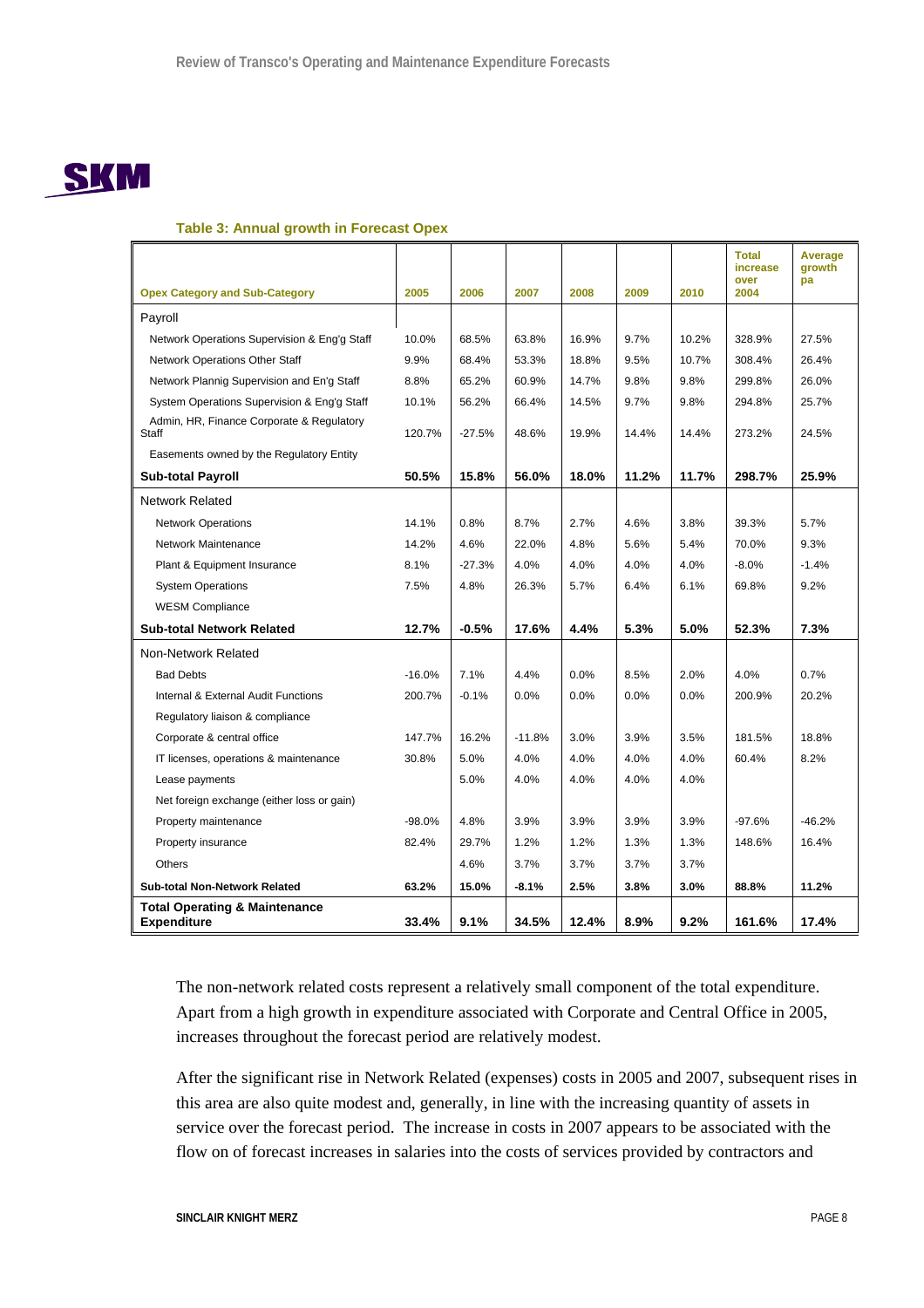# **SKM**

contract personnel. The expected increase in the replacement cost of the assets in service is expected to average approximately 3.6% pa over this period. In real terms, expenditure in this area per installed assets declines slightly over the forecast period.

The most significant increases in forecast expenditures are in the labour related area. The forecast increase in the number of employees is quite modest averaging approximately 0.9% pa from 2004 to 2010. The large increases in this area are due to proposed increases in salary rates, bonuses and other financial benefits. These increases are discussed further in section 4.2 below.

In Section 5 of this report, the Opex forecast is analysed in conjunction with movements in the primary drivers of operational and maintenance expenditure.

## **4.2 Mercer Remuneration Survey**

TransCo was a participant in the 2004 Mercer HR Philippines Energy Industry Survey of salary scales and total remuneration. In this survey, the remuneration provided to TransCo staff was found to be significantly below the market rates generally applicable in this industry. A copy of the Mercer Report is attached as Appendix A. The general finding of this survey was that, in 2004, on average, TransCo base salaries would need to be lifted by 93% to meet median market rates. On average, TransCo total remuneration would need an increment of 115% to meet the market.

There is general concern within the Corporation that a continuation of these low levels of remuneration will result in the loss of key staff and difficulty in recruiting replacements. Anecdotal evidence has been related of technical linespersons being recruited to work in Australia and other international locations. However, no data has been provided to demonstrate that staff turnover is excessive.

There is also a general belief that any substantial increments to address the problem highlighted by the Mercer Survey should be introduced prior to the expected sale of assets to private concessionaires. For this reason, there are large step increases in salary rates and other benefits, especially in 2007.

Much of the increment in total payroll expenses in 2005 results from staff accessing attractive government service termination benefits that are to be significantly reduced in subsequent years.

The increases in payroll expenses in the years following 2007 are based on an extrapolation of the Mercer market salary projections of approximately 10% pa.

## **4.3 SKM Commentary**

The proposed increases in labour rates may be justified on the basis of the Mercer survey. However it would be expected that as the cost of this input rises so dramatically, new strategies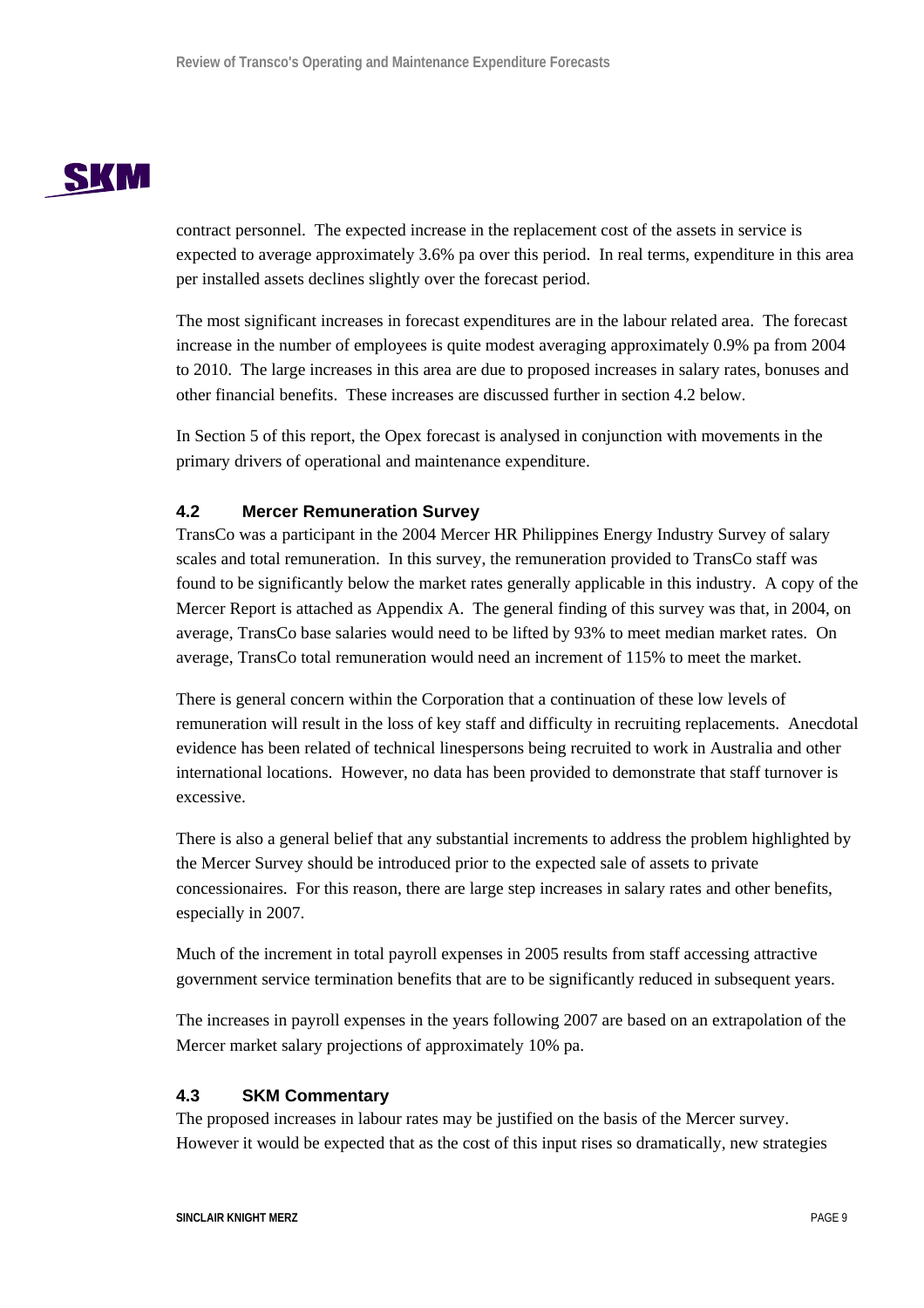

would be implemented to reduce the impact by replacing labour with other inputs, reducing manning levels to contain the cost increases. Manpower levels within TransCo are considered to be high by western standards. While wages are relatively low, relatively labour intensive work practices may be economically efficient and there is limited incentive to reduce staffing numbers. However, the proposed increases in payroll costs might be expected to change this situation. The current forecast does not demonstrate a management response to the forecast increases in labour costs.

The continuation of salary increases post 2007 that are well in excess of inflation does not appear to be sustainable in the longer term.

The justification of the proposed increments would be supported if clear evidence was available that the turn-over rate in key areas was becoming excessive.

Despite the justification of the Mercer survey, SKM is concerned that the ERC may not feel able to accept the proposed increments and its impact on revenue requirements and may wish to have any salary increases phased in over a longer time period. Financial modelling may indicate whether the required revenue increment can be accommodated within expected side constraints.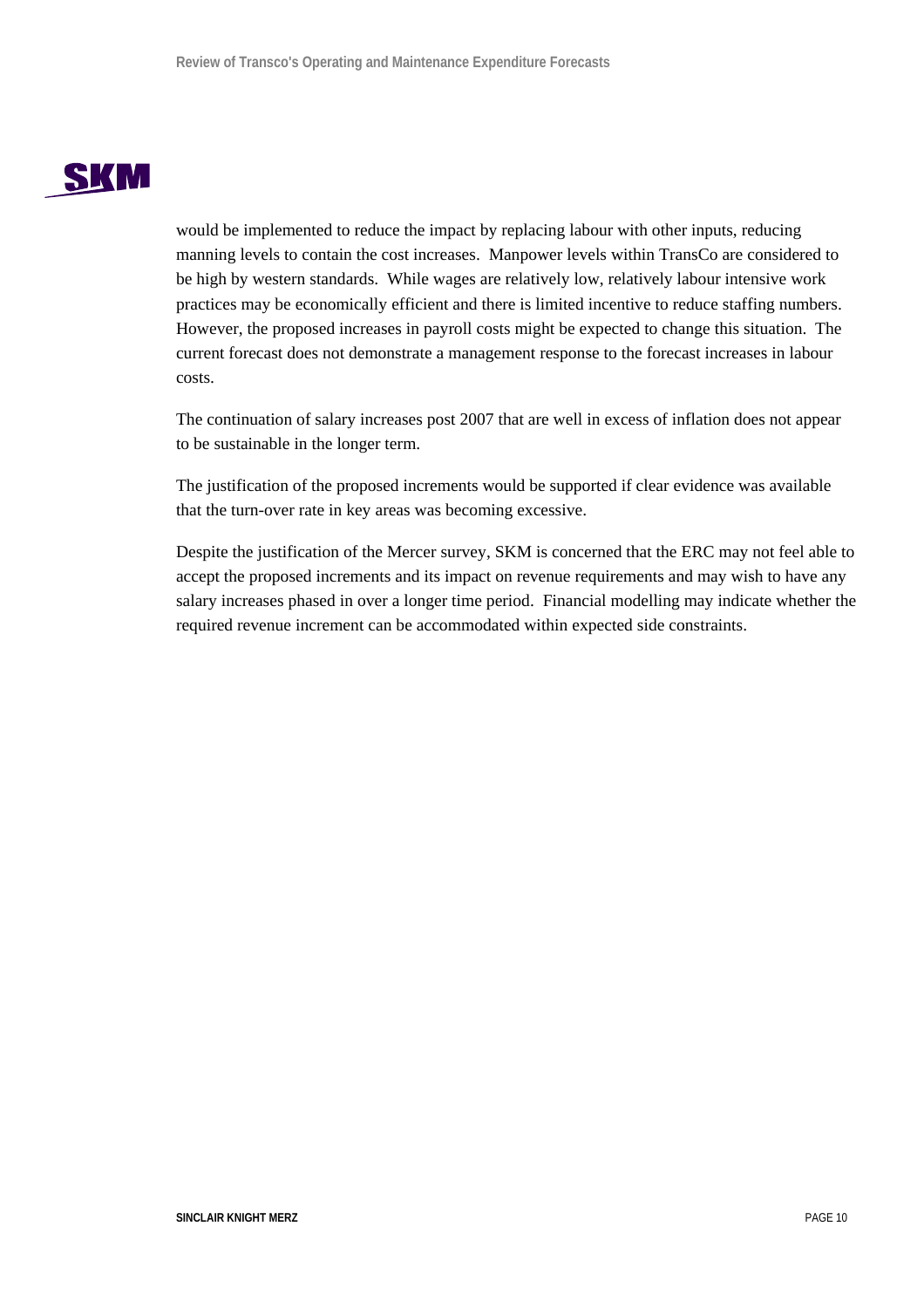

## **5. Performance Indicators**

## **5.1 Suitable Performance Measures**

The primary driver that defines Opex requirements is the quantity of asset that needs to be maintained. Secondary drivers include the age and condition of the assets, the environment in which they operate, the level of utilisation and the targeted performance.

The Replacement Cost of the network assets is a de-facto measure of the quantity of assets and is used when it is available. Unfortunately, this data is often not available in the public domain. A less suitable alternative is to use the regulated asset base (RAB) because it is more readily available. The indicator of Opex/RAB can be expected to increase as the asset ages. This will tend to unfairly disadvantage older networks. Despite this weakness, this is a measure in common use.

Other measures of asset quantity include kilometres of line and MVA of transformer capacity.

Other indicators commonly used relate to network deliverables such as GWH energy throughput and MW maximum system demand. These are also de-facto measures of network utilisation.

In the following sections, all these measures are used to develop indicators of TransCo's Opex efficiency.

In addition to the economic efficiency of the opex spend, it is also beneficial to consider labour efficiency. This is more difficult to compare across entities because manpower levels can vary greatly depending on the use of external contractors and consultants. The western entities used for comparison have implemented control systems and working methods over many decades to reduce the labour requirements in their networks. These initiatives are not short term strategies. However, indicators of labour efficiency are useful for comparisons within a single business over time and these indicators are used here for that purpose.

## **5.2 International Comparisons**

In the following charts, TransCo's performance has been compared with transmission businesses in Australia and the United Kingdom. Summary details of these companies are provided in Table 4 below.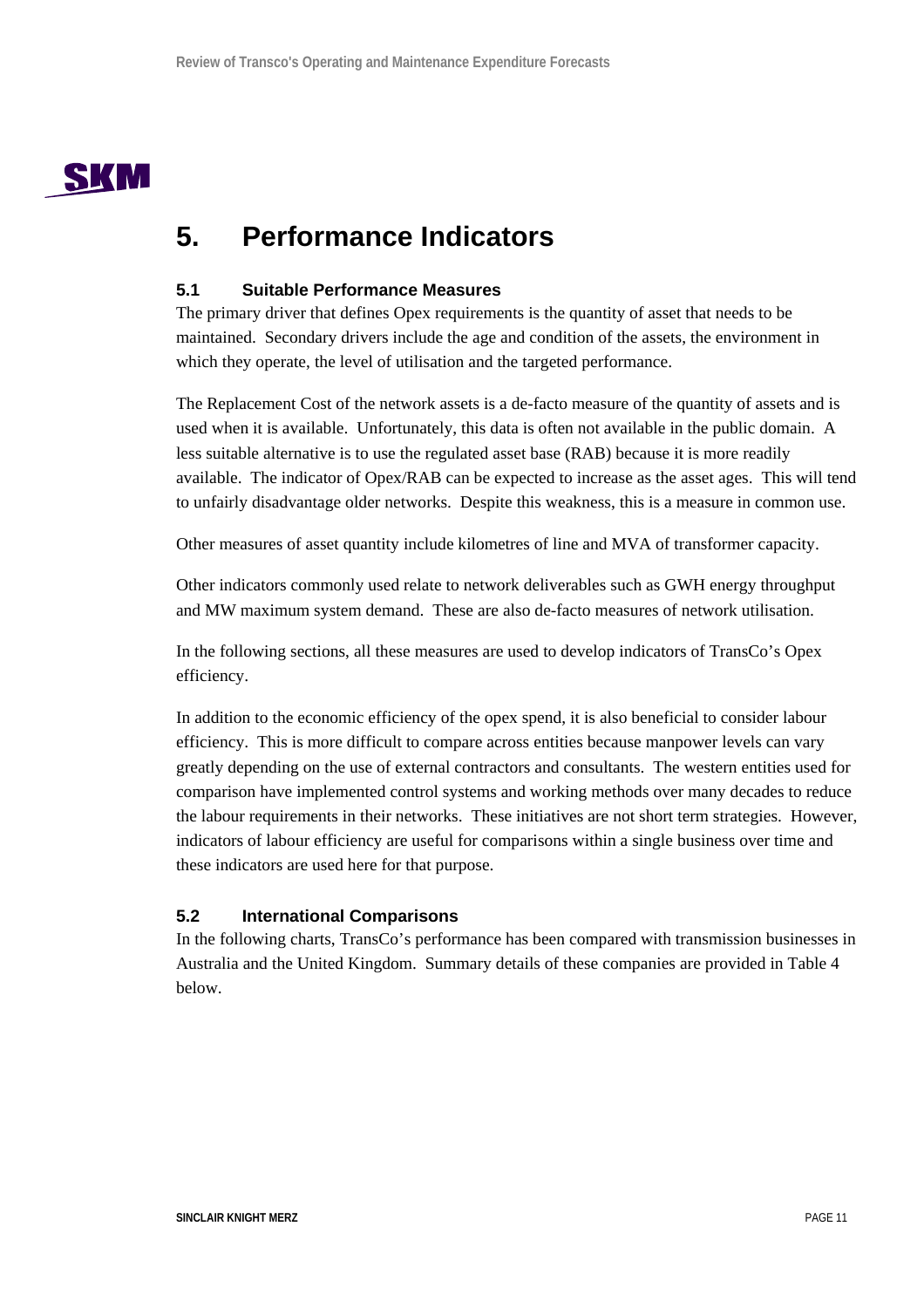# **SKM**

| <b>UTILITY</b>            | Route km | <b>RAB</b><br>(local<br>currency) | <b>GWhr</b> | <b>MW</b><br>(Peak) | <b>OPEX</b><br>(local)<br>currency) | <b>OPEX (Php</b><br>m) |
|---------------------------|----------|-----------------------------------|-------------|---------------------|-------------------------------------|------------------------|
| Powerlink (Aus)           | 11,600   | 2,631                             | 45.625      | 7,934               | 90                                  | 3,871                  |
| ElectraNet (Aus)          | 5,579    | 842                               | 12,336      | 2,607               | 37                                  | 1,609                  |
| SPI PowerNet (Aus)        | 6,533    | 1,833                             | 49,111      | 8,500               | 57                                  | 2,457                  |
| <b>Transend (Aus)</b>     | 3,537    | 593                               | 10,186      | 1,691               | 25                                  | 1,081                  |
| TransGrid (Aus)           | 12,446   | 3,180                             | 69,736      | 12,500              | 117                                 | 5,060                  |
| <b>National Grid (UK)</b> | 13,786   | 4,517                             | 303,100     | 53,200              | 221                                 | 21,668                 |
| TransCo                   | 19,134   | 136,437                           | 47,703      | 9,160               | 3,703                               | 3,703                  |

## **Table 4: Transmission Businesses**

The indicators used are Opex spend per RAB (%), Opex spend per circuit kilometre of line, Opex spend per GWH energy throughput and Opex spend per MW of system demand. For each of the international businesses, the opex spend has been converted from the local currency to Philippine Pesos using current exchange rates. No adjustments have been made to reflect different purchasing parities.



## **Figure 2 Opex as %RAB**

**SINCLAIR KNIGHT MERZ** PAGE 12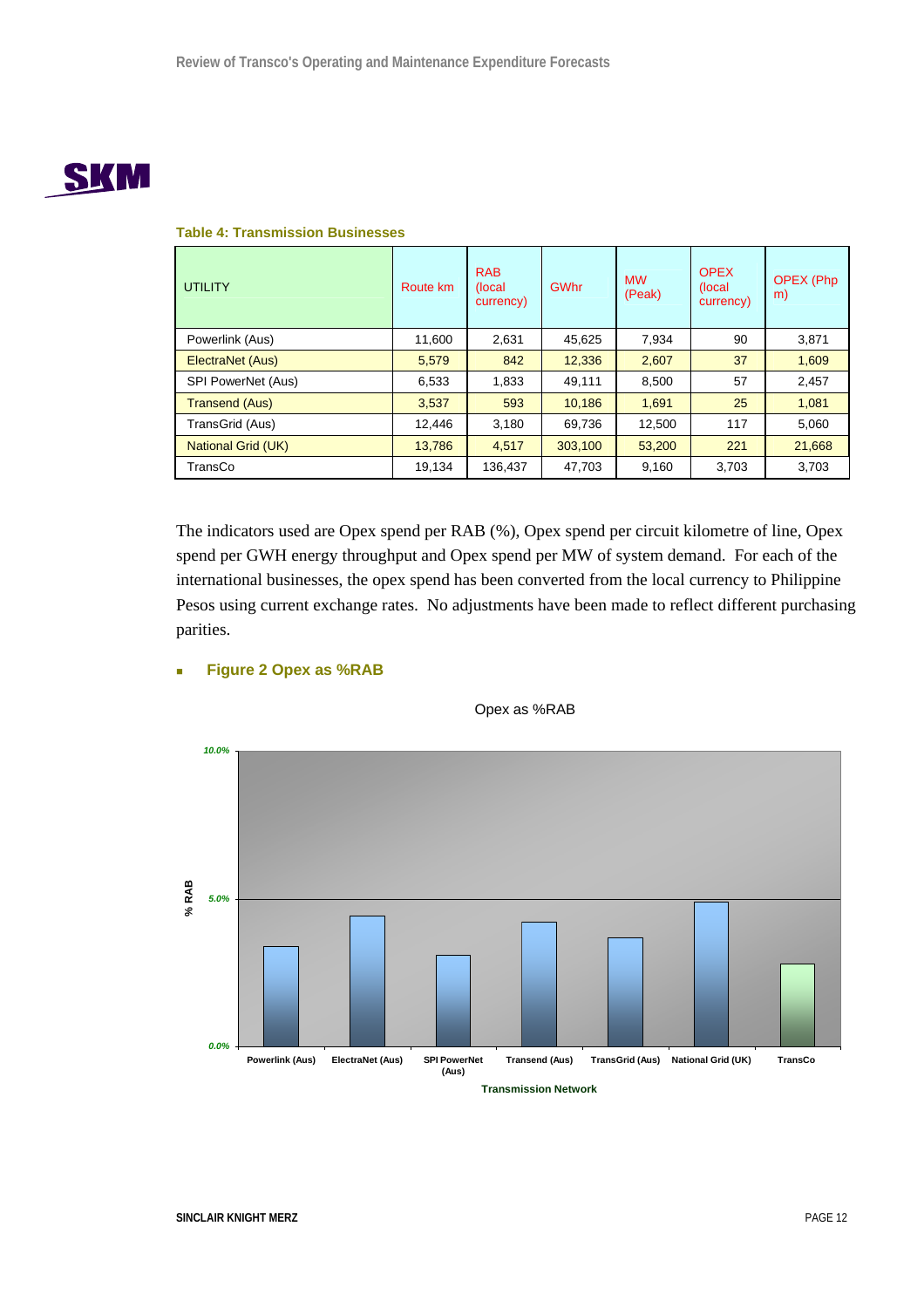

## **Figure 3 Opex per Circuit km of line**



Opex/km - 2004

**Figure 4 Opex per GWH** 



**Opex/GWH**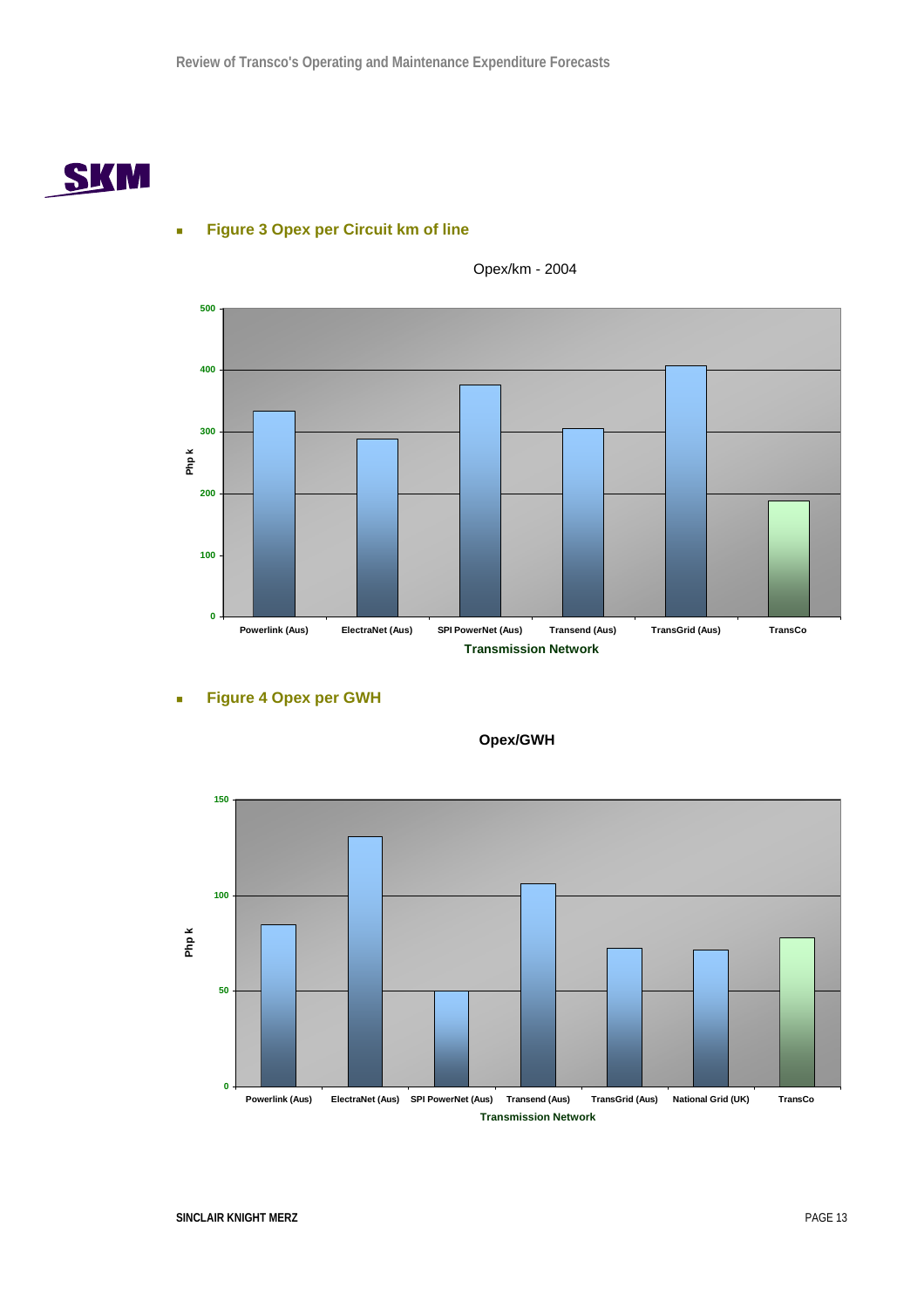



## **Figure 5 Opex per MW peak demand**

In the indicators that address the effect of asset quantity (Opex per RAB and Opex per km), TransCo is shown to be the low cost leader. This reflects the lower labour rates applicable in the Philippines and the relatively young age of the network. Note that the opex per km measure for the National Grid (UK) was excluded. The relatively high value for the National Grid suggests a network of relatively short but heavily loaded transmission lines with a relatively large proportion of underground feeders.

TransCo also performs well in terms of Opex per GWH and Opex per MW, though is less obviously a cost leader.

There is some evidence to suggest that economies of scale exist in the maintenance of assets – that is the costs per asset decline as the quantity increases. See Figure 6 below.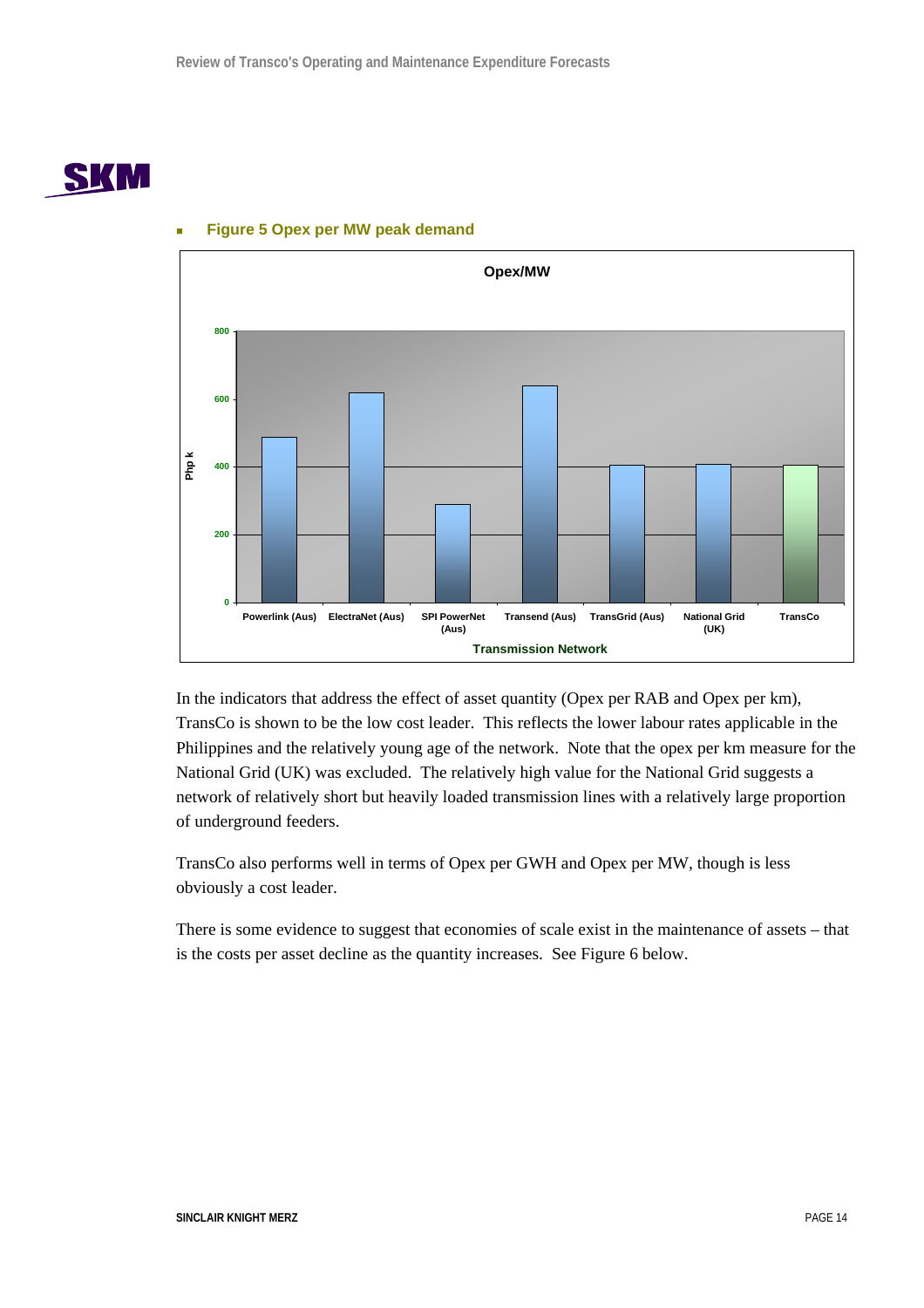

## **Figure 6 Relationship between Opex per RAB and Cct kms of lines**



The comparisons provided above would suggest that TransCo is currently performing well when benchmarked for economic efficiency against comparable businesses in other countries.

## **5.3 Movements of Indicators over Forecast Period**

A key requirement under the TWRG is to demonstrate improvements in operational efficiency and productivity over the forecast period. The impact of the forecast discussed in section 4 on the apparent operational efficiency is considered in the following sections. Based on the capital works forecast, the Replacement Cost generated in the recent valuation has been extrapolated through the forecast period. Similarly, the additional length of lines and additional MVA of transformer capacity installed over this period have been included in the calculations. The MW peak demand forecast that has been used is based on a preliminary lower forecast for Luzon which is yet to be approved by TransCo. Financial indicators generally are based on "real" Pesos, expressed in 2005 currency.

## **5.3.1 Labour Efficiency**

It is possible to differentiate between labour efficiency and economic efficiency. The indicators of labour efficiency used here are Replacement Cost per employee, MW peak per employee, MVA installed capacity per employee and circuit kilometres per employee.

These indicators are plotted in the following graphs.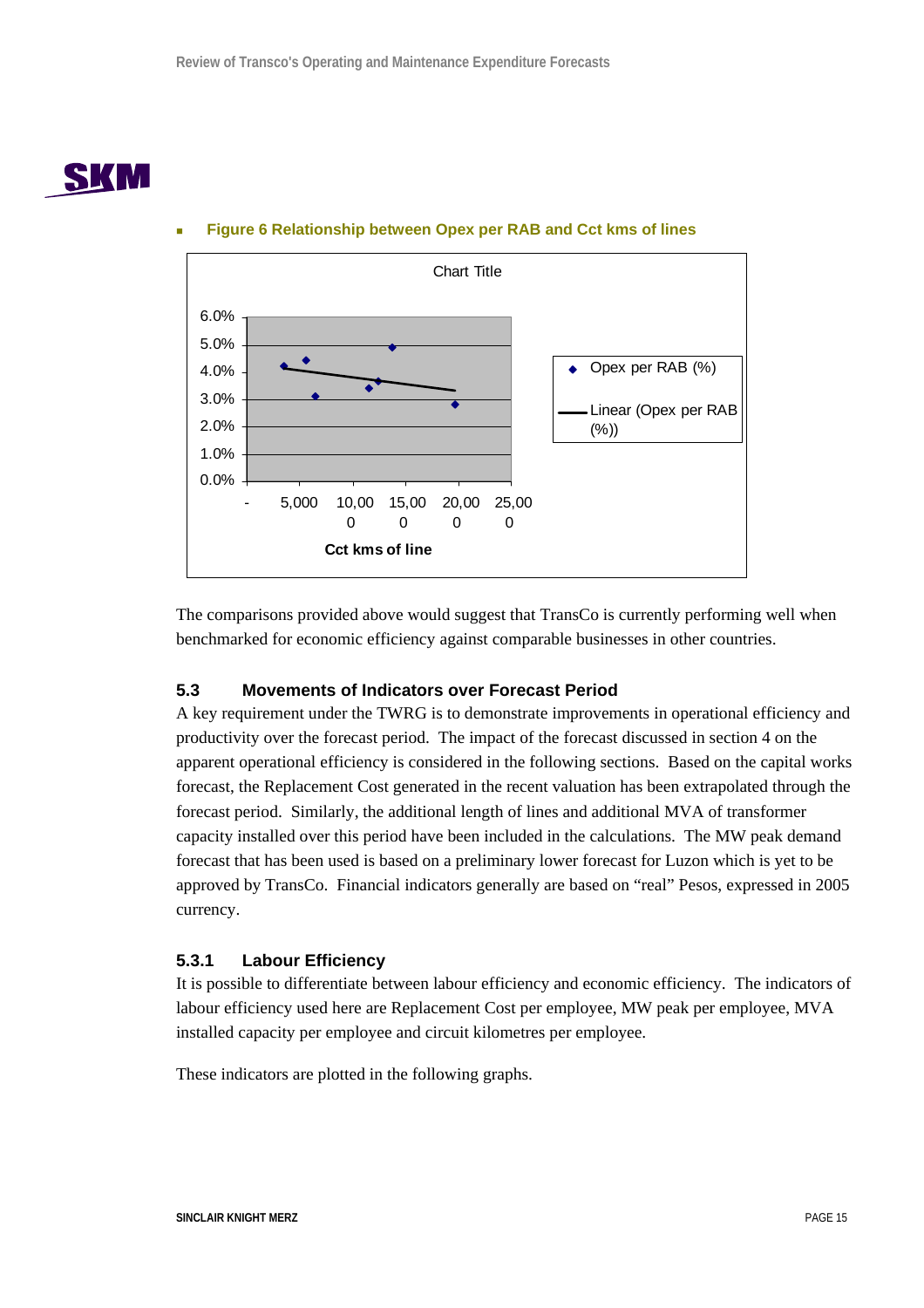

## **Figure 7 Replacement Cost per employee**



## **TransCo RC/Employee**

## **Figure 8 MW demand per employee**



**TransCo MW/Employee**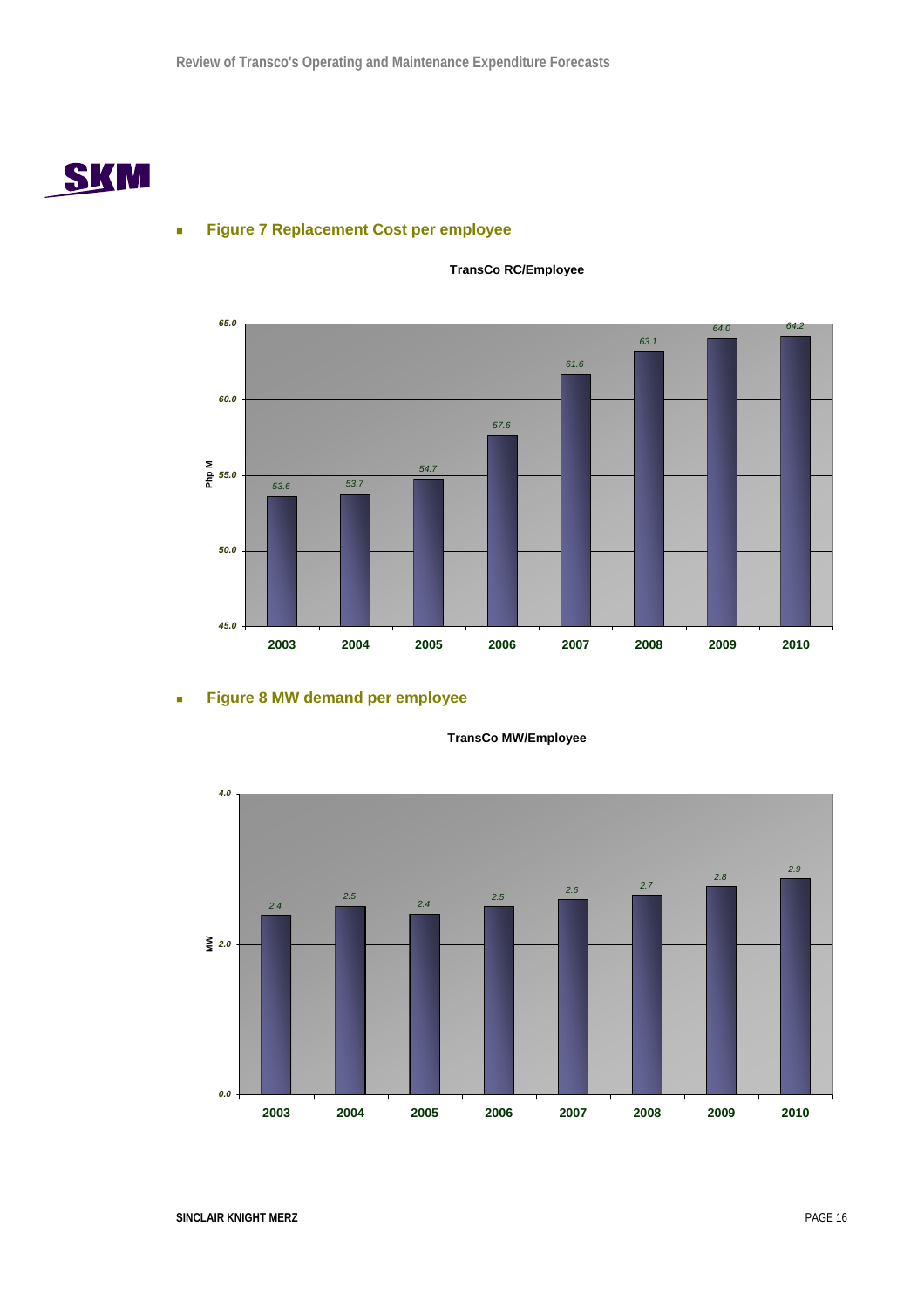

## **Figure 9 Installed transformer capacity per employee**



## **TransCo Installed MVA per Employee**

## **Figure 10 Circuit km of line per employee**



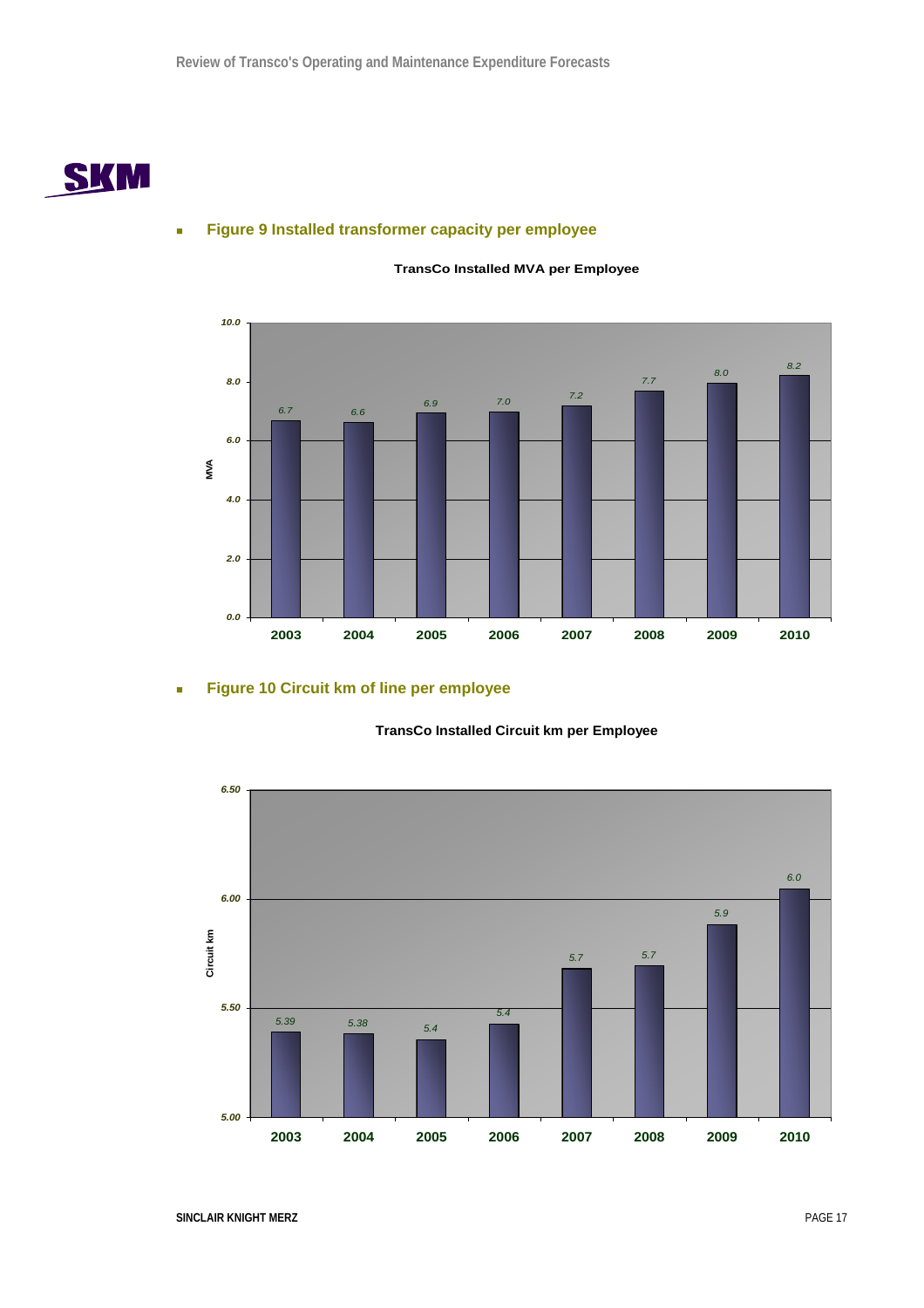# **SKM**

For each of these indicators, a rising trend represents increasing efficiency. Although staffing numbers are forecast to increase slightly over the forecast period, improvements in labour efficiency can be demonstrated in all the measures considered.

## **5.3.2 Economic Efficiency**

The following indicators of economic efficiency have been used: Opex/Replacement Cost, Opex/MW demand, Opex/MVA capacity and Opex/circuit kilometre.

These indicators are plotted in the following graphs. For each of these measures, a falling trend represents increasing efficiency.



## **Figure 11 Opex per RC**

**TransCo Opex/RC (Real)**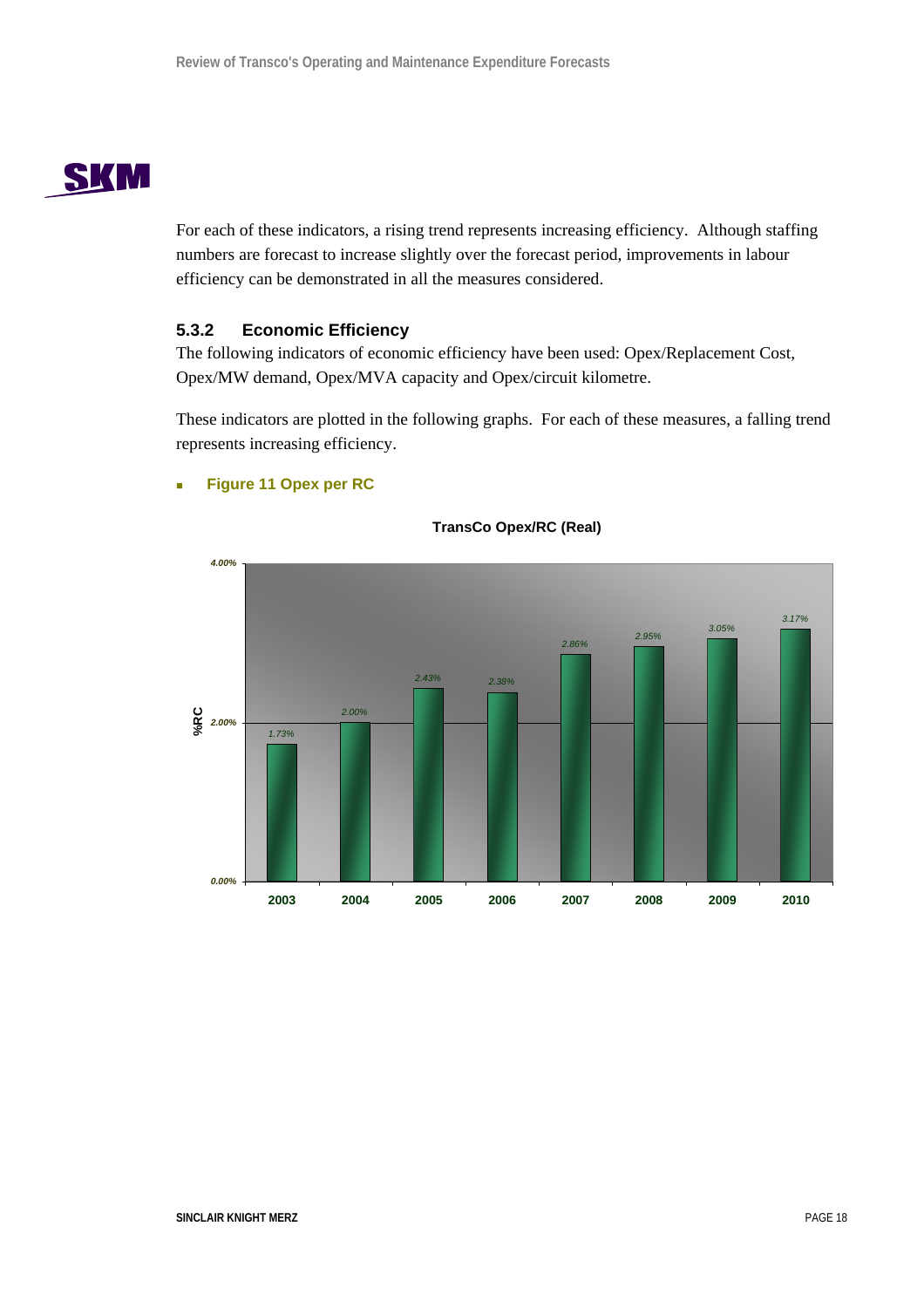

## **Figure 32 Opex per MW**



**Opex/MW (Real)**

## **Figure 13 Opex per MVA**

## **TransCo Opex/MVA Installed (Real)**

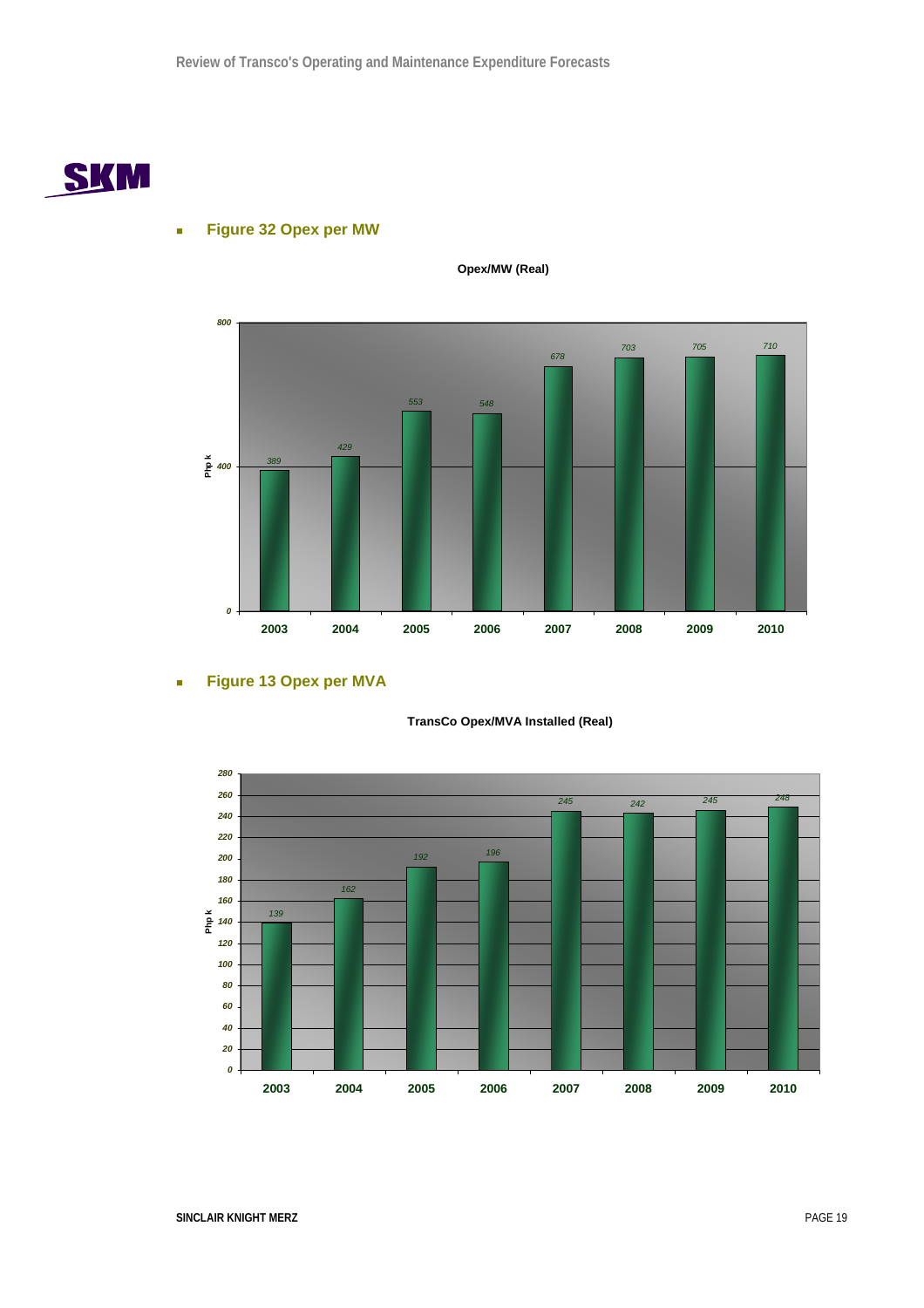



## **Figure 14 Opex per Cct km**

**TransCo Opex/Cct Km**

For each of these indicators, a reducing trend would represent increasing efficiency. It is clear that in all measures, there is an apparent loss of efficiency over the forecast period.

## **5.4 Impact of Opex Forecast on Benchmarked Performance**

In this section, some of the benchmark charts from Section 5.2 are reproduced with the forecast indicators for TransCo in 2010 included to demonstrate the impact of the present forecast on comparative performance. With "CPI-x" style regulation it would be expected that most the transmission businesses benchmarked will increase their efficiency over this time. In these calculations, the forecast 2010 Opex used has been in 2005 Peso (real).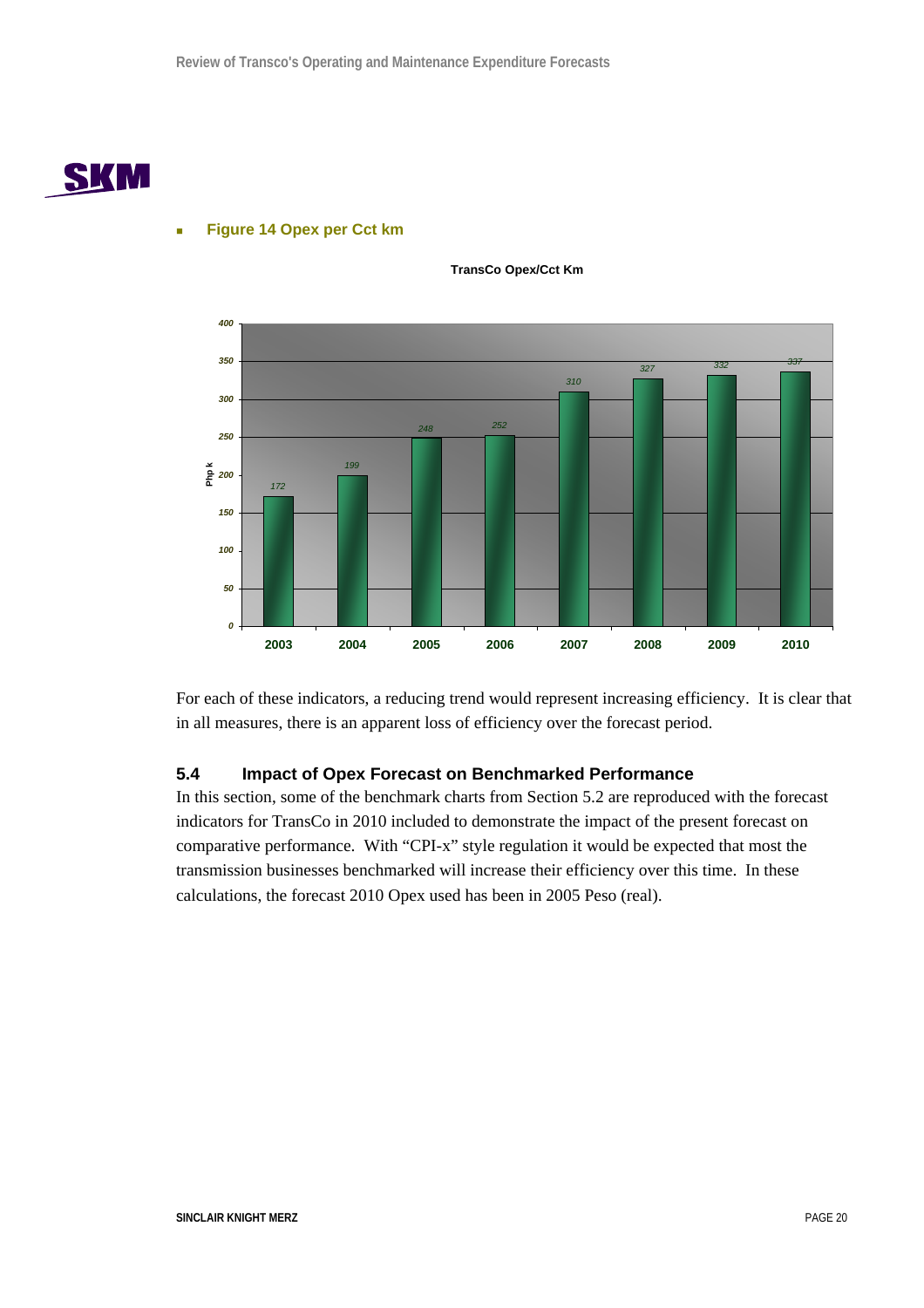

## **Opex/km - 2004 -2010 0 100 200 300 400 500 Powerlink (Aus) ElectraNet (Aus) SPI PowerNet (Aus) Transend (Aus) TransGrid (Aus) TransCo (2004) TransCo (Forecast - real) Transmission Network Php k**

**Figure 15 Movement in Opex per Cct Km** 

**Figure 16 Movement in Opex per GWh** 

In this measure, TransCo will move from being the best performing participant to the third worst.



**Opex/GWH 2004-2010**

In this measure, TransCo moves from being an average performer to one of the worst performers in this group.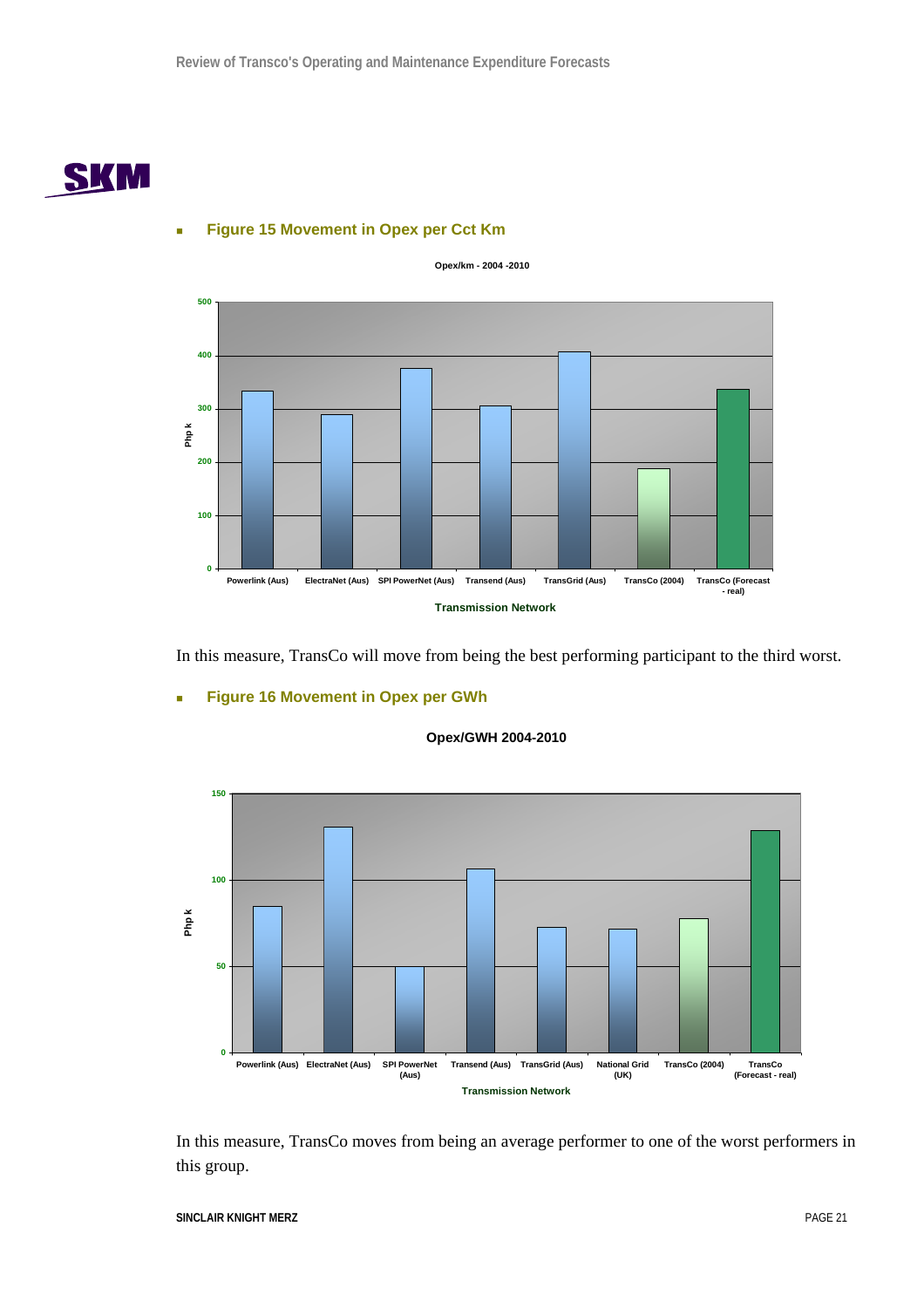



## **Figure 17 Movement in Opex per MW peak**

In this measure, TransCo moves from being an average performer to being the third worse performer in this group.

## **5.5 SKM Commentary**

Although the current opex forecast is able to demonstrate improvements in labour efficiencies, there will be a significant decline in the economic efficiency over the forecast period and a worsening of TransCo's ranking in most benchmark measures.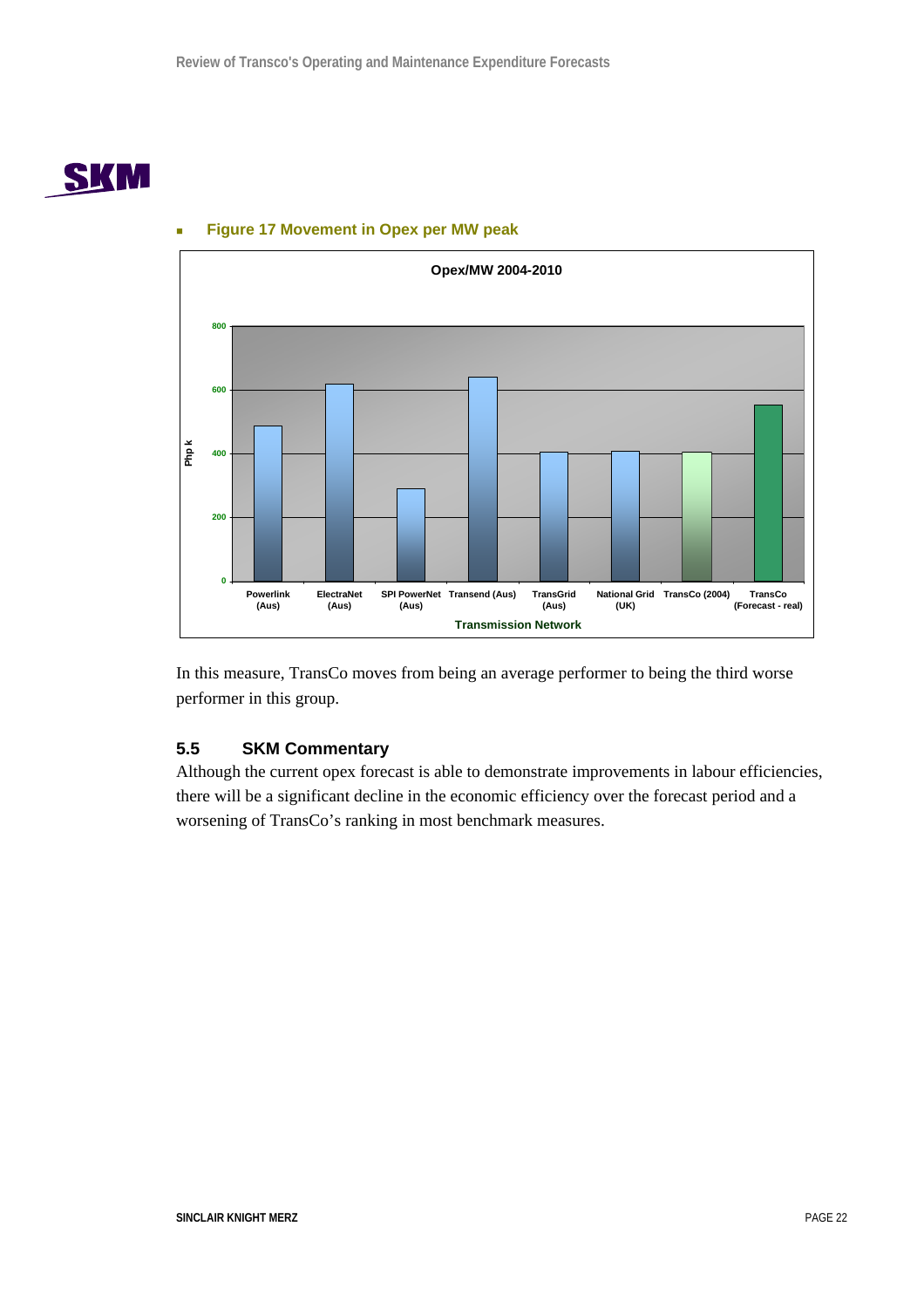

## **6. Overheads**

The level of overheads carried by a business is also a measure of the efficiency of a business' expenditure program.

Overheads typically cover costs associated with Corporate and Business Unit support costs. The extent of these costs will depend on the size of the organisation, the geographical coverage, organisational structure, ownership arrangement, business strategies etc.

The level of overheads and the allocation method used to recover these support costs vary significantly from business to business. While some organisations apply an overhead to labour only, others recover these costs by an overhead to total direct costs or by other methodologies such as user pays, floor space used etc.

Decisions regarding the capitalisation of overheads also vary significantly from business to business.

Because of this great variety in application, valid comparisons can only be made at a very high level. Comparisons here are limited to an analysis of overheads as a percentage of total opex and capex costs.

For TransCo, the capitalised overheads are clearly presented in the capital budget. In this analysis, the operational overheads are assumed to include non-network expenses plus payroll costs associated with Admin, HR, Finance Corporate & Regulatory Staff. To calculate total expenditure, the opex forecast has been added to the forecast capex of both TransCo and the future Concessionaire.

Total overheads as a percentage of total expenditure varies across the forecast period in a range from 12% to 26%. While there is a steady decline in the quantum of overhead capitalised, there is a steady increase in the operating overheads, predominantly reflecting the increasing payroll and head office costs.

From SKM's experience, a typical electricity distribution or transmission business has overheads that range from 22% to 30% of total expenditure.

It would appear that TransCo's overheads lie within this typical range.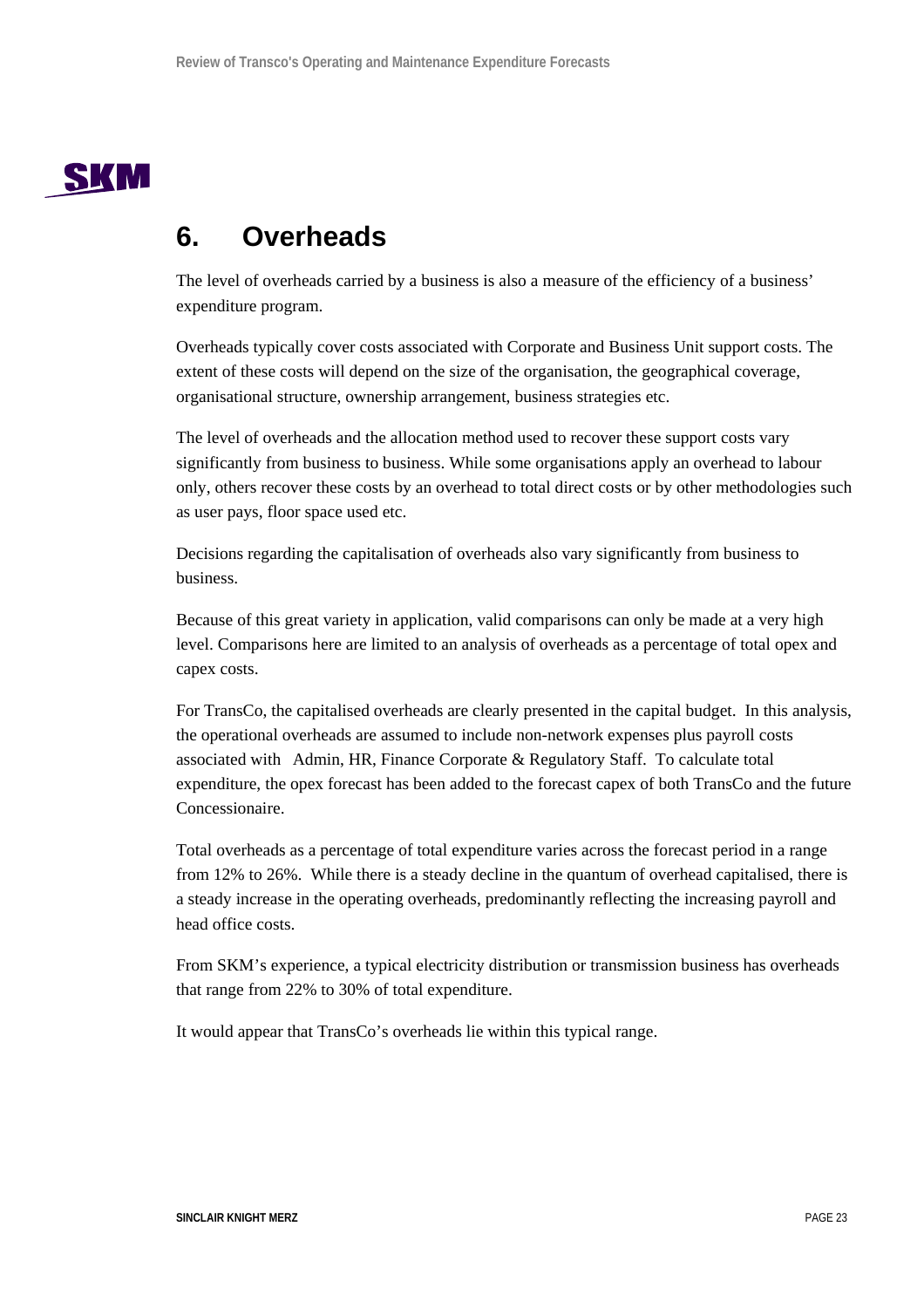

## **7. Reliability Performance**

Some initial comments were made concerning recent reliability performance in section 3.3 amongst comments on the 2004 Operating and Maintenance expenditure.

A more complete summary of the recent historical reliability performance is shown in the table below.

| <b>Performance Indicators</b>  |              | Year     |          |          |          |  |  |
|--------------------------------|--------------|----------|----------|----------|----------|--|--|
|                                |              | 2001     | 2002     | 2003     | 2004     |  |  |
| Unserved Energy (GWh)          |              | 54.06    | 42.84    | 39.95    | 27.47    |  |  |
| Transmission                   | <b>SAIFI</b> | 1.31     | 1.05     | 0.77     | 0.76     |  |  |
|                                | SAIDI (mins) | 177.67   | 342.27   | 115.05   | 94.94    |  |  |
| Sub-                           | SAIFI        | 5.12     | 5.86     | 4.98     | 2.87     |  |  |
| transmission                   | SAIDI (mins) | 1014.04  | 1240.47  | 1238.53  | 474.31   |  |  |
| Frequency Limit Compliance (%) |              | 99.98101 | 99.86911 | 99.94365 | 99.96453 |  |  |
| Voltage Limit Compliance (%)   |              | 70.74715 | 85.42783 | 90.44265 | 90.77524 |  |  |

## **Table 5: TransCo's Historical Reliability Performance**

Reliability targets have not yet been set by the ERC. This suggests that the methodology to be used to set targets for the next regulatory period will be based on the average performance over the last five years (as per Grid Code). TransCo officers have calculated the following targets using the methodology described in the section 10.4.2 of the Philippine Grid Code:

| <b>Performance Indicators</b> |              | <b>Targets for Philippine System</b> |              |  |
|-------------------------------|--------------|--------------------------------------|--------------|--|
|                               |              | Lower                                | <b>Upper</b> |  |
| Transmission                  | SAIFI        | 0.71                                 | 1.56         |  |
|                               | SAIDI (mins) | 85.17                                | 279.51       |  |
| Sub-                          | SAIFI        | 3.63                                 | 5.87         |  |
| transmission                  | SAIDI (mins) | 707.94                               | 1362.96      |  |
| <b>Frequency Limit</b>        | Luzon        | 99.90131                             | 99.99656     |  |
| Compliance (%)                | Visayas      | 97.48735                             | 99.97597     |  |
|                               | Mindanao     | 99.73636                             | 99.94452     |  |
| Voltage Limit                 | Luzon        | 70.09699                             | 92.02393     |  |
| Compliance (%)                | Visayas      | 98.53432                             | 100.0        |  |
|                               | Mindanao     | 97.43117                             | 99.41015     |  |

## **Table 6: Reliability Targets**

These targets represent a continuation of the present performance levels.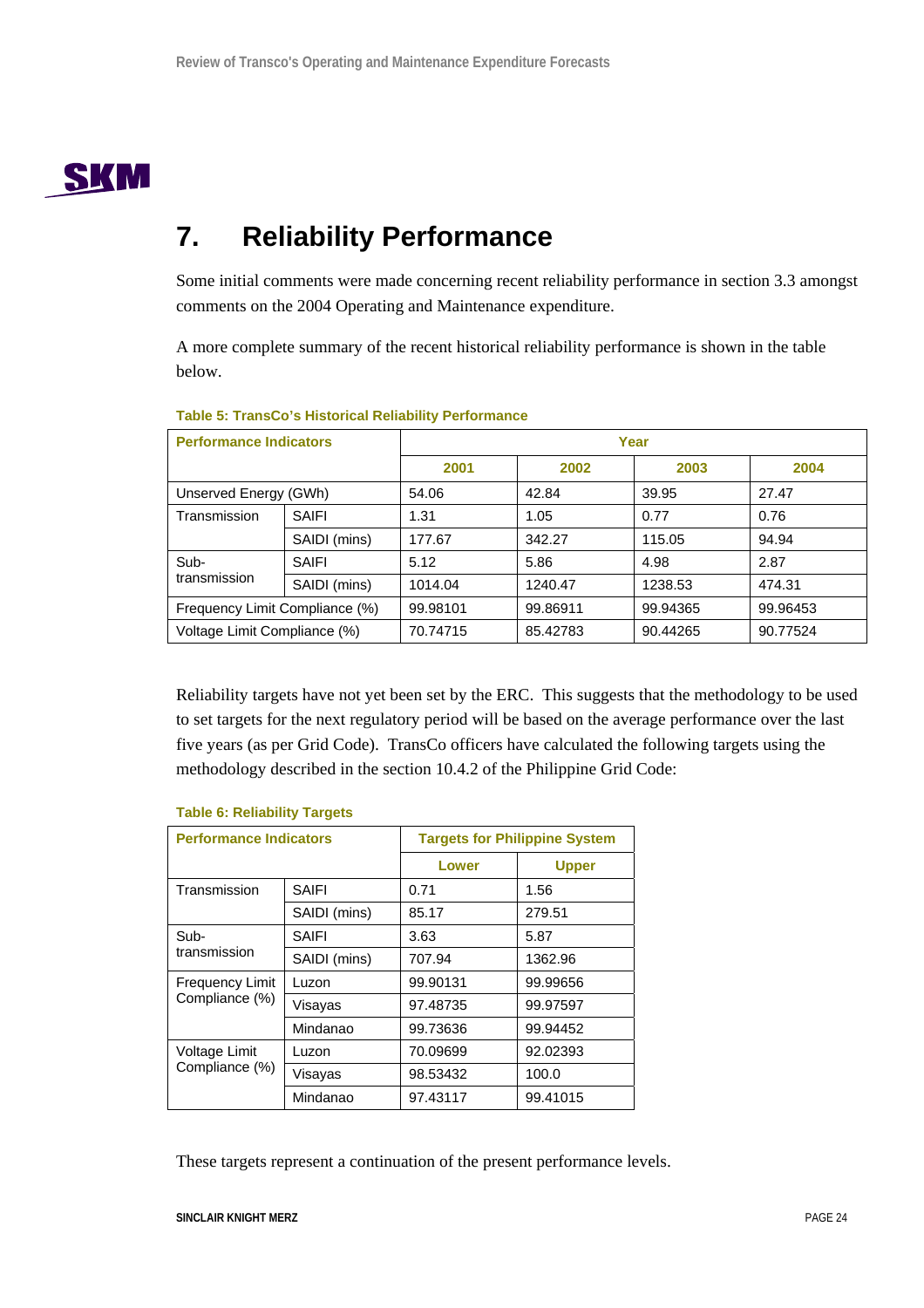# **SKM**

While few transmission businesses now report on the traditional loss of supply measures such as SAIDI and SAIFI, SKM's experience is that typical SAIDI figures for transmission networks are significantly less than 10 minutes per year. This compares with figures for TransCo's transmission network of 95 minutes or higher (see Table 5 above).

As stated earlier, it is SKM's opinion that the relatively poor performance of the TransCo transmission network is predominantly a function of the lack of N-1 security. This will be addressed over time as load density increases and capital works moves the network towards a full N-1 level.

Although the operating and maintenance expenditure has a smaller impact on reliability measures, it can still be significant. Opex may also impact on response times, with the potential to shorten restoration times, consequently improving SAIDI measures. However, as stated previously, SKM's view is that the level of maintenance being undertaken by TransCo is reasonable.

While there are some minor increases in operations staff forecast over the five year period, most increases in expenditure are related to higher pay scales and benefits. On the expense side, increases forecast in expenditure on system maintenance are limited while the asset base is forecast to grow at a rate of approximately 3.6% pa. While some efficiencies can be expected, it seems unlikely that the forecast expenditures will deliver any real improvements in network performance and the forecast appears designed to maintain the status quo (in keeping with the targets discussed above). Any reliability improvements will have to come from capital projects.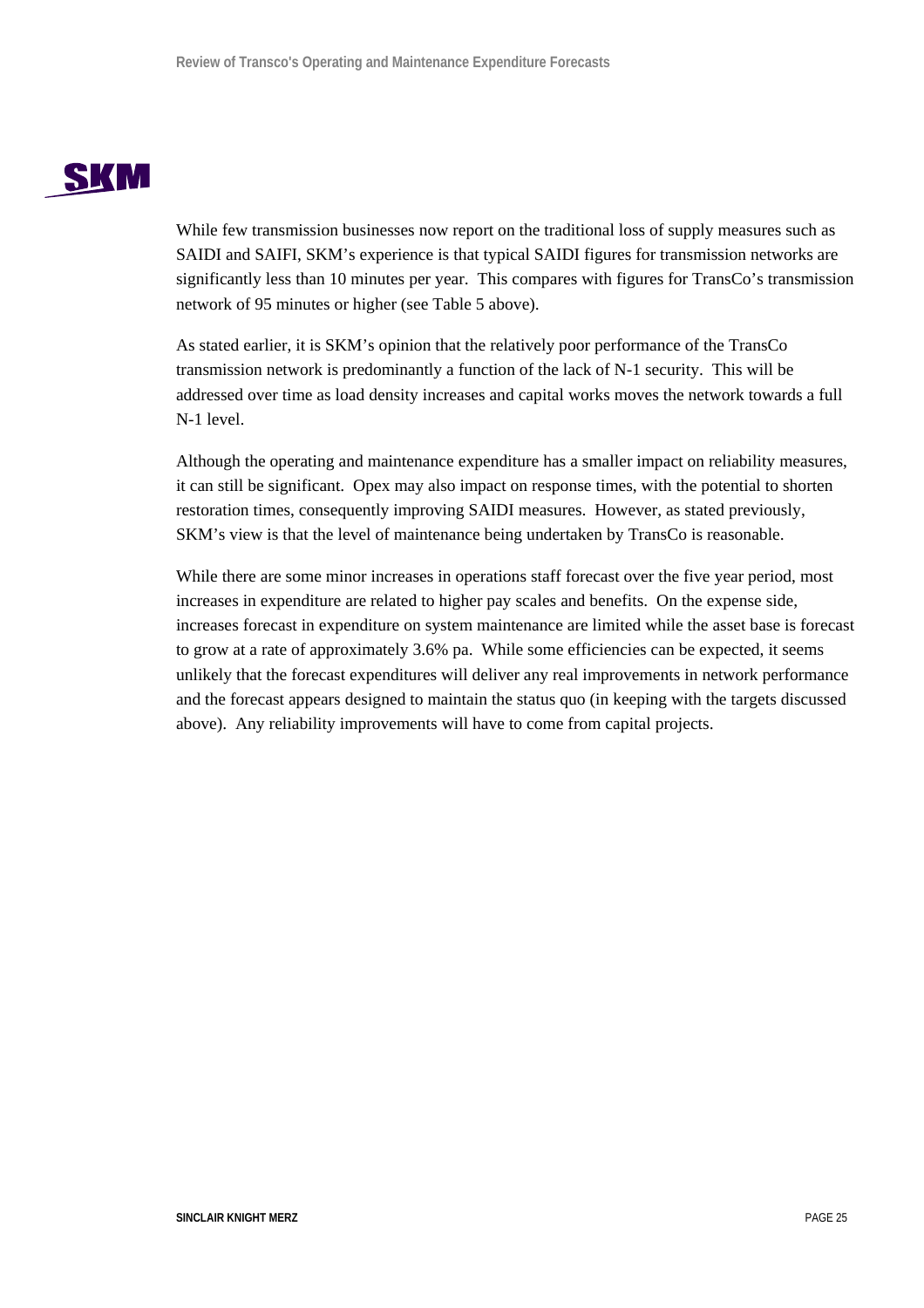

## **8. Capex/Opex Trade-off**

The TransCo network is considered to be relatively young with a weighted average age of approximately 15 years. SKM has developed a replacement/refurbishment capital budget requirement from the age profile data gained in the recent valuation. This indicates that the replacement expenditure required over the next five years is approximately Php 1 billion pa for the transmission network and approximately Php 2.5 billion for the subtransmisson network. If the replacement expenditure included in the capital forecast is less than the level suggested by the SKM model, this would indicate that the network will age over coming years.

It is reasonable to expect that the operating and maintenance requirements of a network will increase as the system ages. In previous projects, SKM has modelled the opex versus age relationship for various asset types. In these models, it has been assumed that the relationship between opex and age follows an exponential equation. The true relationship will depend on the environment, utilisation, mix of assets and many other variables.

It is difficult to translate these curves from one business to another. However, SKM has good knowledge of the mix of assets which make up the TransCo asset base. Despite reservations, a weighted mix of opex/age curves generated for other businesses has been applied to the known mix of TransCo assets. This analysis suggests that if a similar business with a similar set of assets and with a weighted average age of 15 years was operated in Australia, then the expected operating and maintenance expenditure would be approximately 1.25% of the replacement cost of the asset. This is below the current level of opex for TransCo (1.9%). The difference could well result from the onerous tropical conditions which reduce expected asset lives and the high rates of vegetation growth. The lack of N-1 capacity will also make access to assets for maintenance more difficult and expensive.

This same analysis suggests that, as the system ages further, additional opex equal to approximately 0.05% of RC will be required for each additional year of aging. This is an attempt to quantify the trade-off between capital expenditure and operating and maintenance expenditure. There is no apparent allowance in the opex forecast for additional resources to cope with any real increase in the asset age.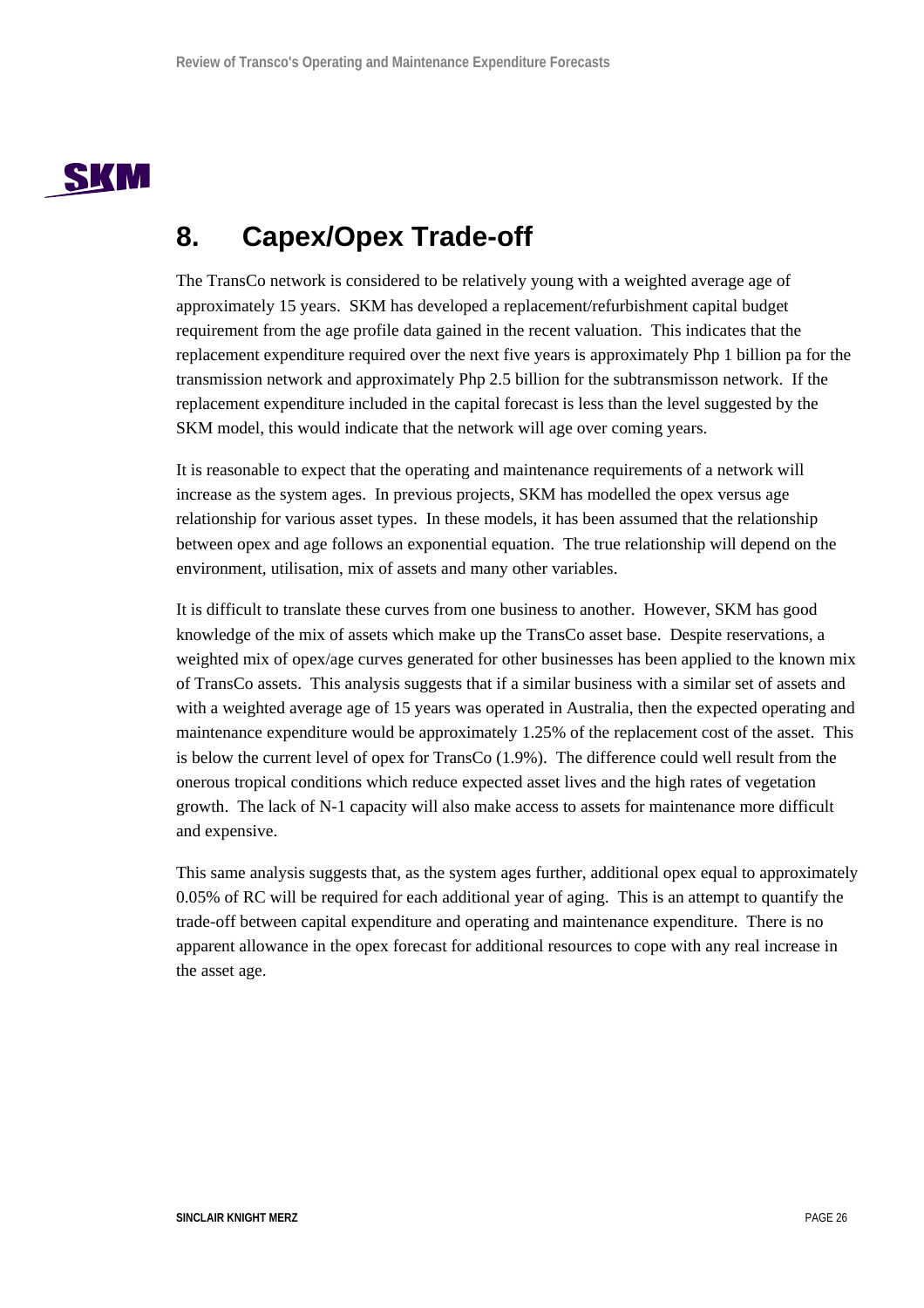

# **Appendix A Mercer HR Survey**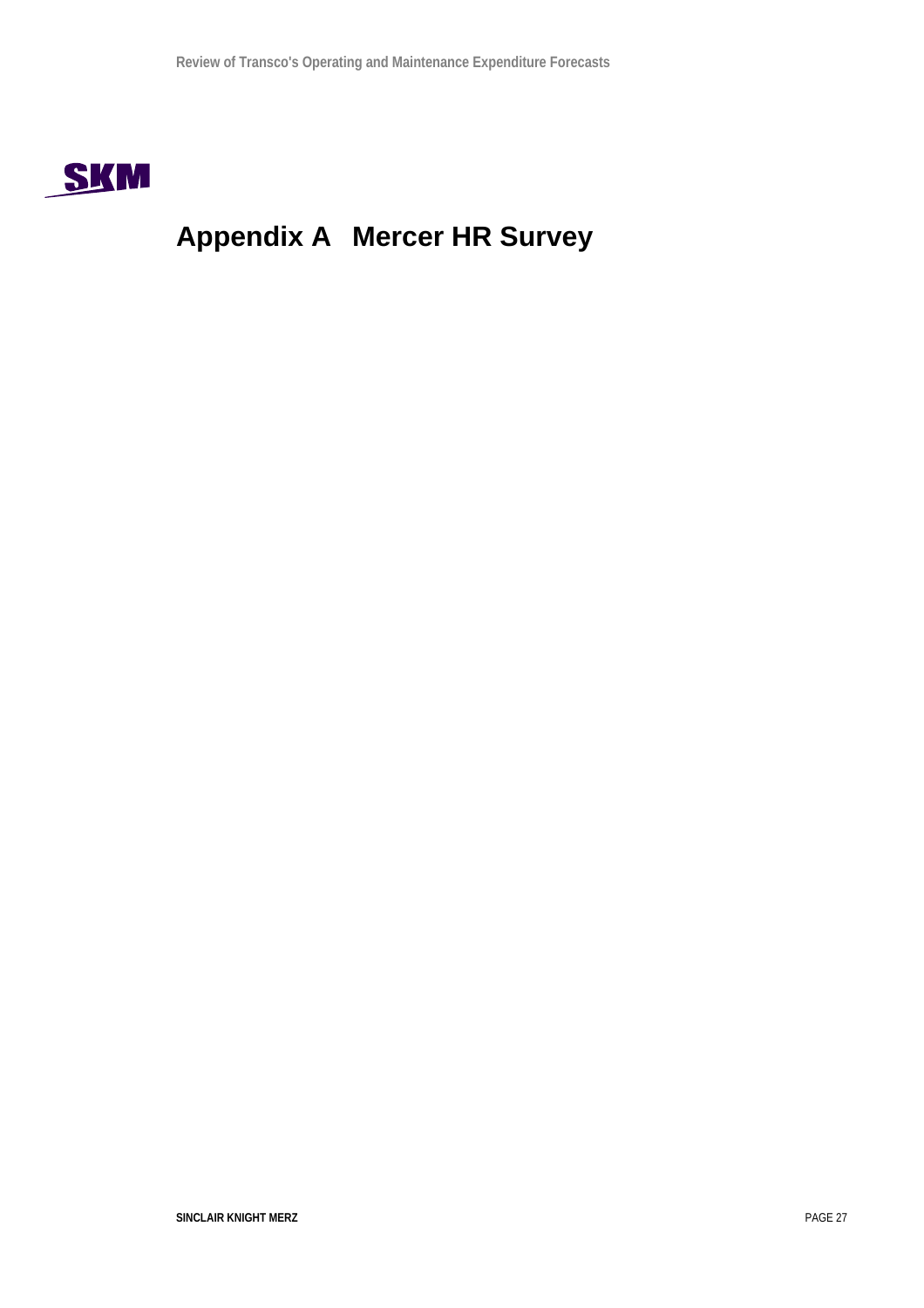# **MERCER**

Human Resource Consulting

19th Floor Citibank Center 8741 Paseo de Roxas<br>Makati City, 1200 Philippines +632 810 0704 Fax +632 810 2242 www.mercerHR.com

April 13, 2005

Mr. Noli E. Pomperada Manager, HRSD **National Transmission Corporation** Power Center, Quezon Avenue corner BIR Road Diliman, Quezon City

Dear Mr. Pomperada,

We are pleased to submit the 2004 Philippines Energy Total Remuneration Survey. This survey includes the following reports:

- **+ Survey Overview**
- **Short-term Incentive Prevalence Report**
- **+ Benefits Prevalence Report**
- + Survey Methodology & Definition of Terms
- **+ Regressed Market Data**
- **+ Benchmark Positions Report**

Should you need further assistance, you may contact us at tel. no. (632) 810-0704 loc.108. Thank you very much.

Best regards,

graceMunscriptic

Grace S. Munsayac **GIS Practice Leader** Mercer HR Consulting

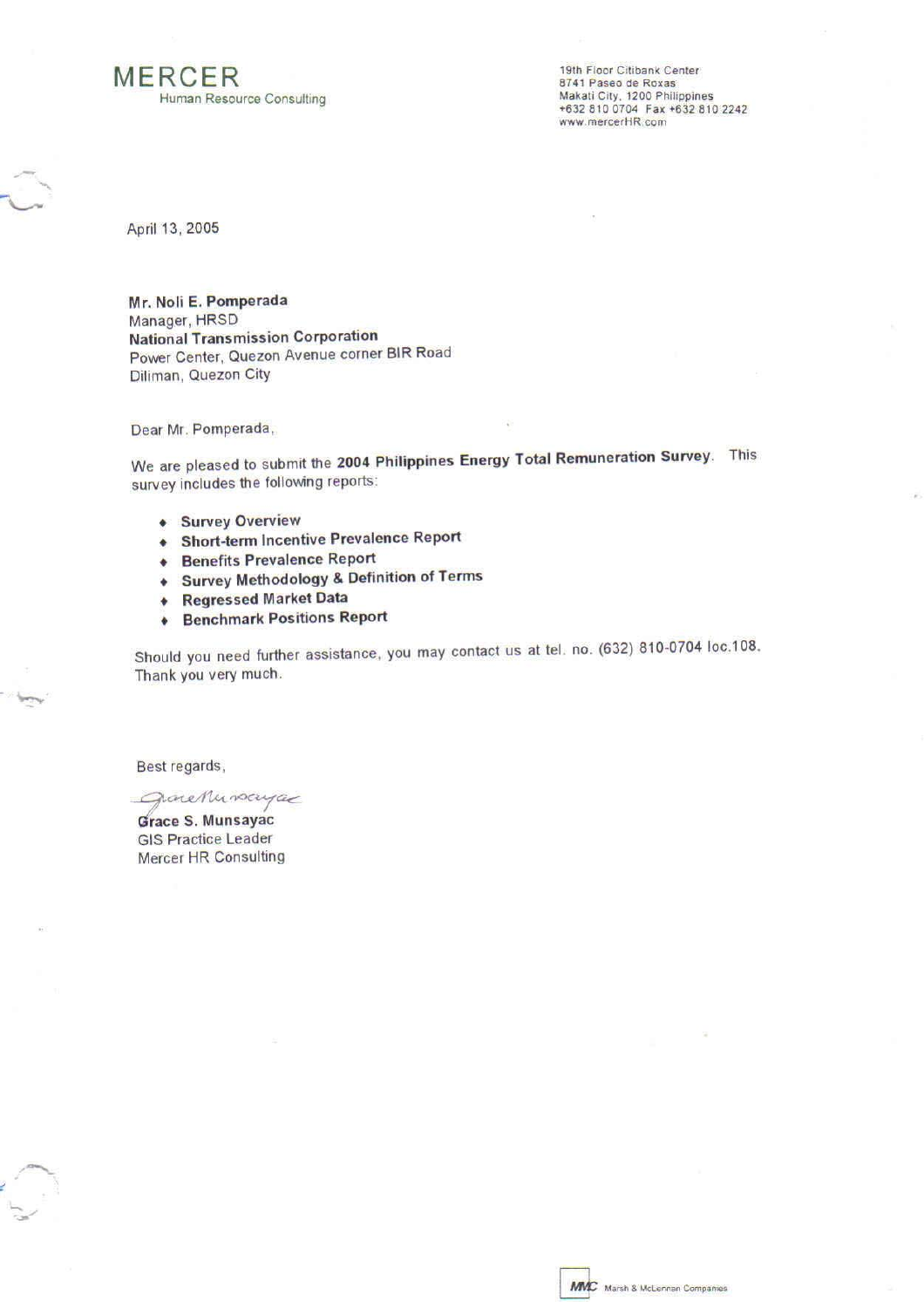

# **2004 Philippines Energy Industry Survey Overview**

## **About the Survey**

Mercer Human Resource Consulting is pleased to present the *2004*  **Philippines Energy Industry Survey.** As shown in the table below, we see **15 companies participating in the survey.** 

## **2004** *Philippines* **Semiconductor Survey Profile**

| Organizations Participating in Survey |       |
|---------------------------------------|-------|
| Incumbents Represented                | 1.659 |

## **If You Have Questions**

If you have questions regarding the survey or the report, please call Grace Munsayac at (632) 810 0704 or e-mail her at grace.munsayac@mercer.com.

## **Confidentiality**

To ensure the confidentiality of all data, a minimum number of observations are required in order for statistics to be displayed. Three organizations must report at least three observations for a variable in order for the mean to be displayed. Four organizations and four observations are required for the display of the median. Five organizations reporting at least five observations are required to display 25th and 75th quartiles. Two hyphens are displayed when there are insufficient data for statistical display.

## **Survey Report types**

This is a non-executive report (showing market data up to career level M5) and the report is divided into sections as described below.

**Overview** – Provides information on the following:

- List of participating organizations
- •Participant Profile
- •Economic Trends and Indicators
- •Salary Movement Trends
- •Staffing Trends
- •Starting Salaries Trends

**Survey Methodology and Definitions** - Provides a description of the methodology used in analyzing the data collected and definitions of all variables and statistics included in the survey report. The valuation methodology for determining benefit values and the values for long-term incentives are also described.

**Regression Analysis** - Provides the regression analysis based on actual market data and Mercer's International Position Evaluation (IPE) classifications.

**Actual Market Data Reports** - Provides the statistical analysis of actual market data. The first section of the actual market data report shows the combined job families by career levels and the rest of the sections show the market data for the respective functions (Eg. Finance, Human Resources, etc)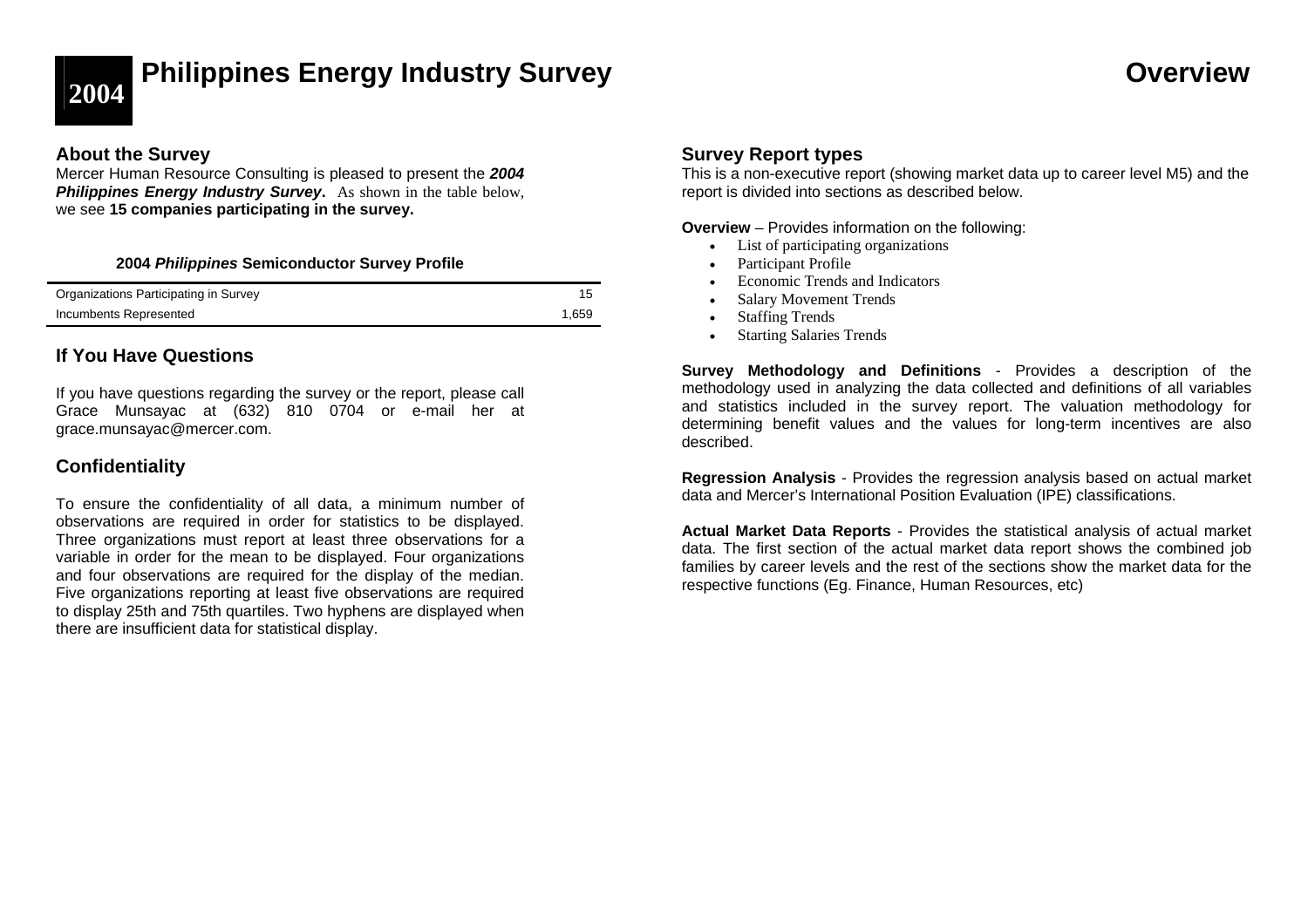

# **2004 Philippines Energy Industry Survey <b>CONSCRIPTION CONSCRIPTION Overview**

## **List of Participating Organizations**

| 1  | Asea Brown Boveri Inc.                                            |
|----|-------------------------------------------------------------------|
| 2  | CBK Power Company Ltd.                                            |
| 3  | CE Luzon Geothermal Power Company                                 |
| 4  | East Asia Power Diesel Corporation                                |
| 5  | Forum Exploration Inc.                                            |
| 6  | Intergen Management Services (Phils.) Inc. (Quezon Power)         |
| 7  | Mirant Philippines Energy Corporation                             |
| 8  | Northern Mindanao Power Corporation (Alto Power Management Corp.) |
| 9  | Philippine Géothermal Inc.                                        |
| 10 | Philippine National Oil Company - Energy Development Corporation  |
| 11 | Philippine National Oil Company - Exploration Corporation         |
| 12 | San Roque Power Corporation                                       |
| 13 | <b>STEAG State Power Inc.</b>                                     |
| 14 | <b>Subic Power Corporation</b>                                    |
| 15 | Wartsila Philippines Inc.                                         |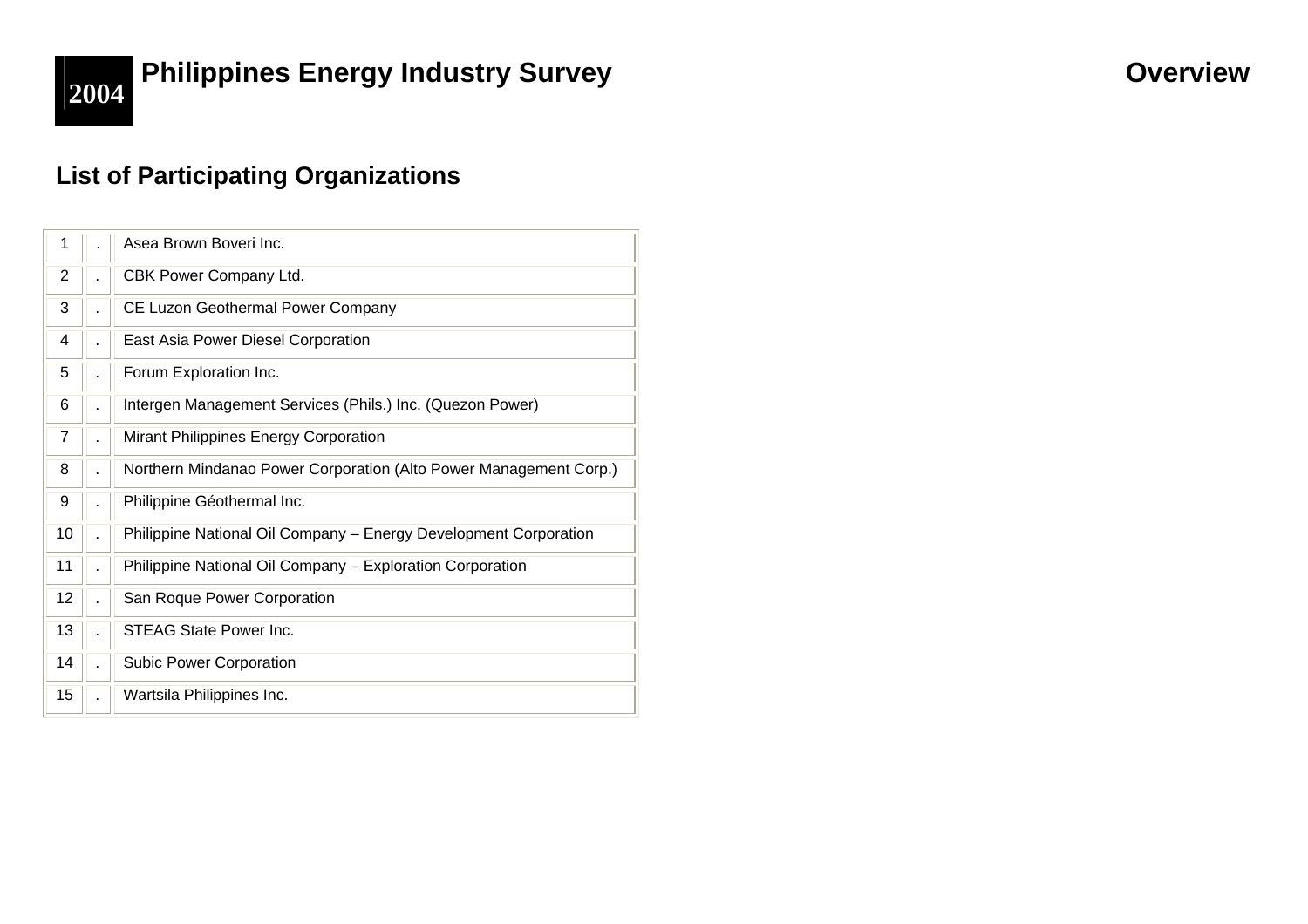

# **2004 Philippines Energy Industry Survey <b>CONSISTENT CONSISTENT CONSISTENT CONSISTENT CONSISTENT CONSISTENT**

## **Participants Profile**

## **Industry Sector Breakdown**

Survey participants were categorized by industry types as shown in the table below.

| <b>Industry</b>                                       | <b>Org Count</b> | <b>Percent</b> |
|-------------------------------------------------------|------------------|----------------|
| Power / Energy                                        | 10               | 67%            |
| Oil & Gas Exploration                                 | 2                | 13%            |
| <b>Services</b>                                       |                  | 7%             |
| Mining                                                |                  | 7%             |
| <b>Electrical Engineering Products &amp; Services</b> |                  | 7%             |
| TOTAL                                                 | 15               | 100%           |

## **Activity Analysis**

| <b>Type of Activity</b>     | <b>Org Count</b> | <b>Percent</b> |
|-----------------------------|------------------|----------------|
| Power / Energy Generation   |                  | 73%            |
| Services                    |                  | 13%            |
| Sales & Services            |                  | 7%             |
| Sales, Services, & Assembly |                  | 7%             |
| TOTAL                       | 15               | <b>100%</b>    |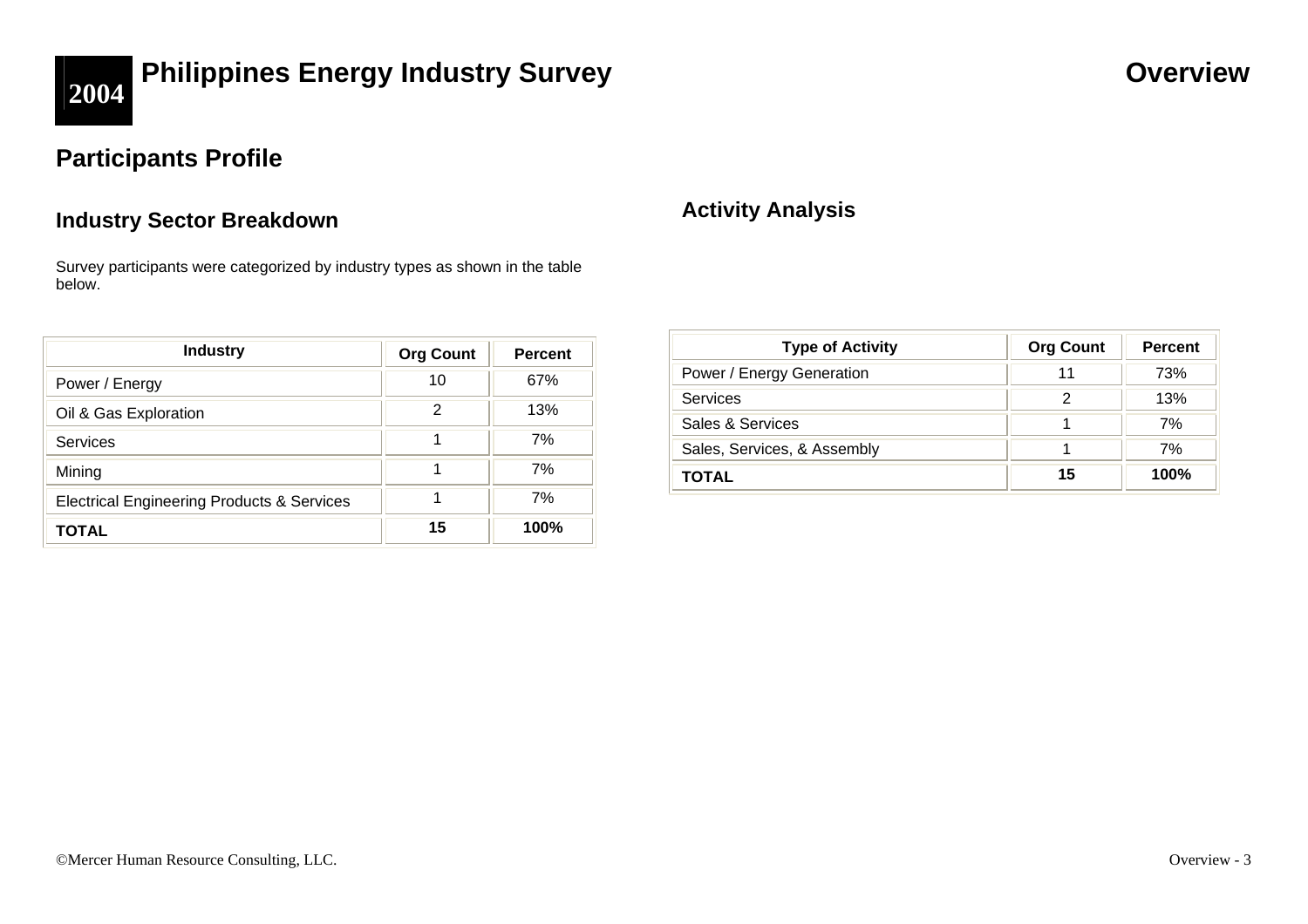

# **2004 Philippines Energy Industry Survey <b>COVER 2004 Overview**

## **Participants Profile**

## **Organization Size**

The following tables provide information about the size of the organizations participating in the survey based on their reported annual gross revenue/sales (in USD) and total employment.

| <b>Revenue/Sales in USD</b>         | <b>Org Count</b> | <b>Percent</b> |
|-------------------------------------|------------------|----------------|
| Less than US\$25 Million            | 6                | 40%            |
| US\$25 Million - < US\$50 Million   | 2                | 13%            |
| US\$50 Million - < US\$100 Million  | 4                | 27%            |
| US\$250 Million - < US\$500 Million | 2                | 13%            |
| US\$500 Million - < US1 Billion     | 1                | 7%             |
| ΤΟΤΑL                               | 15               | 100%           |

| <b>Total Employment</b> | <b>Org Count</b> | <b>Percent</b> |
|-------------------------|------------------|----------------|
| Less than 50            |                  | 27%            |
| 50 to $<$ 99            | 3                | <b>20%</b>     |
| 100 to $<$ 249          | 4                | 27%            |
| 250 to $<$ 499          | 2                | 13%            |
| 1,000 to $<$ 2,999      | 2                | 13%            |
| TOTAL                   | 15               | 100%           |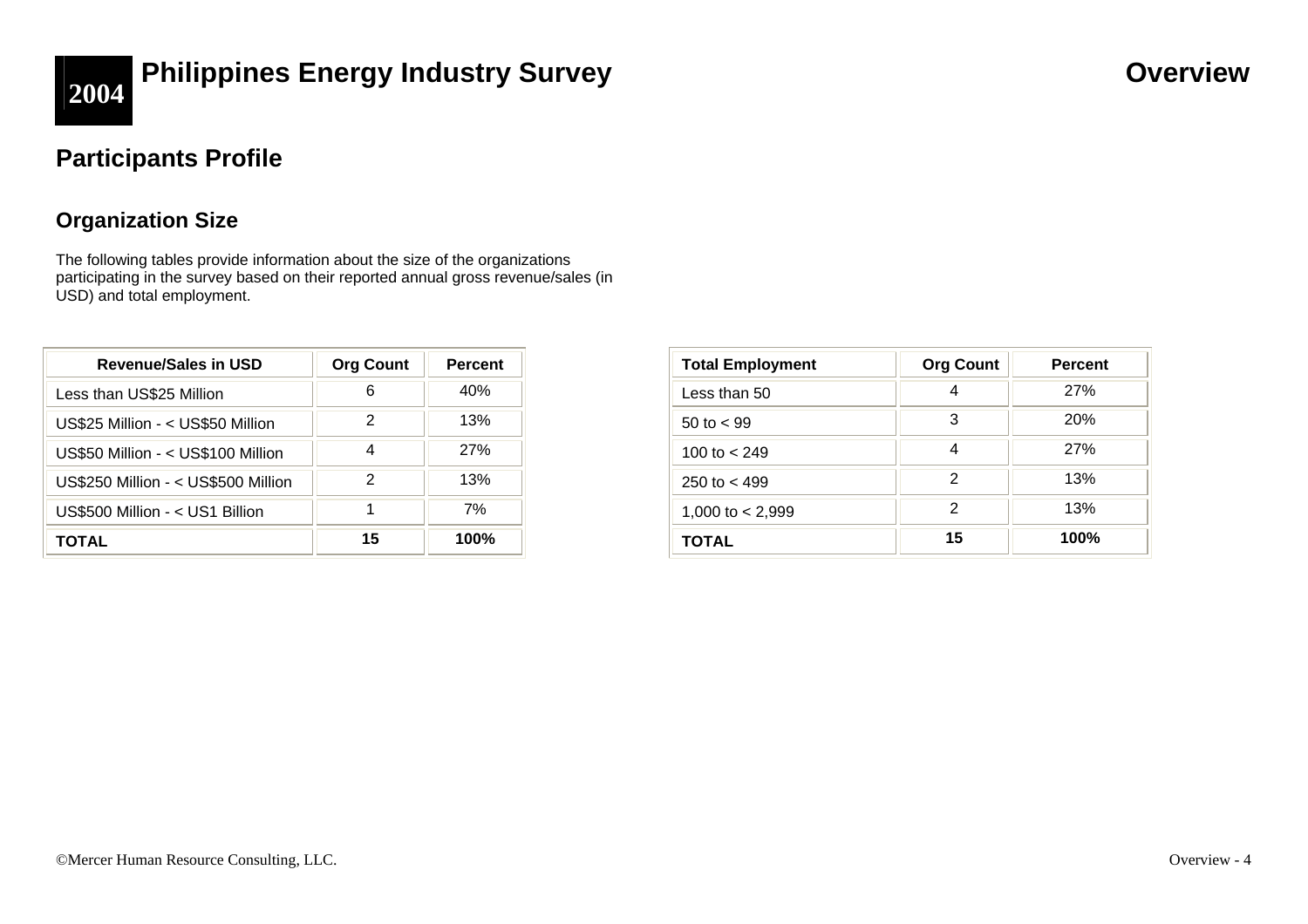# **2004 Philippines Energy Industry Survey <b>Access 2004 Construction Overview**

## **Economic Developments and Trends**

|                    | 2003 (Actual) | 2004 (Estimate) | 2005 (Forecast) |
|--------------------|---------------|-----------------|-----------------|
| <b>GDP</b>         |               |                 |                 |
| GDP Growth (%)     | 4.5           | $4.9 - 5.8$     | $4.5 - 5.5$     |
|                    |               |                 |                 |
| <b>Inflation</b>   |               |                 |                 |
| Inflation Rate (%) | 3.1           | 3.8             | $4.0 - 5.0$     |

## **GDP**

The Country's GDP has remained in forecast at 4.9% to 5.8% same as the first quarter of the year, having last year's at 4.5%.

Though there are indicators of momentum for expansion and continuous growth due to the sustained growth in electronic products and capital growth.

The government expects imports to increase this year, noting that imports for semiconductors increased to 18.7 percent pulling up the total electronics products to 17 percent. Other electronics products grew such as medical and industrial instrumentation, consumer electronics, automotive electronics, Telecommunication and electronic data processing.

## **INFLATION**

Inflation remains within the government target of 4.0-5.0 percent for 2005, notwithstanding the 3.8 percent increase in March citing National Statistics Office (NSO) data. Romulo Neri, NEDA Secretary, noted that headline inflation based on the new 2000-based series picked up to 4.2 percent in March from 4.0 percent in February, bringing the average inflation rate to 4.0 percent.

What caused inflation pressure was the increase in prices of food items such as rice, corn, milk, cooking oil, pork, beef, and selected vegetables. This is contrary to what happened last month when lower food prices for some items such as chicken eased inflation.

Prices in cooking oil increased due to the uptick in coconut prices, while the prices of beef rose due to the impact of the mad cow scare on imported

The increase in prices of gasoline, diesel, engine oil, medicines, selected construction materials and some items for household operations and personal effects also contributed to the pressure.

## **Labor Development and Trends (May)**

|                  | 2003 (Actual) | 2004 (Estimate) |
|------------------|---------------|-----------------|
| Unemployment (%) | 10.6          | 12.2            |

The January 2004 Labor Force Survey results recorded a labor force participation rate (LFPR) of 67.2 percent. The unemployment rate was estimated at 11.0 percent in January this year. Last year's unemployment rate was 10.6 percent.

The national employment rate was recorded at 89.0 percent in January this year. A year ago, it was estimated at 89.4 percent. Employed persons in agricultural sector reached 11.1 million, while those in the industry and services sectors were 5.0 and 15.3 million, respectively.

Underemployment rate was recorded at 17.5 percent in January this year.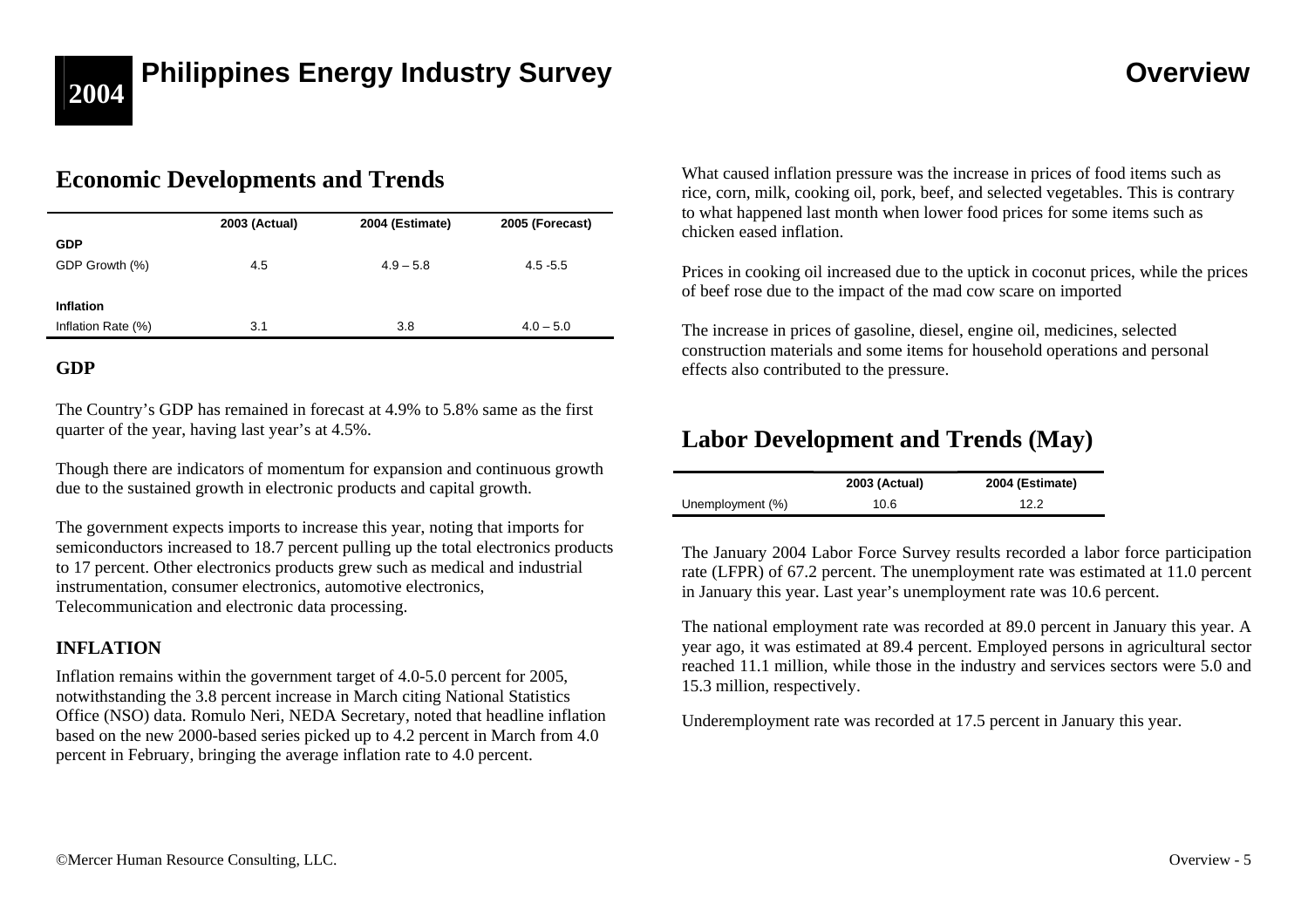

# **2004 Philippines Energy Industry Survey <b>Access 2004 Overview**

## **Tax and Social Security Developments and Trends**

The recent income tax reforms included a restructuring of income tax brackets to six bands, ranging from 5% to 32%. Adjustments in personal taxation exemption limits will result in allowances of PHP 20'000 for an individual (increased from PHP 9'000), PHP 25'000 for the head of the family, PHP 32'000 for each married individual, and PHP 8'000 per qualified dependant (not to exceed four).

The thirteenth month of pay is given every December of every year. This is equivalent to one month of the employee's salary and is given tax-free only if it does not exceed the ceiling of PHP 30'000. The excess of the PHP 30'000 ceiling is taxable.

Other relevant changes include a maximum PHP 2,400 per annum as personal income tax deduction for health insurance premiums.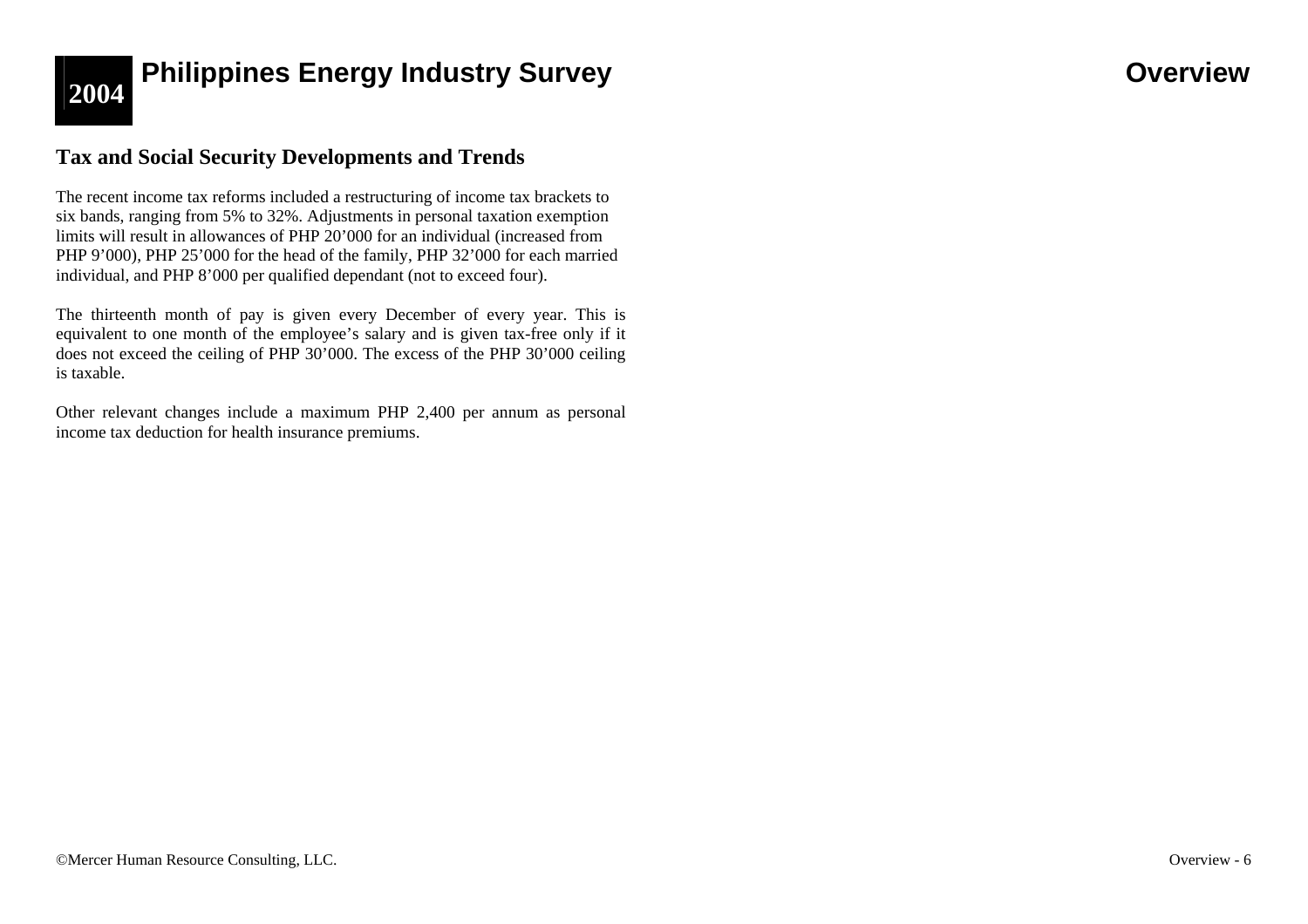

# **2004 Philippines Energy Industry Survey <b>COVER 2004** Overview

## **Salary Movement Trends**

The most common salary review dates are: January (27% of the organizations surveyed) and on the employee's anniversary (20% of the organizations surveyed). 2003 actual salary increase given last year was reported at 10.48%. Salary projection for 2004 and 2005 is 10.37% and 10.40%, respectively.

## **Base Salary Increases**

|                               | 25 <sup>th</sup> Percentile | <b>Median</b> | 75 <sup>th</sup> Percentile | Average |
|-------------------------------|-----------------------------|---------------|-----------------------------|---------|
| 2003 Actual Increase          |                             |               |                             |         |
| Top Management                | 8.00                        | 9.50          | 12.00                       | 10.14   |
| Management                    | 5.00                        | 10.00         | 12.00                       | 8.92    |
| <b>Professional Non-Sales</b> | 7.25                        | 11.45         | 12.00                       | 9.99    |
| Staff                         | 8.00                        | 10.45         | 11.75                       | 9.39    |
|                               |                             |               |                             |         |
| 2004 Estimate Increase        |                             |               |                             |         |
| Top Management                | 7.00                        | 10.00         | 11.35                       | 9.36    |
| Management                    | 6.75                        | 9.50          | 12.00                       | 9.25    |
| <b>Professional Non-Sales</b> | 7.50                        | 10.05         | 12.25                       | 9.87    |
| Staff                         | 8.00                        | 10.30         | 13.00                       | 12.10   |
|                               |                             |               |                             |         |
| 2005 Forecast Increase        |                             |               |                             |         |
| Top Management                | 7.80                        | 10.00         | 12.00                       | 9.60    |
| Management                    | 8.00                        | 10.00         | 12.00                       | 9.58    |
| <b>Professional Non-Sales</b> | 8.00                        | 10.00         | 12.00                       | 9.58    |
| Staff                         | 6.00                        | 10.00         | 12.00                       | 9.20    |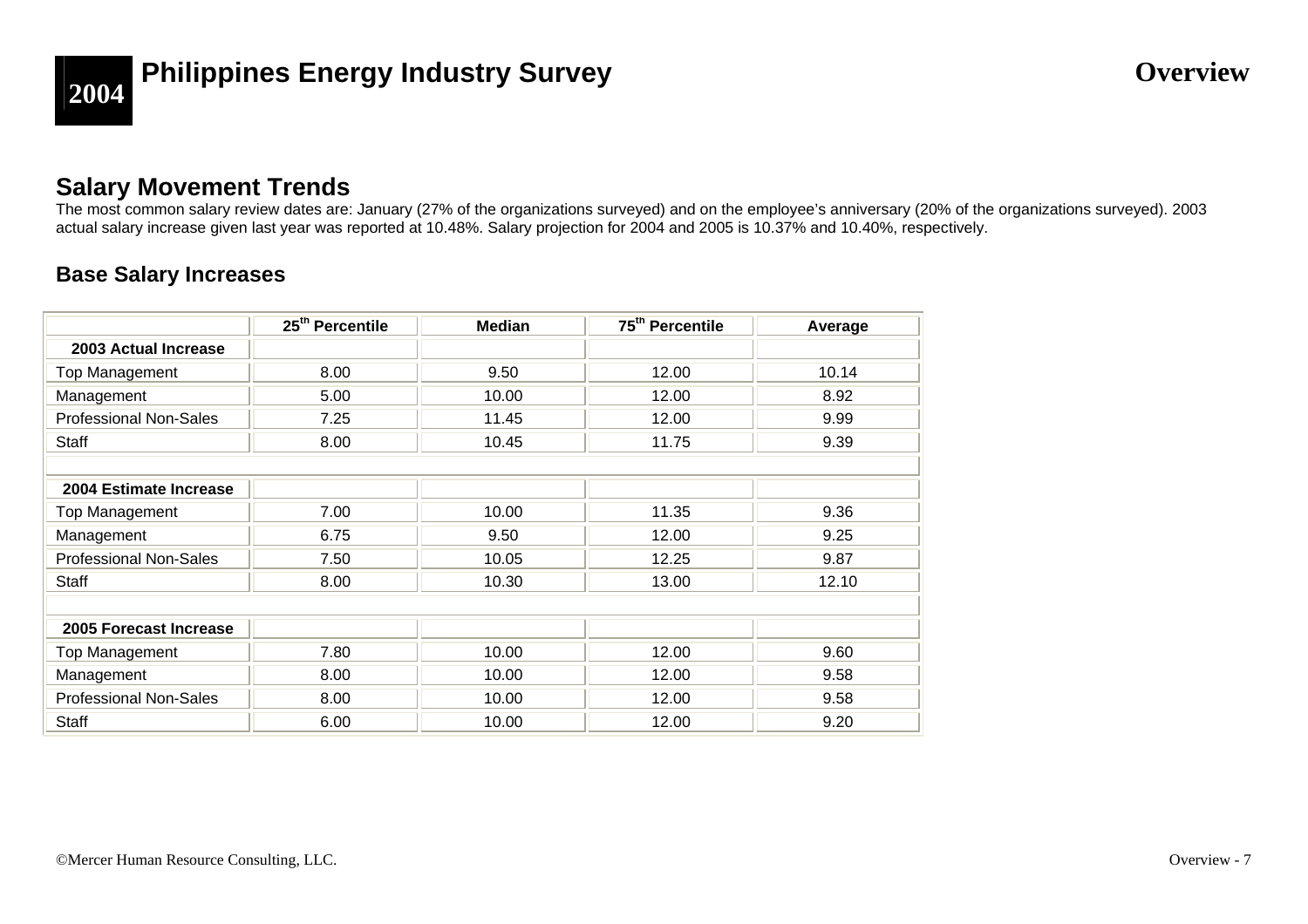

# **2004 Philippines Energy Industry Survey <b>Access 2004 Overview**

## **Variable Bonus**

Energy companies provide employees variable bonus based on employee performance. The table below shows Variable Bonus as a multiple of the employee's annual salary. There was no reported variable bonus freeze for 2003.

| Variable Bonus as Percentage of the Annual Base Salary |                                                                                        |       |       |       |  |  |
|--------------------------------------------------------|----------------------------------------------------------------------------------------|-------|-------|-------|--|--|
|                                                        | 25 <sup>th</sup> Percentile<br>75 <sup>th</sup> Percentile<br><b>Median</b><br>Average |       |       |       |  |  |
| 2003 Actual Variable<br><b>Bonus</b>                   |                                                                                        |       |       |       |  |  |
| Top Management                                         | 9.27                                                                                   | 15.38 | 26.43 | 25.81 |  |  |
| Management                                             | 9.62                                                                                   | 15.38 | 24.00 | 24.11 |  |  |
| <b>Professional Non-Sales</b>                          | 8.46                                                                                   | 15.38 | 15.85 | 23.22 |  |  |
| Staff                                                  | 7.52                                                                                   | 8.82  | 15.38 | 19.28 |  |  |
|                                                        |                                                                                        |       |       |       |  |  |
| 2004 Estimate Variable<br><b>Bonus</b>                 |                                                                                        |       |       |       |  |  |
| Top Management                                         | 12.47                                                                                  | 15.38 | 18.68 | 24.79 |  |  |
| Management                                             | 7.69                                                                                   | 15.38 | 15.38 | 22.97 |  |  |
| <b>Professional Non-Sales</b>                          | 7.93                                                                                   | 15.38 | 15.38 | 21.51 |  |  |
| <b>Staff</b>                                           | 7.69                                                                                   | 15.38 | 15.38 | 21.32 |  |  |
|                                                        |                                                                                        |       |       |       |  |  |
| 2005 Forecast Variable<br><b>Bonus</b>                 |                                                                                        |       |       |       |  |  |
| Top Management                                         | 10.85                                                                                  | 15.38 | 21.98 | 26.14 |  |  |
| Management                                             | 7.69                                                                                   | 15.38 | 18.68 | 23.92 |  |  |
| Professional Non-Sales                                 | 7.69                                                                                   | 15.38 | 18.68 | 23.88 |  |  |
| <b>Staff</b>                                           | 7.69                                                                                   | 15.38 | 15.38 | 21.98 |  |  |

Average Actual Variable Bonus payout last year was 13.31% of the employee's annual salary. Maximum bonus was given to Top Management. For 2004 and 2005, average

Estimate and Forecast Variable Bonus is 15.38% of the employee's annual salary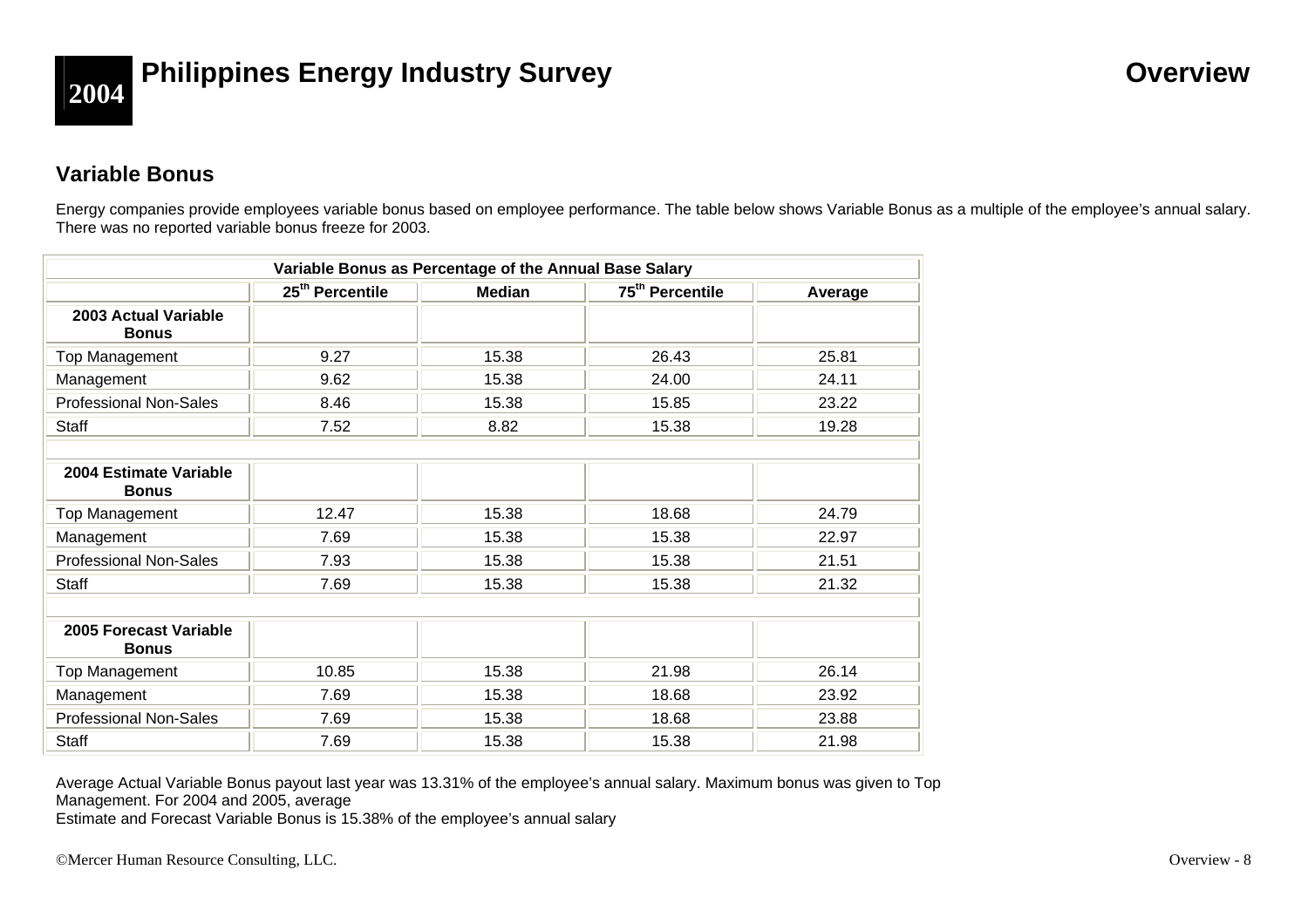

# **2004 Philippines Energy Industry Survey <b>COVER 2004 Overview**

## **Variable Bonus**

The following table shows variable bonus as a percentage of the employee's monthly salary.

| Variable Bonus as Percentage of the Monthly Base Salary |                                                                                        |        |        |        |  |  |
|---------------------------------------------------------|----------------------------------------------------------------------------------------|--------|--------|--------|--|--|
|                                                         | 75 <sup>th</sup> Percentile<br>25 <sup>th</sup> Percentile<br><b>Median</b><br>Average |        |        |        |  |  |
| 2003 Actual Variable<br><b>Bonus</b>                    |                                                                                        |        |        |        |  |  |
| Top Management                                          | 120.51                                                                                 | 199.94 | 343.59 | 335.53 |  |  |
| Management                                              | 125.06                                                                                 | 199.94 | 312.00 | 313.43 |  |  |
| <b>Professional Non-Sales</b>                           | 109.98                                                                                 | 199.94 | 206.05 | 301.86 |  |  |
| <b>Staff</b>                                            | 97.76                                                                                  | 114.66 | 199.94 | 250.64 |  |  |
|                                                         |                                                                                        |        |        |        |  |  |
| 2004 Estimate Variable<br><b>Bonus</b>                  |                                                                                        |        |        |        |  |  |
| Top Management                                          | 162.11                                                                                 | 199.94 | 242.84 | 322.27 |  |  |
| Management                                              | 99.97                                                                                  | 199.94 | 199.94 | 298.61 |  |  |
| <b>Professional Non-Sales</b>                           | 103.09                                                                                 | 199.94 | 199.94 | 279.63 |  |  |
| Staff                                                   | 99.97                                                                                  | 199.94 | 199.94 | 277.16 |  |  |
|                                                         |                                                                                        |        |        |        |  |  |
| 2005 Forecast Variable<br><b>Bonus</b>                  |                                                                                        |        |        |        |  |  |
| Top Management                                          | 141.05                                                                                 | 199.94 | 285.74 | 339.82 |  |  |
| Management                                              | 99.97                                                                                  | 199.94 | 242.84 | 310.96 |  |  |
| <b>Professional Non-Sales</b>                           | 99.97                                                                                  | 199.94 | 242.84 | 310.44 |  |  |
| Staff                                                   | 99.97                                                                                  | 199.94 | 199.94 | 285.74 |  |  |

Average Actual Variable Bonus payout last year was 173.00% of the employee's monthly salary. Maximum bonus was given to Top Management. For both 2004 and 2005, average Estimate and Forecast Variable Bonus is 200.00% of the employee's monthly salary.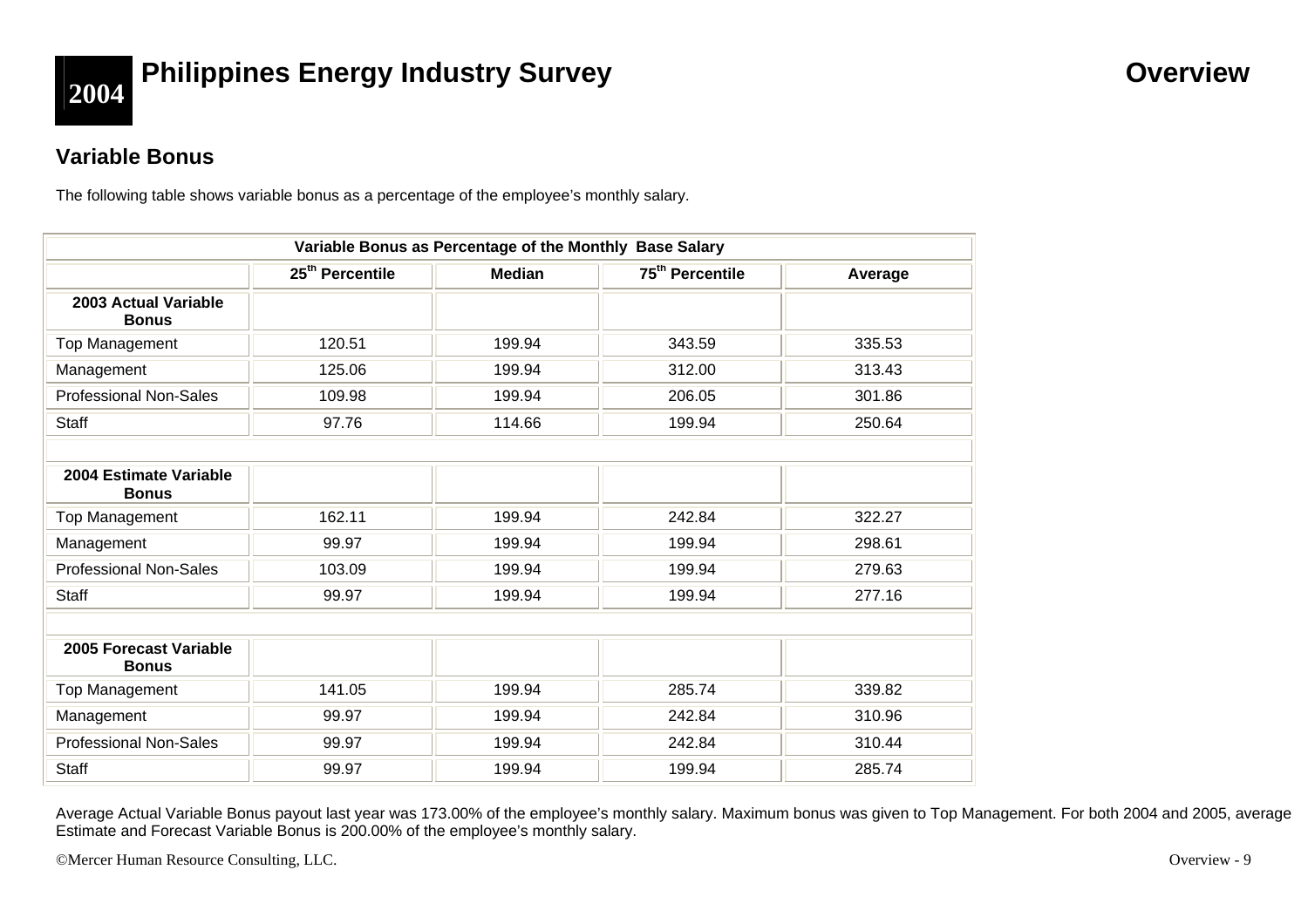

# **2004 Philippines Energy Industry Survey <b>COVER 2004 Overview**

## **Staffing Trends**

## **Hiring intention**

Companies indicated the following changes to their staffing over the next 3 months.

| <b>Hiring</b><br>intentions         | *Org<br>Count | *Percent |
|-------------------------------------|---------------|----------|
| Recruiting /<br><b>Adding Staff</b> |               | 60%      |
| No Change                           |               | 40%      |
| Total                               | 15            | 100%     |

## **Turnover and Headcount Growth**

Turnover and headcount growth among the surveyed group are shown below:

| <b>Staff Turnover</b>              | Average<br>(%) |
|------------------------------------|----------------|
| % voluntary staff turnover in 2003 | 5.76%          |
| % of staff retrenched in 2003      | 9.57%          |
| <b>Headcount Growth</b>            | Average<br>(%) |
| % headcount growth in 2003         | 6.83%          |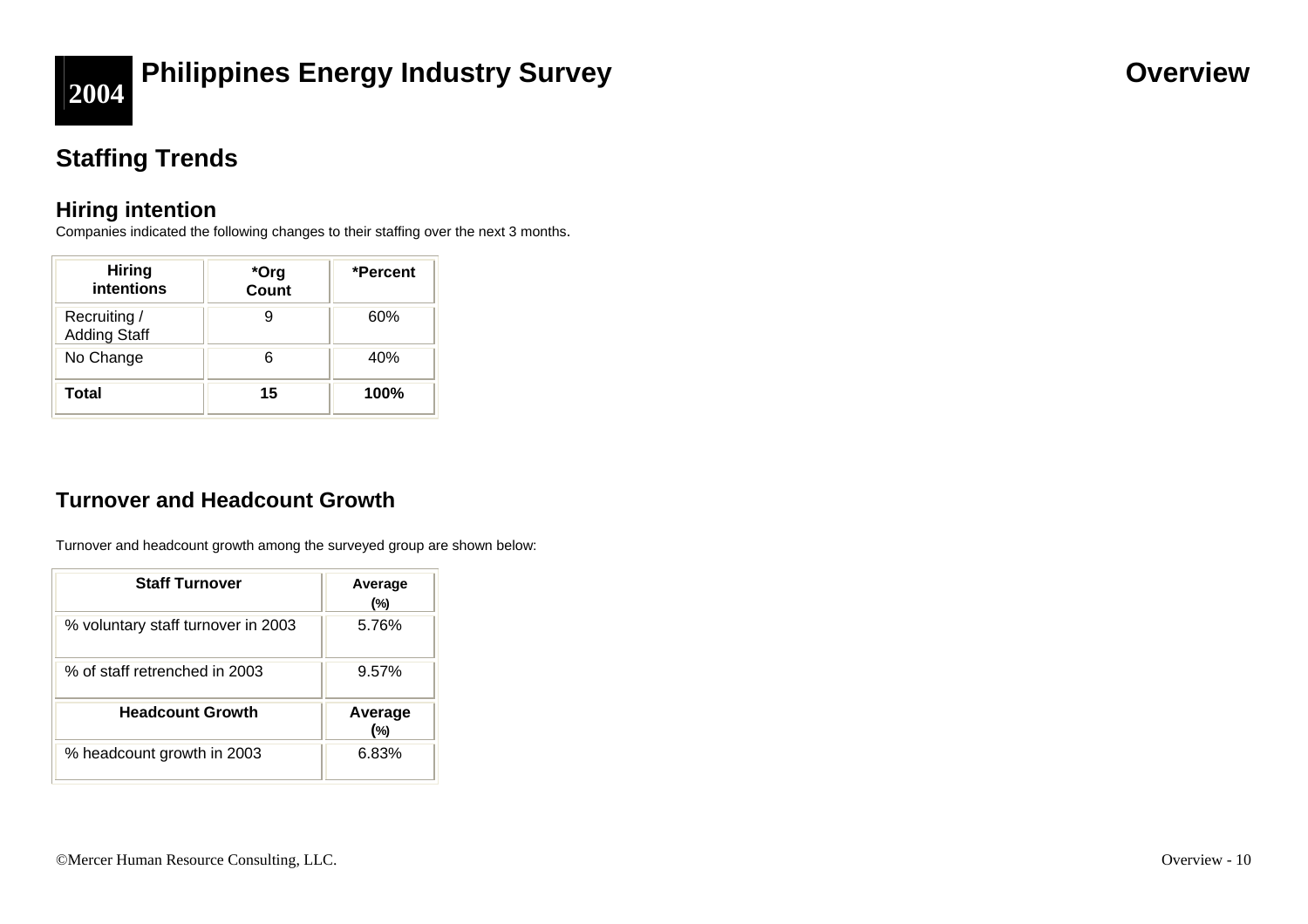## **Annual Base Pay – Fresh Graduates**

|                                                   | Average<br><b>Annual Salary</b> | Average<br><b>Monthly Salary</b> | <b>Median Annual</b><br><b>Salary</b> | <b>Median Monthly</b><br><b>Salary</b> |
|---------------------------------------------------|---------------------------------|----------------------------------|---------------------------------------|----------------------------------------|
| Degree (Engineering)                              | 258,050                         | 19.850                           | 189,000                               | 14.538                                 |
| Degree (Non-Engineering, excluding<br>Accounting) | 188.537                         | 14,503                           | 149,000                               | 11,462                                 |
| Degree (Computer Science)                         | 179.152                         | 13.781                           | 168,000                               | 12.923                                 |
| Degree (Accounting)                               | 195,359                         | 15,028                           | 149,000                               | 11,462                                 |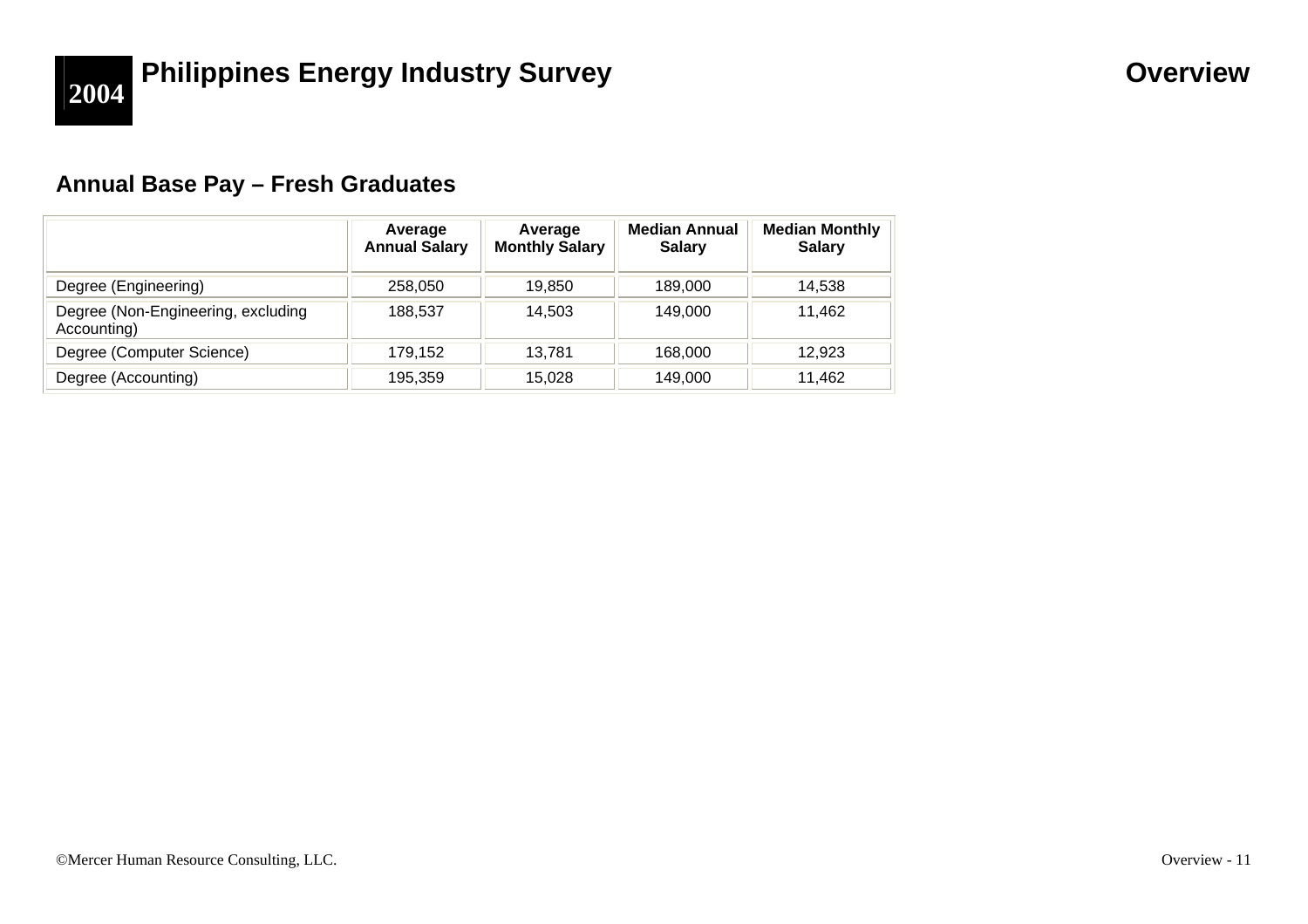# **2004 Philippines Energy Industry Survey <b>COVER 2004 Overview**

## **List of Participating Organizations**

| 1              | Asea Brown Boveri Inc.                                            |
|----------------|-------------------------------------------------------------------|
| $\overline{2}$ | CBK Power Company Ltd.                                            |
| 3              | CE Luzon Geothermal Power Company                                 |
| 4              | East Asia Power Diesel Corporation                                |
| 5              | Forum Exploration Inc.                                            |
| 6              | Intergen Management Services (Phils.) Inc. (Quezzon Power)        |
| 7              | Mirant Philippines Energy Corporation                             |
| 8              | Northern Mindanao Power Corporation (Alto Power Management Corp.) |
| 9              | Philippine Géothermal Inc.                                        |
| 10             | Philippine National Oil Company - Energy Development Corporation  |
| 11             | Philippine National Oil Company - Exploration Corporation         |
| 12             | San Roque Power Corporation                                       |
| 13             | STEAG State Power Inc.                                            |
| 14             | Subic Power Corporation                                           |
| 15             | Wartsila Philippines Inc.                                         |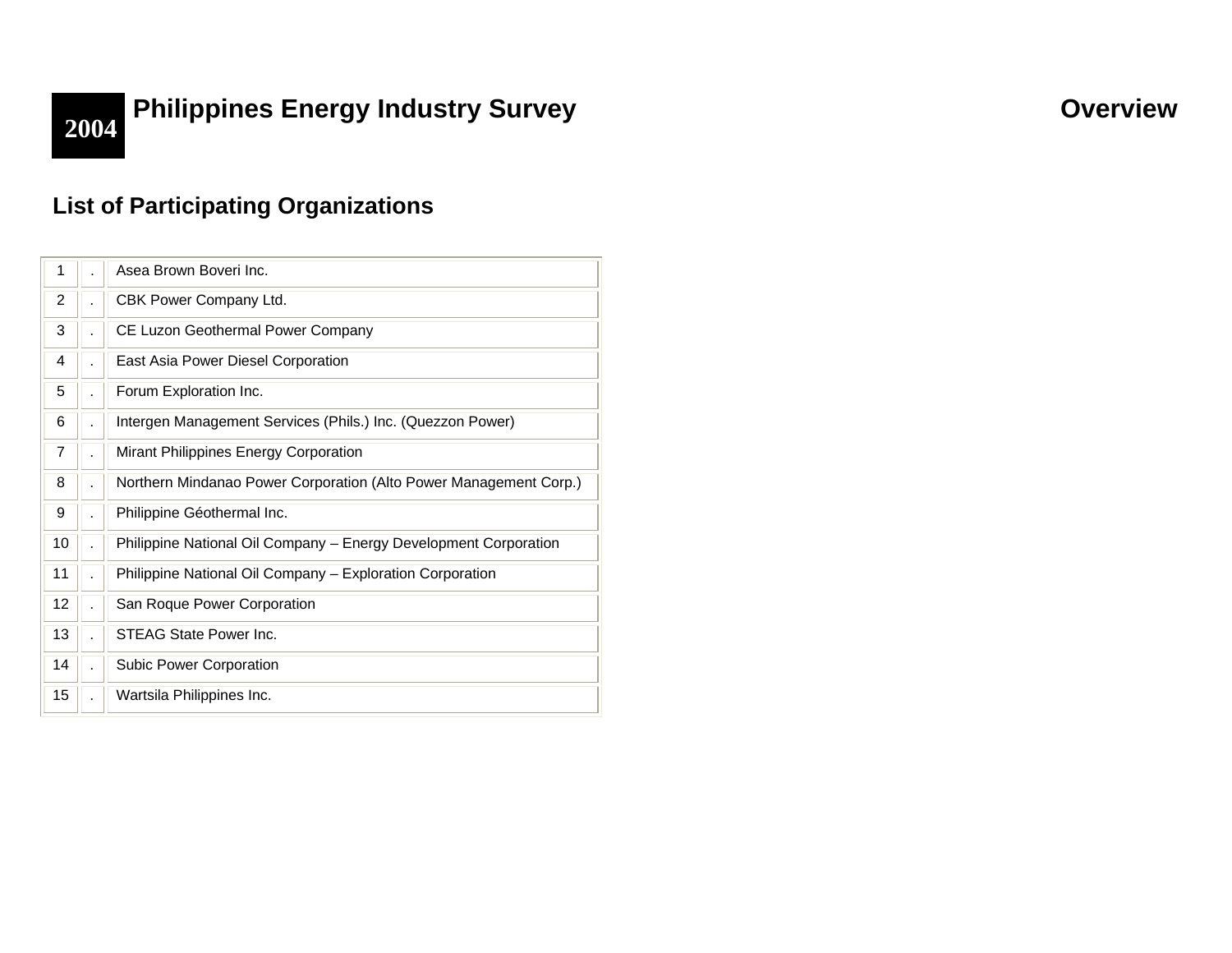The analysis of the compensation and benefits information collected is displayed for each of the survey positions where sufficient data was reported.

A description of each type of analysis provided for the positions is included below. Definitions of the compensation and benefits information and statistics displayed on the tables are provided on the following pages.

## **Report Types**

Three main types of report tables are provided as described below.

The first report, **Regressed Market Report**, provides the regression curves for each of the compensation and benefits categories (that is, Comp1, Comp2, COmp3, COmp4, Comp5) based on the actual market data and Mercer's IPE classes.

The second report, **Regressed Function Report**, provides the regressed statistics for all families combined and for each job family separately. The regressed statistics were developed for each of the compensation and benefits categories (that is, Comp1, Comp2, Comp3, Comp4, and Comp5) based on survey data and Mercer's IPE classes.

The third report, the **Benchmark Position Report**, displays statistics, by position, based on the actual data reported for the position by all survey participants. Information on all elements of compensation and benefits are included.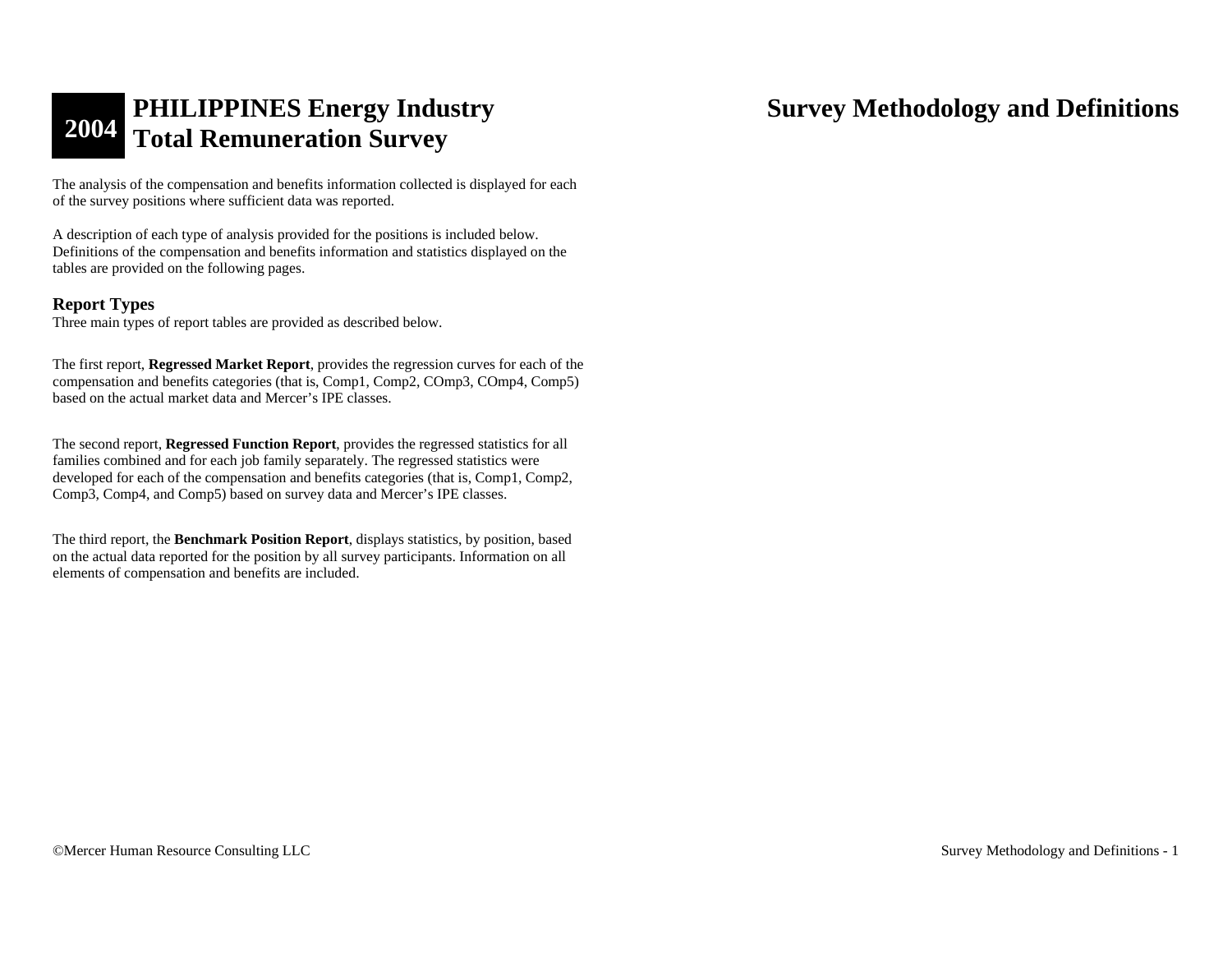# **2004 PHILIPPINES Energy Industry Total Remuneration Survey Survey Methodology and Definitions**

## **Survey Item Definitions**

## **Statistics**

**25th Percentile (25th %ile)** - That data point that is higher than 25% of all other data in the sample when ranked from low to high. Also known as the first quartile **(Q1)**.

**Median** - That data point that is higher than 50% of all other data in the sample when ranked from low to high. Also known as the 50th percentile.

**75th Percentile (75th %ile)** - That data point that is higher than 75% of all other data in the sample when ranked from low to high. Also known as the third quartile **(Q3)**.

**90th Percentile (90th %ile)** - That data point that is higher than 90% of all other data in the sample when ranked from low to high.

**Mean** - The sum of all data reported divided by the number of observations in the sample. Also referred to as the **average**.

### **Market Regressed Line**

The result of applying one of several mathematical models to fit a smooth curve through a series of graphed "X/Y" points (representing Position Class and a compensation figure respectively) such that the curve best represents the overall trend in those points. This term is used to replace the regressed market median in the regressed market table.

### **"Nth" Market Ratio**

A smooth curve related to a Market Regressed Line but offset from it vertically at every "X" value (representing Position Class) by a proportion generally equal to the ratio of the corresponding actual median to the actual Nth percentile at each of those "X" values.

**Receiving Item No.** - The number of incumbents receiving for the compensation or benefit item. Each item, such as base salary or incentive amount, is analyzed individually using the data reported for that item only. If an organisation could not provide a piece of data for a position, this organisation's information would not be included in the calculations of the statistics. Therefore the number receiving the item may differ by item.

**Receiving Item %** - The percentage of the incumbents actually receiving the item based on the total number of incumbents in the position.

## **Compensation Items**

**No. of Months Paid -** The number of times the monthly base salary is paid, including the fixed bonus.

**Monthly Base Salary -** The guaranteed monthly base salary, exclusive of any allowances.

**Monthly Gross Salary from FESCO -** The guaranteed monthly base salary that the incumbent received from FESCO instead of company. It's exclusive of any allowances and is specific to compensation package in China.

**Guaranteed Bonus –** The fixed amount of bonus given to the incumbent of this position.

**Annual Base Salary (COMP1) -** The formula to calculate this section: guaranteed monthly base salary multiplied by the number of months. This section includes annual base salary and annual fixed bonuses.

**Transportation Allowance -** The monthly fixed allowance at the time of the effective survey date multiplied by 12. This amount is given to subsidize transportation to and from work (does not include ad-hoc reimbursement).

**Car Allowance -** The monthly cash payment at the time of the effective survey date multiplied by 12. This amount is given in-lieu-of or for maintaining a vehicle.

**Meal Allowance -** The monthly fixed allowance at the time of the effective survey date multiplied by 12. This amount is given to subsidize meals taken by the employee (*does not*  include meal allowance provided in the event of over-time work).

**Housing Allowance -** The monthly cash payment at the time of the effective survey date multiplied by 12. This amount is given in lieu of actual apartment / house or given to subsidize housing related expenses.

**Phone Allowance -** The monthly fixed allowance at the time of the effective survey date multiplied by 12. This amount is given to subsidize phone expenses incurred by the employee.

**Job-based Allowances -** Monthly value at the time of the effective survey date multiplied by 12. This amount is cash payments made which are directly tied to the job, including job

©Mercer Human Resource Consulting LLC Survey Methodology and Definitions - 2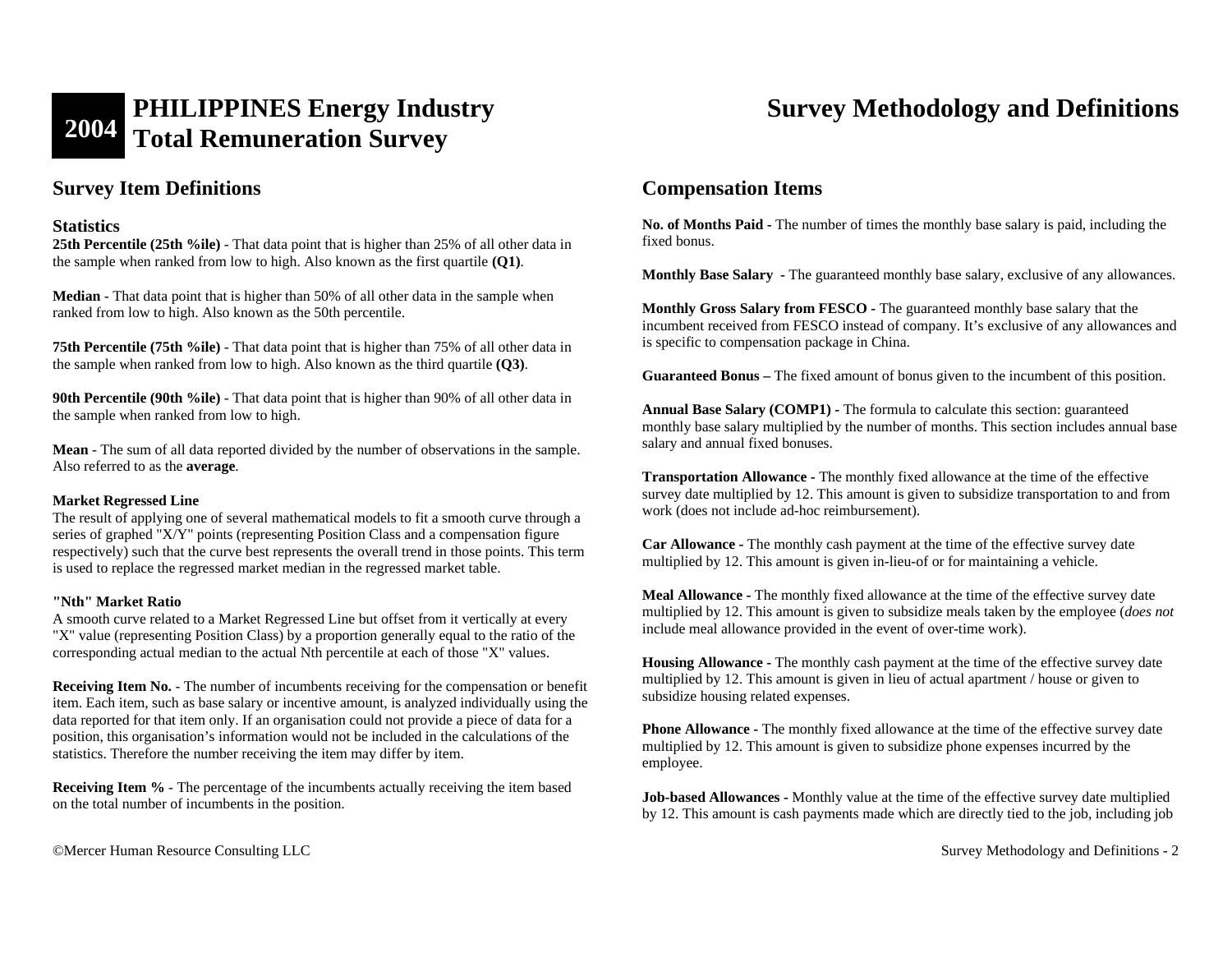allowance, title allowance, burn-in allowance, clean room allowance, scope allowance, skill allowance, 8-hours shift allowance and 12-hours shift allowance.

**Site Allowance (on-shore) -** Monthly value at the time of the effective survey date multiplied by 12. This fixed allowance is given for working on a particular on-shore site or location or environment of hazardous nature.

**Leave Travel Allowance -** Monthly value at the time of the effective survey date multiplied by 12. This fixed allowance is provided by the company to the incumbent for the purpose of vacation and it is specific to the compensation package in India.

**Medical-domiciliary -** The maximum limit allowed for outpatient expenses/ clinical reimbursement annually for self and dependents. This does not include any premium paid by the company for hospitalisation insurance and it is specific to the compensation package in India.

**Family Allowance -** Monthly value at the time of the effective survey date multiplied by 12. This fixed allowance is provided by the company to the incumbent depending on the number of dependents. This allowance is specific to the compensation package in Japan.

**Area Allowances -** Monthly value at the time of the effective survey date multiplied by 12. This fixed allowance is given based upon area differences – such as cost-of-living, hardship or remoteness. It is specific to the compensation package in Japan.

**Clothing Allowances -** Monthly value at the time of the effective survey date multiplied by 12. This fixed allowance is given in lieu of a uniform or to subsidise uniform related expenses. It is specific to the compensation package in Vietnam.

**Ex-gratia/Fixed bonus –** The bonus is given by the company to the incumbent based on company performance.

**Other Guaranteed Allowances -** All other guaranteed allowances *not* listed above.

**Annual Guaranteed Cash (COMP2)** *-* COMP1 (Annual Base Salary) plus all the fixed allowances (ie. Transportation, Car, Meal, Housing, Job-Based Allowances and Other Guaranteed Allowances.)

**Variable Bonus (Target) -** Payments that will be made for the next 12 months, which is the targeted annual variable cash payments that are associated with individual, team and/or corporate performance, excluding Sales Bonus/ Incentives.

**Sales Incentive (Target) -** Payments that will be made for the next 12 months, which is the targeted annual cash payments that are associated with sales achievement and paid to sales and/ or marketing employees.

**Profit Sharing (Target) - Payments that will be made for the next 12 months, which is the** targeted annual cash payments that are associated with profit sharing scheme.

**Annual Total Cash (COMP3 Target) -** COMP2 (Annual Guaranteed Cash) plus targeted Variable Bonus and Profit Sharing and Sales Incentive.

**Variable Bonus (Actual) -** All payments made over the last 12 months, which are associated with individual, team and/or corporate performance.

**Profit Sharing (Actual) -** All payments made over the last 12 months, which are associated with profit sharing scheme.

**Sales Incentive (Actual) -** All payments made over the last 12 months, which are associated with sales achievements and paid to sales and/or marketing employees.

**Annual Total Cash (Comp3 Actual)** -.The total annual cash paid out to the individuals in the position.COMP2 (Annual Guaranteed Cash) plus actual Variable Bonus and Profit Sharing and Sales Incentive.

**Stock Grants - Cash values of all long term incentive plan in the form of company's stock** grant to employee over the last 12 months.

**Stock Option - Cash values of all long term incentive plan in the form of stock option** grant to employee over the last 12 months. The Black Scholes method is used to valuate the Stock Option given to the incumbent.

**Annual Total Cash plus LTI (Comp4)** -.The total of all cash items plus the value of the long-term incentives paid out to the individuals in the position.

**Annual Net Total Cash** -.Comp 3 component minus income tax and employee's social contribution. This only applies to compensation in Vietnam.

©Mercer Human Resource Consulting LLC Survey Methodology and Definitions - 3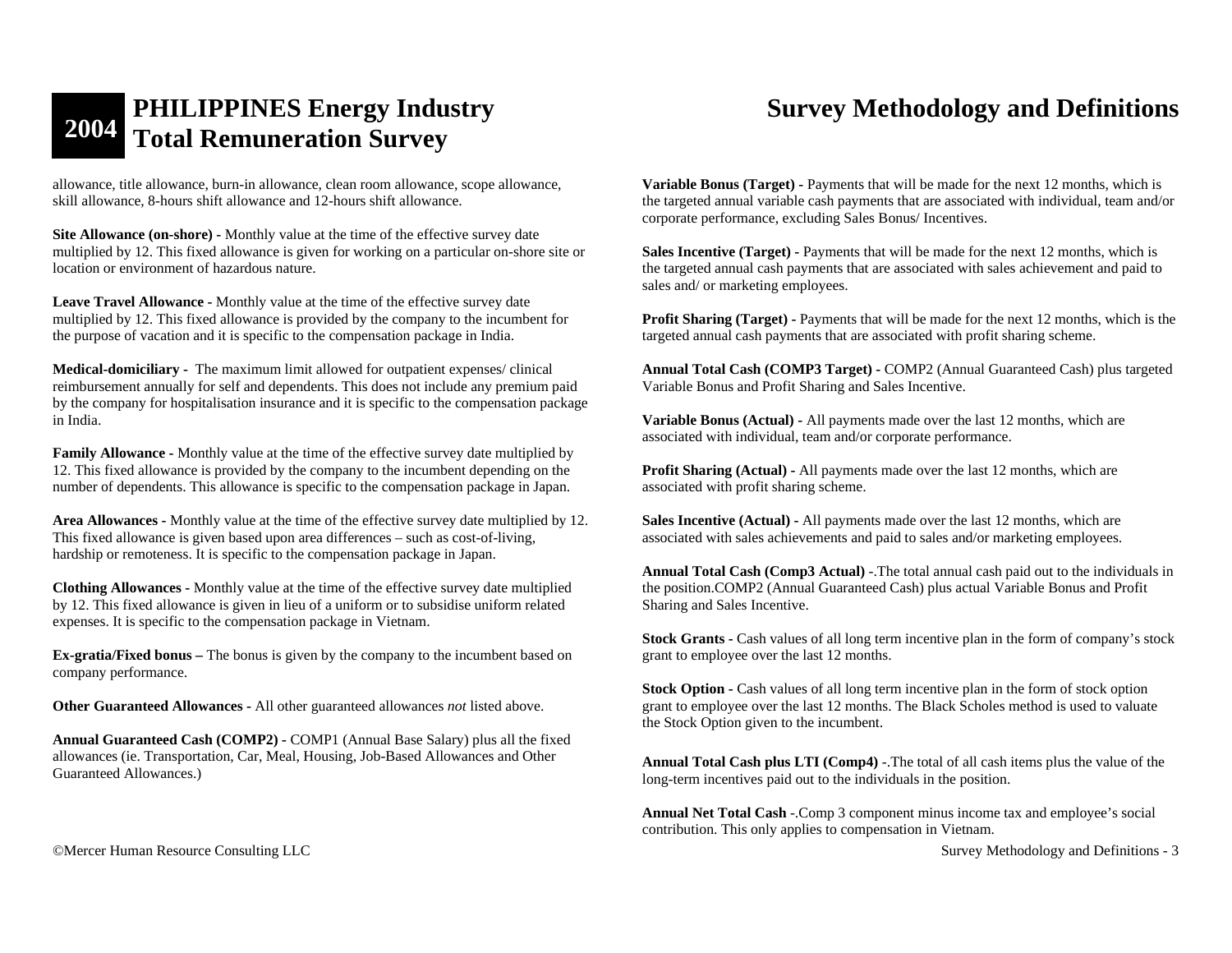## **PERQUISITES AND BENEFITS**

**Flexible Benefit** – The value of the flexible benefit plan provided to the individual in this position.

**Meal Subsidy** – The annual cost of providing meals to the individual in this position.

**Transportation Subsidy** – The annual cost of providing transportation to the individual in this position.

**Motor Vehicle** – For leased motor vehicle, the valuation for this benefit would be to the amount that the company paid for leasing the motor vehicle. If it is a purchase, this survey will apply a standard motor vehicle valuation formula to calculate the amount. (please refer to the non-cash items valuation section for the actual formula)

**Car / Housing / Personal / Renovation Loans** – The value of the loan entitlement provided to the individuals in this position. (please refer to the non-cash items valuation section for the actual formula)

**Medical Plan** – The value of the medical plan provided to the individuals in the position. This includes the coverage for clinical, dental and hospitalization.

**Accident/Life Insurance** – The cost of providing the accident and life insurance coverages to the incumbent.

**Club Subscription** – The annual cost of subsidizing club membership for the individual in this position. (This excludes the joining fee)

**Children Education** – The annual cost of providing education for the employee's children.

**Pension / Gratuities – The value of this benefit depends on the type of scheme. Different** formula is used for valuation and the details of the formula can be found in non-cash items valuation section. This also includes the employer's contribution to the social security and statutory retirement plans.

**Government-required Housing Fund** – The annual contribution made by the employer to the housing fund as per the statutory requirement. This item is specific to the compensation package in China.

©Mercer Human Resource Consulting LLC Survey Methodology and Definitions - 4

**Supplementary Housing Fund** – The additional annual contribution made by the employer to the housing fund for the incumbent in this position. This item is specific to the compensation package in China.

**Management Fee to FESCO** – The management fees per employee that a Foreign Rep Office pays to FESCO for taking care of the benefits for its employees (excluding the benefit fees). This item is specific to the compensation package in China.

**Agency Fee Paid by Company** – The annual amount of agency fee paid by the company for the incumbent in this position. This item is specific to the compensation package in Vietnam.

**Union Fee Paid by Company** – The annual amount of union fee paid by the company for the incumbent in this position. This item is specific to the compensation package in Vietnam.

**Annual Total Remuneration excl LTI** - The total of all cash items plus the value of all benefits for the individuals in the position. This summation is without the value of the longterm incentives (eg. stock grant and stock option)

**Annual Total Remuneration Comp5** - The total of all cash items plus the value of the longterm incentives plus the value of all benefits for the individuals in the position.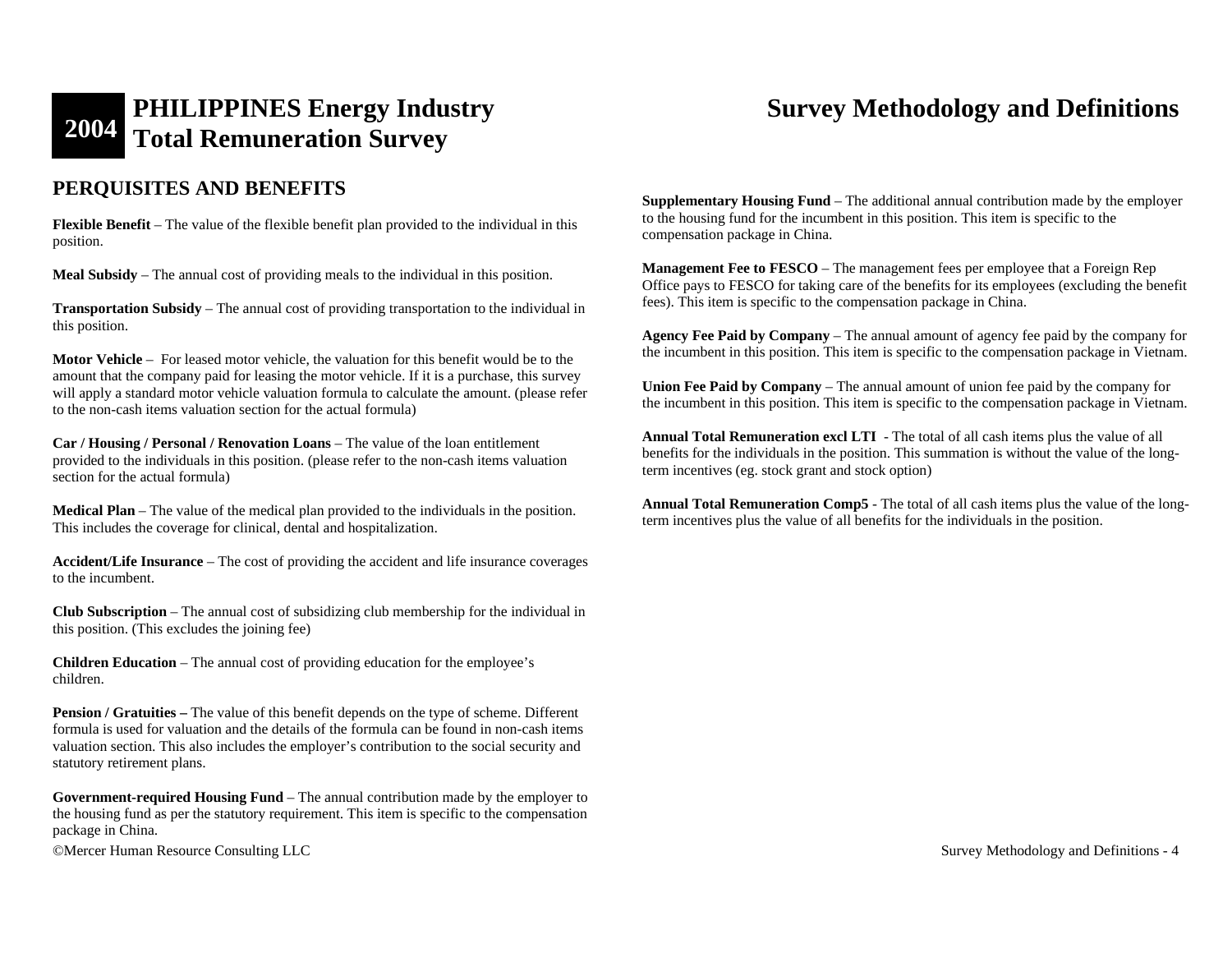## **Benefits Valuation Methodology**

This section details the methods used by Mercer to value the benefit plans and it is applied consistently to all submissions.

## **Long-Term Incentives**

We use the Black-Scholes model to calculate the value of a publicly traded call option. The Black-Scholes model value for a given option is a function of the inputs:

- $\blacksquare$ Fair Market Value (FMV) stock price of the stock on date of grant
- г Exercise Price
- $\blacksquare$ Option Term
- г Risk-free Interest Rate (country-specific and is associated with the country where the employee receiving the stock option lives)
- $\blacksquare$ Stock Volatility
- $\blacksquare$ Dividend Yield

## Formula:

Call Option = FMV \*  $[N(d_1)]$  – Exercise Price \* e<sup>-Risk-free Interest Rate\*Option Term</sup> \*  $[N(d_2)]$ 

Where

$$
\ln\left(\frac{\text{FMV}}{\text{Exercise Price}}\right) + \left[\text{Risk - free Interest Rate} + \frac{\text{Stock Volatility}}{2}\right] * \text{Option Term}
$$
\n
$$
\left(\text{Stock Volatility} * \text{Option Term}\right)^{\frac{1}{2}}
$$

$$
d_2 = d_1 - (Stock Volatility * Option Term)^{\frac{1}{2}}
$$

## And

 $N(d_1)$  and  $N(d_2)$  represent areas under a standard normal distribution

For purposes of the Black-Scholes model, stock volatility is measured as the percentage change in the stock price using monthly closing stock prices for a

©Mercer Human Resource Consulting LLC Survey Methodology and Definitions - 5

3-year period ending in the last complete calendar year. Mathematically, it is defined as the standard deviation of the rate of return on the stock and is based on the assumption that stock prices move randomly over time. The Black-Scholes model also assumes that an option is exercised at the end of the option term. The greater the volatility of the stock, the more valuable the option to the option holder.

Black-Scholes values are expressed as a multiple of the company's stock price. For example, an option with a Black-Scholes value of 35% is worth 0.35 shares of the underlying stock. If the stock were trading at 50 per share, the option is worth 17.5.

## **Total Stock Option value**

= Black Scholes Value\*FMV\*No.of Underlying Stock Options\*Exchange Rate\*0.01

*(Exchange rate used : US\$1 = 56.26 Peso)*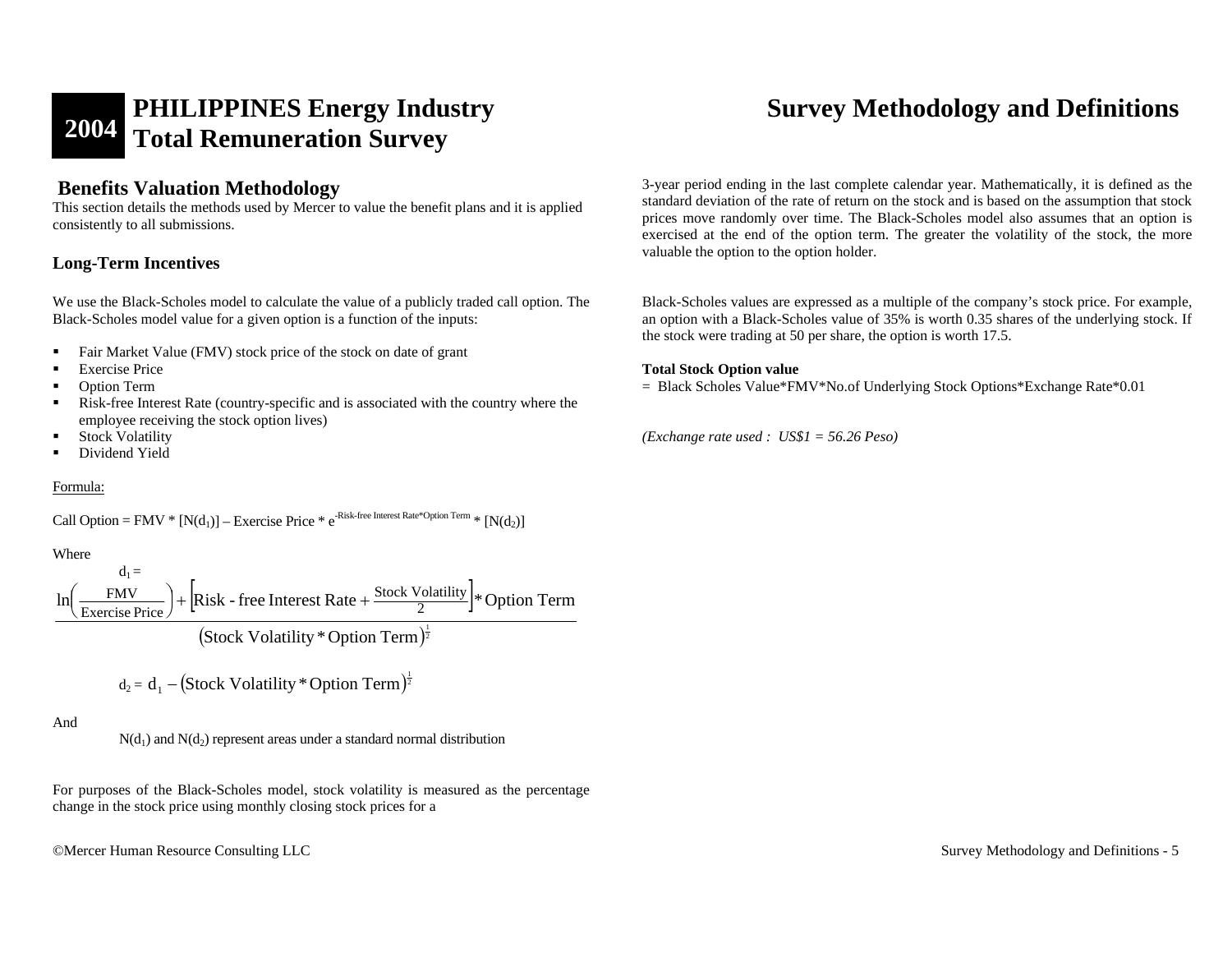# **2004 PHILIPPINES Energy Industry Total Remuneration Survey Survey Methodology and Definitions**

**Motor Vehicle (Company Assigned Car)** 

In most of the countries where the calculation components for the motor vehicle are available, the following formula will apply in valuating this benefit. Where the components are not available, the survey will use a **straightline depreciation method to valuate this benefit**.

The total car benefit consists of two components, i.e. assigned car value and the present value of car related expenses. For this survey purpose, Mercer set assumptions on the carrelated expenses paid by the company based on typical usage and particular country practice.

**Other benefits such as driver, parking or limit of company coverage are not considered.** The following illustration is in Singapore context and thus, the amount used will vary by the country.

## Assumptions:

Yearly Discount Rate  $= 6\%$  (actuarial assumption) Market Depreciation Factor  $= 0.75$ Annual Gasoline Consumption  $= 2,500$  liters per year Maintenance Cost  $= 4.5\%$  of purchase price Maintenance Cost Growth  $= 20\%$  per year Insurance Premium Rate  $= 3.00$ Company contribution on gasoline, maintenance, tax and insurance  $= 100\%$ 

## Formula:

Assigned Car Value

Present Value of Total Depreciation Benefit during n years of car utilization =

Purchase Price - (Purchase Price \* Market Depreciation Factor  $n+1$ ) +

 $1 +$  Yearly Discount Rate<sup>n</sup>

©Mercer Human Resource Consulting LLC Survey Methodology and Definitions - 6 Value of Company Assigned Car during m months of car utilization  $=$ 

\*12Present Value of Total Depreciation Benefit  $*(1+ \text{Monthly Interest Rate})^{\text{n}}$ 

> Monthly Interest Rate  $(1+$ Monthly Interest Rate)<sup>m</sup> -1

## *Car Expenses*

*Gasoline*

**Monthly Expense =**  $\frac{2 \text{ m} \times \text{m} \times \text{m}}{12}$ AnnualGasolineConsumption \*Gasoline Price

**Present Value of Total Gasoline Expenses during m months of car utilization =** 

 $(1+$ Monthly Discount Rate)<sup>n</sup> Monthly Discount Rate Monthly Expense \*  $(1+$ Monthly Discount Rate)<sup>n</sup> –1

### *Maintenance*

Maintenance cost for a year is dependent on car depreciated value for particular year.

Car Depreciated Value after  $n^{th}$  year =

Purchase Price \* Market Depreciation Factor<sup>n+1</sup>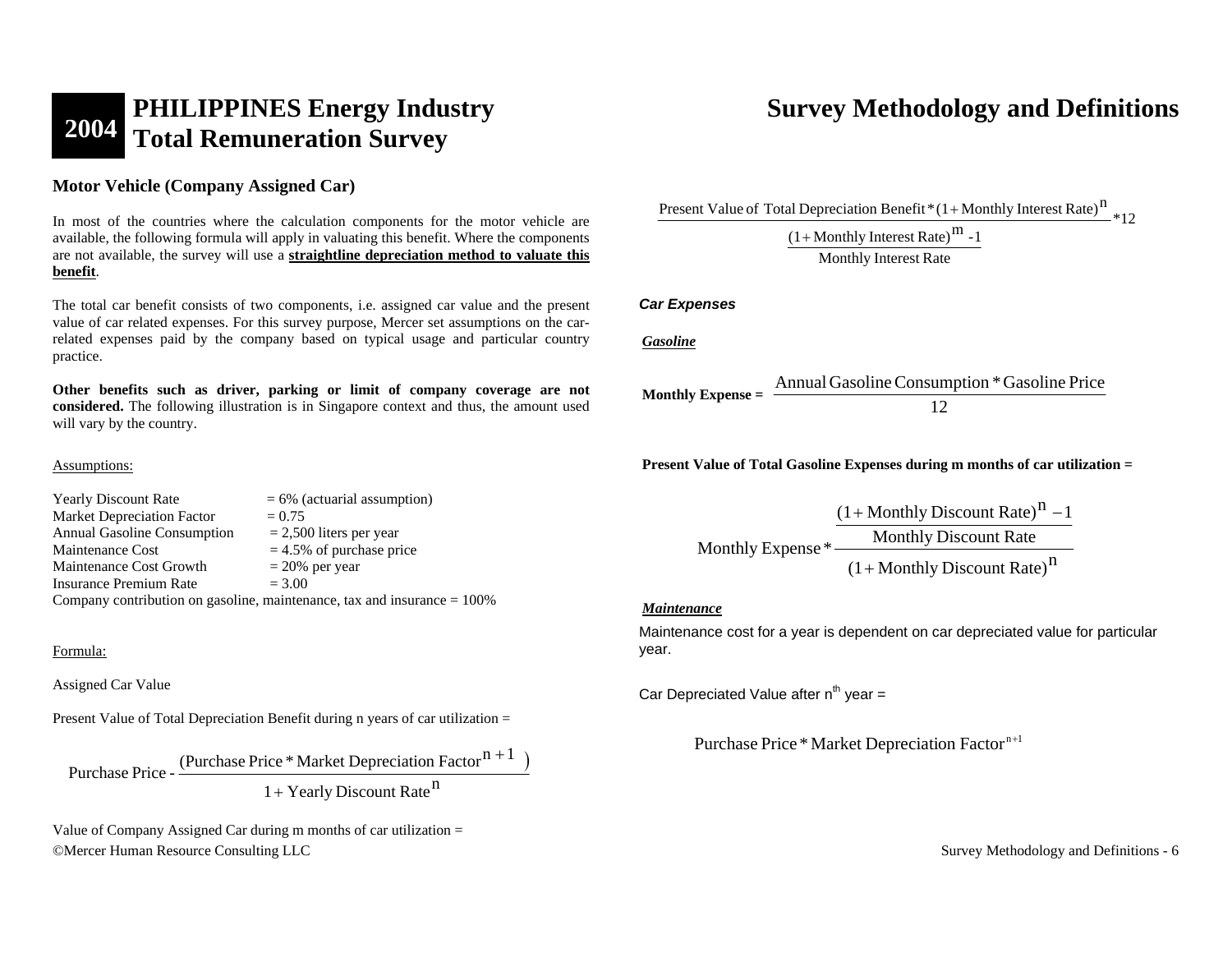# **2004 PHILIPPINES Energy Industry Survey Methodology and Definitions Total Remuneration Survey Survey Methodology and Definitions <b>Total Remuneration Survey**

Present Value of Annual Maintenance Cost in the  $n<sup>th</sup>$  year =

 $\frac{(n + \text{normal loss of } 10 \text{ m})}{(1 + \text{Yearly Discount Rate})^{n-1}}$  \* (n - (n - 1)) Car Depr. Value after n<sup>th</sup> year \* Maint. Cost \*  $\frac{(1 + \text{Maint. Cost Growth})^{n-1}}{n}$ + +

Total Present Value of Maintenance Cost during n years of car utilization =

 $\sum_{\bf n}$  Present Value for Annual Maintenance Cost in the n<sup>th</sup> year

*Motor Vehicle Tax*

Present Value of Motor Vehicle Tax in the 1st year =

Purchase Price \* Tax Rate

Present Value of Motor Vehicle in the  $n^{th}$  year =

 $(1 + Yearly Discount Rate)^{n-1}$ Car Depreciated Value after  $(n-1)^{th}$  year \* Tax Rate +

Total Present Value of Motor Vehicle Tax during n years of car utilization =

 $\Sigma_n$  Present Value of Motor Vehicle in the n<sup>th</sup> year

### **Car Insurance**

Present Value of Insurance Premium in the 1st year =

(Purchase Price \* Insurance Premium Rate)

©Mercer Human Resource Consulting LLC Survey Methodology and Definitions - 7

Present Value of Insurance Premium in the  $n^{th}$  year =

 $\frac{1}{(1 + \text{Yearly Discount Rate})^{n-1}} * (n - (n - 1))$ Car Depreciated Value after  $(n-1)^{th}$  year  $*$   $\frac{1}{n}$  Insurance Premium Rate +

Total Present Value of Insurance Premium during n years of car utilisation

 $\sum_{\bf n}$  Present Value of Insurance Premium for n  $^{\rm th}$  year

Total Car Expenses = Present Value of Total Gasoline Expenses PLUS Total Present Value of Maintenance Cost PLUS Total Present Value of Motor Vehicle Tax PLUS Total Present Value of Insurance Premium

Therefore,

Total Car Benefit  $=$  Value of Company Assigned Car PLUS Total Car Expenses

**Car Loan, Housing Loan and Personal/Renovation Loans** 

**This is simply taken as the net interest cost. Employee contributions, if any, as percentage of total cost are deducted from cost.** 

### Assumptions:

Cost of Borrowing Rate for Car Loan  $= 14.00\%$  per year Cost of Borrowing Rate for Housing Loan  $= 12.00\%$  per year Cost of Borrowing Rate for Personal Loan  $= 15.00\%$  per year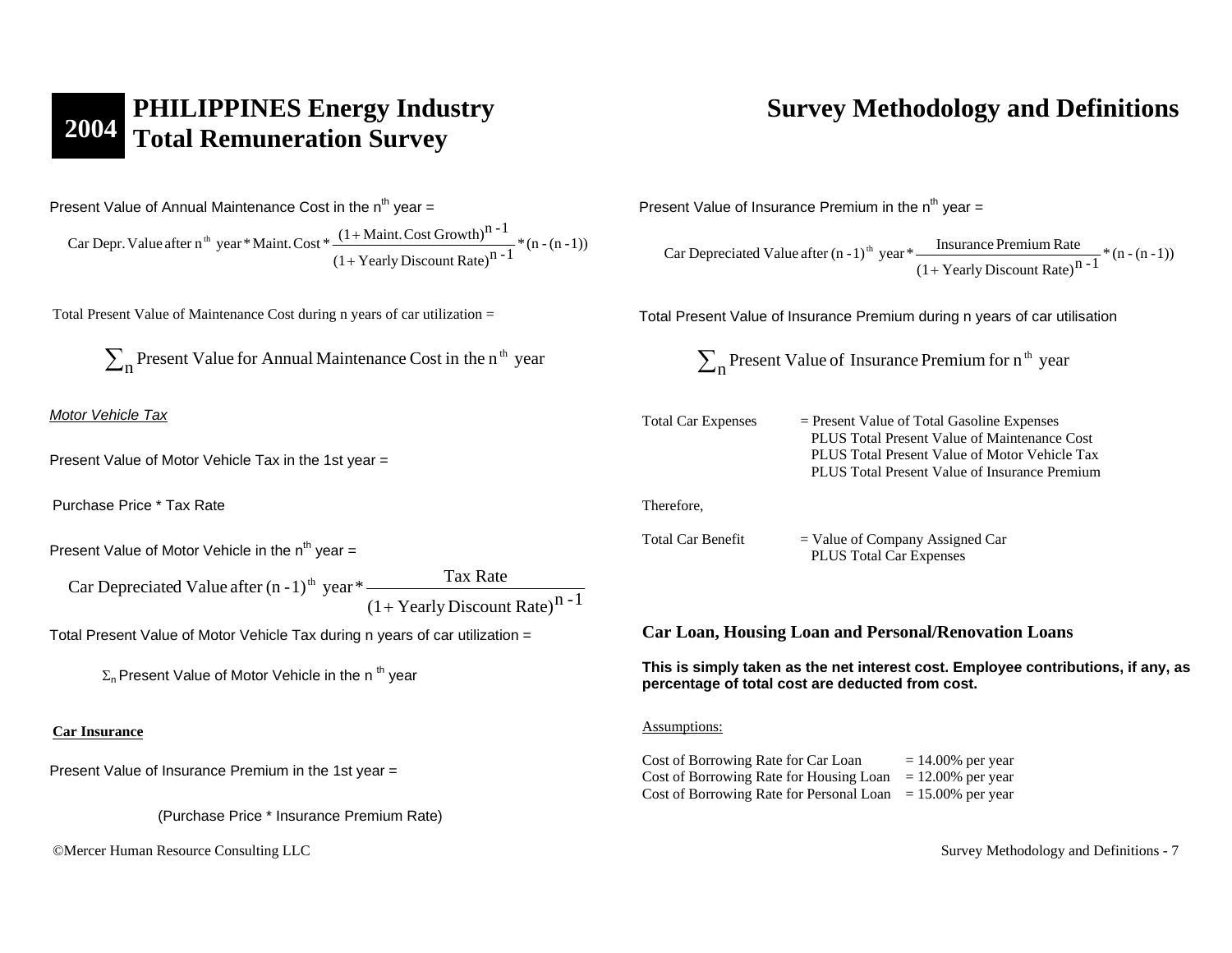### **Formula:**

**Loan Benefit** = Maximum loan amount entitled TIMES (Cost of Borrowing Rate – Employee Interest Rate)

## **Medical Plan**

For this survey, the medical plan premium is derived using the following assumptions. Where the detail information is not available, this survey will reflect the actual premium figure provided.

## **Assumptions:**

Number of family member = 4

### Clinical Visit

 $\text{Employee} = 10 \text{ times per year}$ Dependents  $= 10$  times per year Average cost  $= 300$  Peso per visit inclusive of medicine Dental Visit  $\epsilon$  Employee  $= 10$  times per year Dependents  $= 10$  times per year

Average cost  $= 300$  Peso per visit inclusive of medicine

Insurance premium for hospitalisation based on 4-member family

| Range of Room     | <b>Typical Annual</b> |
|-------------------|-----------------------|
| & Board Rate      | Premium               |
| (Peso)            | (Peso)                |
| Less than 500     | 25,740                |
| $501 - 800$       | 27,300                |
| $801 - 1,600$     | 31,188                |
| More than $1,600$ | 40,068                |
|                   |                       |

### **Formulas:**

## *Clinical*

Maximum Reimbursement Assumption = Employee's clinical visit **x** Average Cost **x** % of employee coverage PLUS Dependents' clinical visit **x** Average Cost **x** % of dependents coverage

### Clinical Benefit  $=$

Minimum of (*Clinical Reimbursement Cap* or *Maximum Reimbursement assumption*)

### *Dental*

Maximum Reimbursement Assumption =

 Employee's dental visit **x** Average cost **x** % of employee coverage PLUS Dependents' dental visit x Average cost **x** % of dependents coverage

### Dental Benefit  $=$

Minimum of (*Dental Reimbursement Cap* and *Maximum Reimbursement assumption*)

Please note that if dental benefit is included as part of clinical (outpatient) benefit, the dental value is added to the clinical usage whenever the total amount does not exceed reimbursement limit.

### *Hospitalization*

Hospitalisation Benefit = Annual health insurance premium corresponds to daily room and board rate as mentioned in the above assumptions.

©Mercer Human Resource Consulting LLC Survey Methodology and Definitions - 8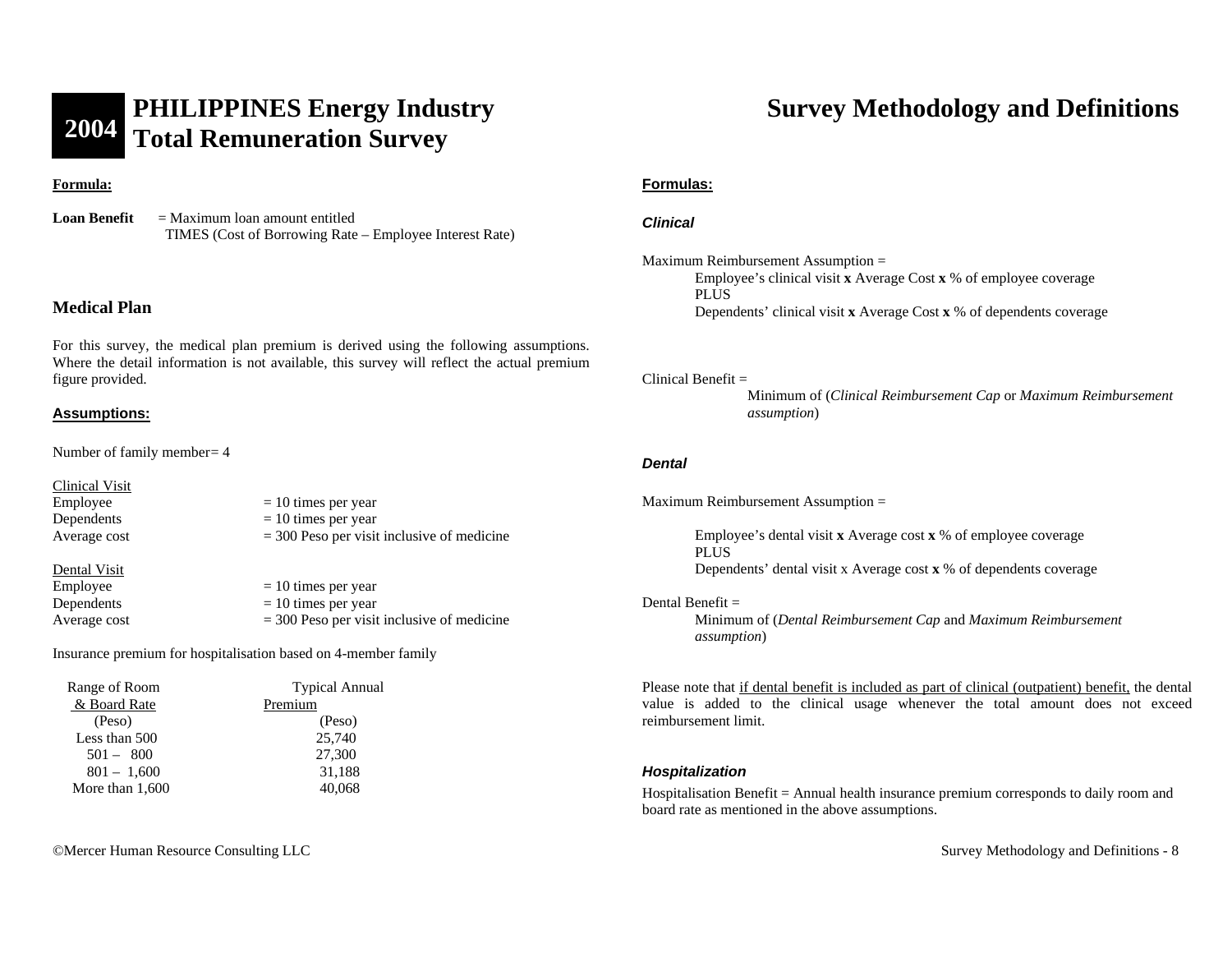Therefore,

Total Medical Plan Benefit = Clinical Benefit **+** Dental Benefit **+** Hospitalisation Benefit

## **LIFE / ACCIDENT INSURANCE**

For this survey, the following assumptions will be used to calculate the life/accident insurance premium. Where the detail of coverage is not available, this survey would use the actual premium provided.

### **Coverage of insurance includes:**

- •Basic coverage in case of death
- •Accidental death and dismemberment
- •Personal accident coverage
- •Business travel coverage

For each particular concept, this survey would apply a standard rate to calculate the premium based on the given coverage. These rates vary by country.

| Coverage          | <b>Premium Rate</b>  |
|-------------------|----------------------|
| <b>Basic Life</b> | 2.2 per $1,000$ peso |
| Accidental Death  | $0.5$ per 1.000 peso |

## **PENSIONS**

### **(A) Defined Contribution Pension Plan**

Employer cost = Employer's contribution rate

©Mercer Human Resource Consulting LLC Survey Methodology and Definitions - 9 The valuation assumptions are

- •Ignores the vesting on termination
- •Assumed that the employee will remain with the employer until full vesting

### **(B) Defined Benefit Pension Plan**

The defined benefits can be paid either in a lump sum amount or regular payments for life/fixed period of time or both.

### **(i) Defined Benefit Plan (lump sum)**

### **Employer cost**

 $=$  max(ER Cont, (Benefit Factor x  $(1.01)^{(-1 \text{ x Time to Reirement})}$ ) – Ee Cont)

| ER Cont               | $=$ Required employer contribution to the plan |
|-----------------------|------------------------------------------------|
| Ee Cont               | $=$ Required employee contribution to the plan |
| <b>Benefit Factor</b> | $=$ benefit multiple at retirement             |
| Time to Retirement    | $=$ Normal retirement age $-$ current age      |

### Valuation assumptions:

- •Ignores termination benefit;
- •Assumed that the employee will remain with the employer until normal retirement;
- •Adopted projected credit valuation method;
- •Assumed a long term 1% gap between discount rate and salary inflation;

• Assumes earnings used in calculating retirement benefit is equivalent to final earnings at retirement (ie. No final salary averaging).

## **(ii) Defined Benefit Plan (regular payment after retirement)**

### **Employer cost**

 $=$  max(ER Cont, (Benefit Factor x Annuity Factor x  $(1.01)^{(-1 \text{ x Time to Return})}$ ) – Ee Cont)

| ER Cont | $=$ Required employer contribution to the plan |
|---------|------------------------------------------------|
| Ee Cont | $=$ Required employee contribution to the plan |
|         |                                                |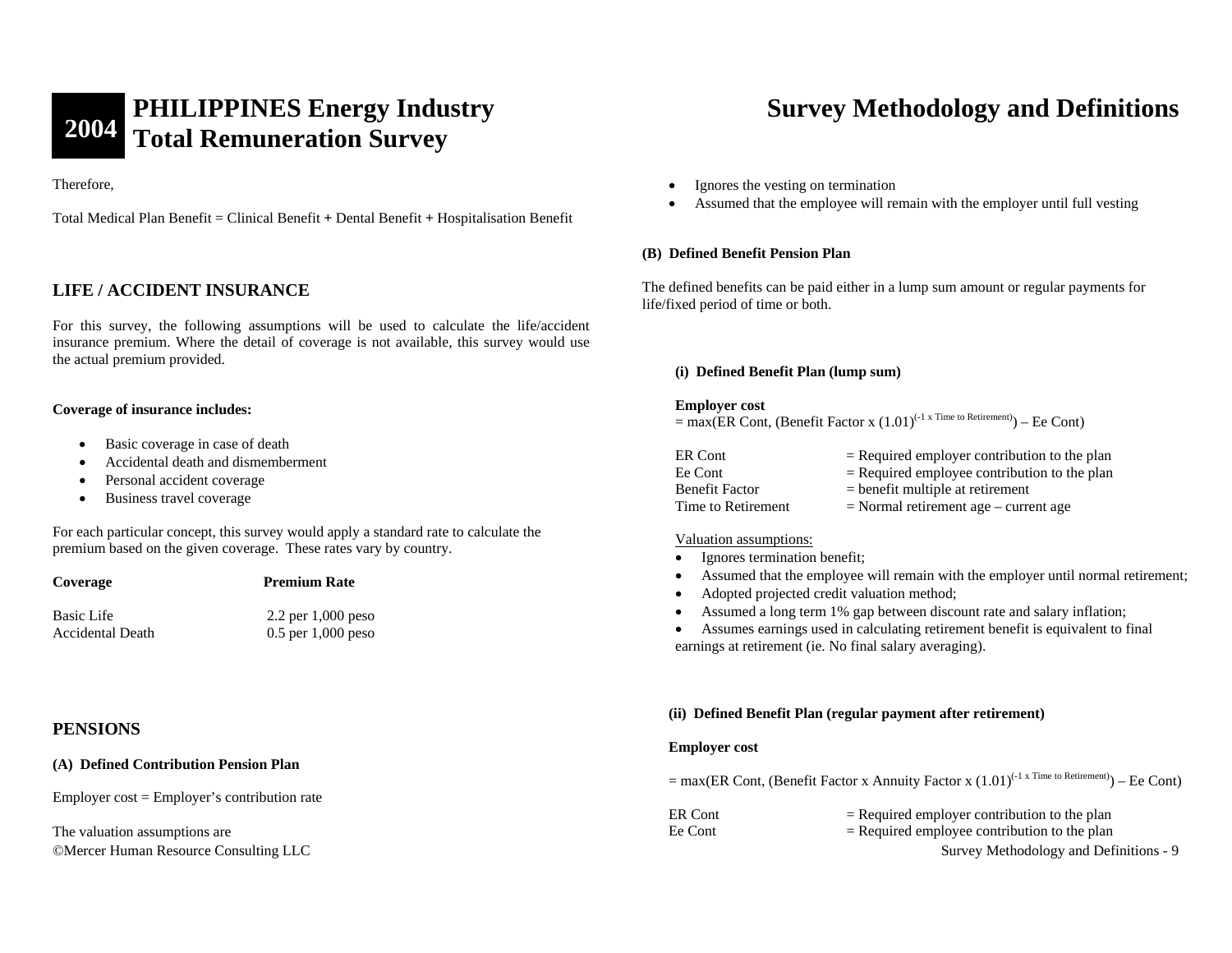Benefit Factor = benefit multiple at retirement<br>Time to Retirement = Normal retirement age – curre  $=$  Normal retirement age – current age

Valuation assumptions:

- •Ignores termination or early retirement benefit;
- • Assumed that the employee will remain with the employer until normal retirement;
- •Adopted projected credit valuation method;
- •Assumed a long term 1% gap between discount rate and salary inflation;
- •Assumed 3% discount rate, and US GAM1994 mortality table (50% unisex table);
- •Assumed no increases in pension payments;
- •Assumed earnings are at final salary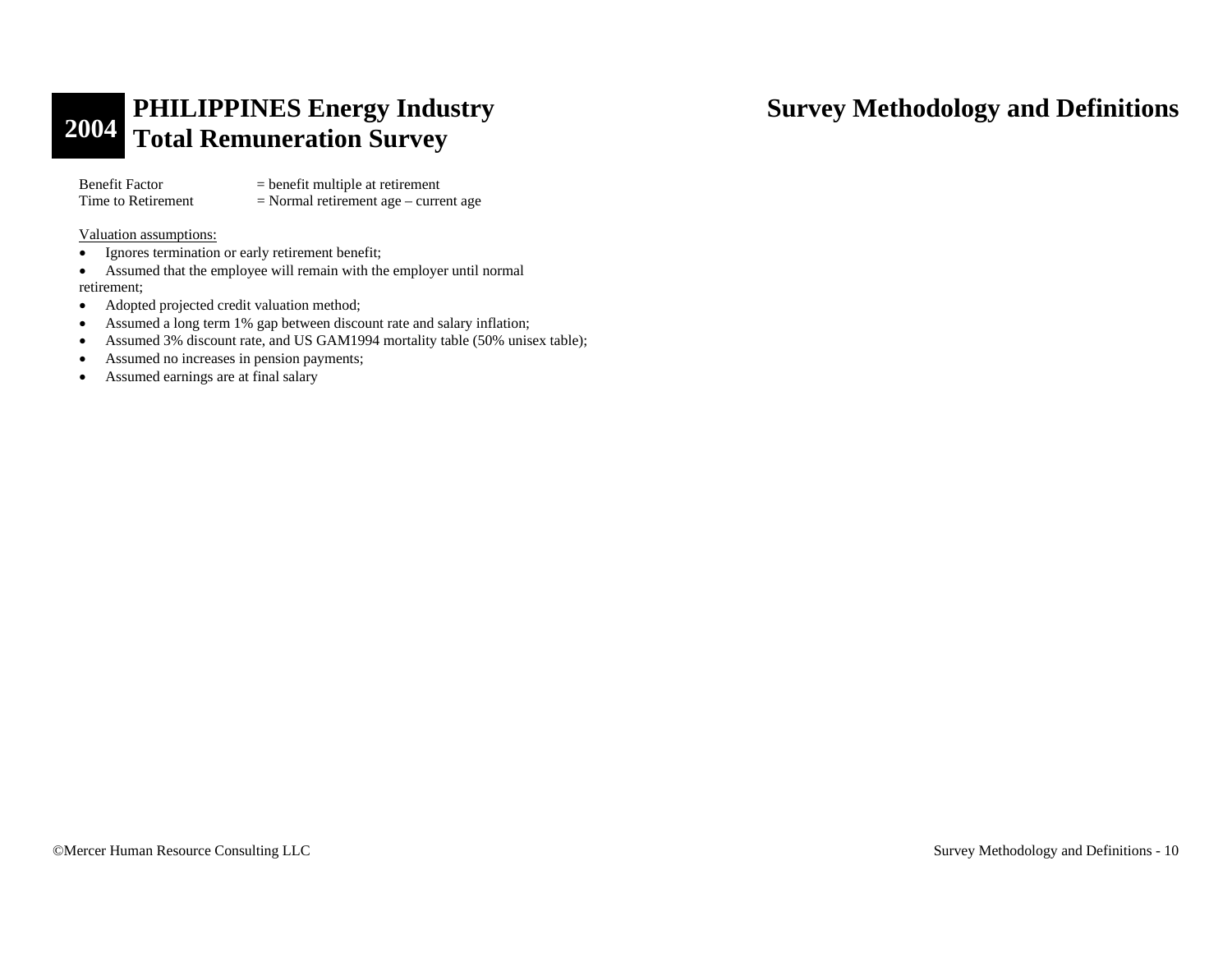## **Mercer's International Position Evaluation System (IPE Version 3)**

The TRS utilizes the International Position Evaluation (IPE) system Version 3 in support of job matching to allow full flexibility for analyses.

The IPE system is a proven approach to position evaluation and is used by thousands of companies around the world. Mercer has recently completed a review of the IPE system based on input and feedback from users and consultants worldwide. The continuous improvements made to the system address the changing environment and evolution of organization structures.

The new IPE Version 3 focuses on four business-related dimensions: impact and contribution to business unit results, communication, innovation and required knowledge. Each factor is divided into degrees, which have their individual weightings. The improvements to the system reflect the changes many companies are making to flatten their organizations and/or transition to a network based or team environment. The final result is an easy-to-use system, which facilitates not only position comparisons between companies, but also across companies and industries.

The system allows accurate comparisons between positions, as job titles alone can be misleading. For example, the title of "Finance Manager" in one company may describe a position that has rather operational responsibilities as compared to a Finance Manager in a second company with more strategic responsibilities. In other words, the scope and content of a Finance Manager position could be broad in some companies and limited in others.

By using the IPE method, we can further isolate similar positions and responsibilities. The information in the survey is presented to allow a rapid and precise measurement of salary levels.

It is important to remember that, when conducting position evaluations, it is the "position" that is being evaluated and not the person holding that position. The qualifications and the performance of the present position holder may differ from what is actually required by the position.

Position evaluation is not just a tool for salary comparisons but also instrumental in recruitment, career planning, designing organization structures and, in addition, when dealing with expatriate compensation and planning.

©Mercer Human Resource Consulting LLC Survey Methodology and Definitions - 11

## **IPE Version 3 Four Factors**

The user should note that each position evaluation system has its own terminology and peculiarities. It is always easier to learn these details from a specialist so that the "how-touse" questions are quickly understood. Equally important, the role of the Mercer survey specialist is to ensure proper representation of compensation available in each market, so that companies can accurately compare their compensation strategy across markets, regions and industries.

## **The Four Factors of International Position Evaluation (IPE) System**

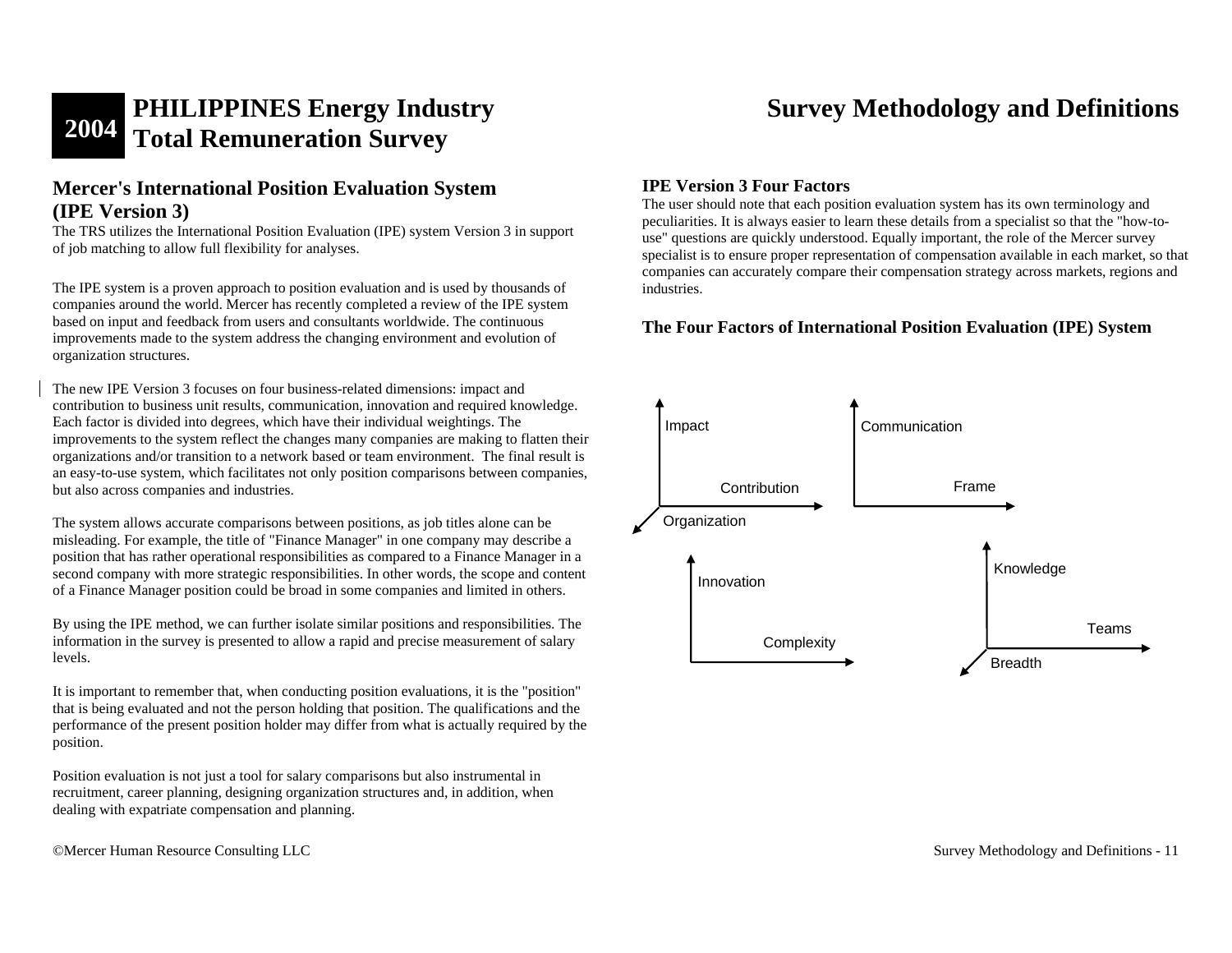

# **Appendix B Opex Forecast in ERC Format**

### **TRANSCO**

**TOTAL OPERATING & MAINTENANCE EXPENDITURE FORECAST SUMMARY (In Mn P)**

|                                                                     | TOTAL OPERATING & MAINTENANCE EXPENDITURE (in Mn Peso, nominal) |       |                        |                                                           |                |                |                |                  |  |
|---------------------------------------------------------------------|-----------------------------------------------------------------|-------|------------------------|-----------------------------------------------------------|----------------|----------------|----------------|------------------|--|
|                                                                     | Actual (Peso,<br>nominal in peso of                             |       | <b>Budget</b><br>(peso |                                                           |                |                |                |                  |  |
|                                                                     | reporting yr)                                                   |       |                        | nominal) Forecast (Peso, nominal in peso of reporting yr) |                |                |                |                  |  |
| Opex Category and Sub-Category                                      | 2003                                                            | 2004  | 2005                   | 2006                                                      | 2007           | 2008           | 2009           | 2010             |  |
| Payroll                                                             |                                                                 |       |                        |                                                           |                |                |                |                  |  |
| Network Operations Supervision & Eng'g Staff                        | 379                                                             | 379   | 404                    | 569                                                       | 691            | 842            | 910            | 986              |  |
| Network Operations Other Staff                                      | 419                                                             | 419   | 473                    | 656                                                       | 767            | 946            | 1,020          | 1,109            |  |
| Network Plannig Supervision and En'g Staff                          | 29                                                              | 29    | 32                     | 44                                                        | 55             | 66             | 71             | 77               |  |
| System Operations Supervision & Eng'g Staff                         | 183                                                             | 183   | 195                    | 265                                                       | 327            | 389            | 422            | 455              |  |
| Admin, HR, Finance Corporate & Regulatory Staff                     | 626                                                             | 584   | 792                    | 726                                                       | 919            | 1,167          | 1,338          | 1,541            |  |
| Easements owned by the Regulatory Entity                            |                                                                 |       |                        |                                                           |                |                |                |                  |  |
| Sub-total Payroll                                                   | 1,636                                                           | 1,594 | 1.895                  | 2,260                                                     | 2,759          | 3,410          | 3,762          | 4.169            |  |
| <b>Network Related</b>                                              |                                                                 |       |                        |                                                           |                |                |                |                  |  |
| Network Operations                                                  | 287                                                             | 398   | 454                    | 664                                                       | 680            | 702            | 731            | 758              |  |
| Network Maintenance                                                 | 694                                                             | 962   | 1.087                  | 1,332                                                     | 1,248          | 1,292          | 1,347          | 1,399            |  |
| Plant & Equipment Insurance                                         | 118                                                             | 247   | 267                    | 194                                                       | 202            | 210            | 218            | 227              |  |
| <b>System Operations</b>                                            | 79                                                              | 174   | 187                    | 196                                                       | 224            | 237            | 251            | 265              |  |
| <b>WESM</b> Compliance                                              |                                                                 |       |                        |                                                           |                |                |                |                  |  |
| <b>Sub-total Network Related</b>                                    | 1,178                                                           | 1,781 | 1,996                  | 2,387                                                     | 2,354          | 2,441          | 2,547          | 2,649            |  |
| <b>Non-Network Related</b>                                          |                                                                 |       |                        |                                                           |                |                |                |                  |  |
| <b>Bad Debts</b>                                                    | 44                                                              | 50    | 53                     | 69                                                        | 84             | 101            | 122            | 146              |  |
| Internal & External Audit Functions                                 |                                                                 | 12    | 36                     | 36                                                        | 36             | 36             | 36             | 36               |  |
| Regulatory liaison & compliance                                     |                                                                 |       | 76                     | 30                                                        | 10             | 31             | 90             | 50               |  |
| Corporate & central office                                          | 52                                                              | 158   | 315                    | 425                                                       | 380            | 372            | 328            | 383              |  |
| IT licenses, operations & maintenance                               | 19                                                              |       | 10                     | 11                                                        | 11             | 12             | 12             | 13               |  |
| Lease payments                                                      |                                                                 |       | 9                      | 9                                                         | 10             | 10             | 10             | 11               |  |
| Net foreign exchange (either loss or gain)                          |                                                                 |       | $\theta$               | $\mathbf{0}$                                              | $\mathbf{0}$   | $\mathbf{0}$   | $\mathbf{0}$   | $\boldsymbol{0}$ |  |
| Property maintenance                                                | 65                                                              | 77    | $\overline{2}$         | $\overline{2}$                                            | $\overline{2}$ | $\overline{2}$ | $\overline{2}$ | $\overline{2}$   |  |
| Property insurance                                                  | 20                                                              | 23    | 42                     | 54                                                        | 55             | 56             | 56             | 57               |  |
| Others                                                              |                                                                 |       | 3                      | 3                                                         | 3              | 3              | 3              | $\overline{4}$   |  |
| Sub-total Non-Network Related                                       | 200                                                             | 328   | 546                    | 639                                                       | 591            | 623            | 660            | 701              |  |
| Total Operating & Maintenance Expenditure                           | 3,014                                                           | 3,703 | 4,437                  | 5,286                                                     | 5,704          | 6,474          | 6,968          | 7,518            |  |
| Exchange rate assumptions for Forecast Period (peso/US\$ at end yr) |                                                                 |       | 56                     | 56                                                        | 56             | 56             | 56             | 56               |  |
| Philippines Consumer Price Index change assumption (%pa over yr)    |                                                                 |       | 6.0%                   | 5.0%                                                      | 4.0%           | 4.0%           | 4.0%           | 4.0%             |  |
| USA Consumer Price Index Change Assumption (% pa over yr)           |                                                                 |       | 2.4%                   | 2.4%                                                      | 2.4%           | 2.4%           | 2.4%           | 2.4%             |  |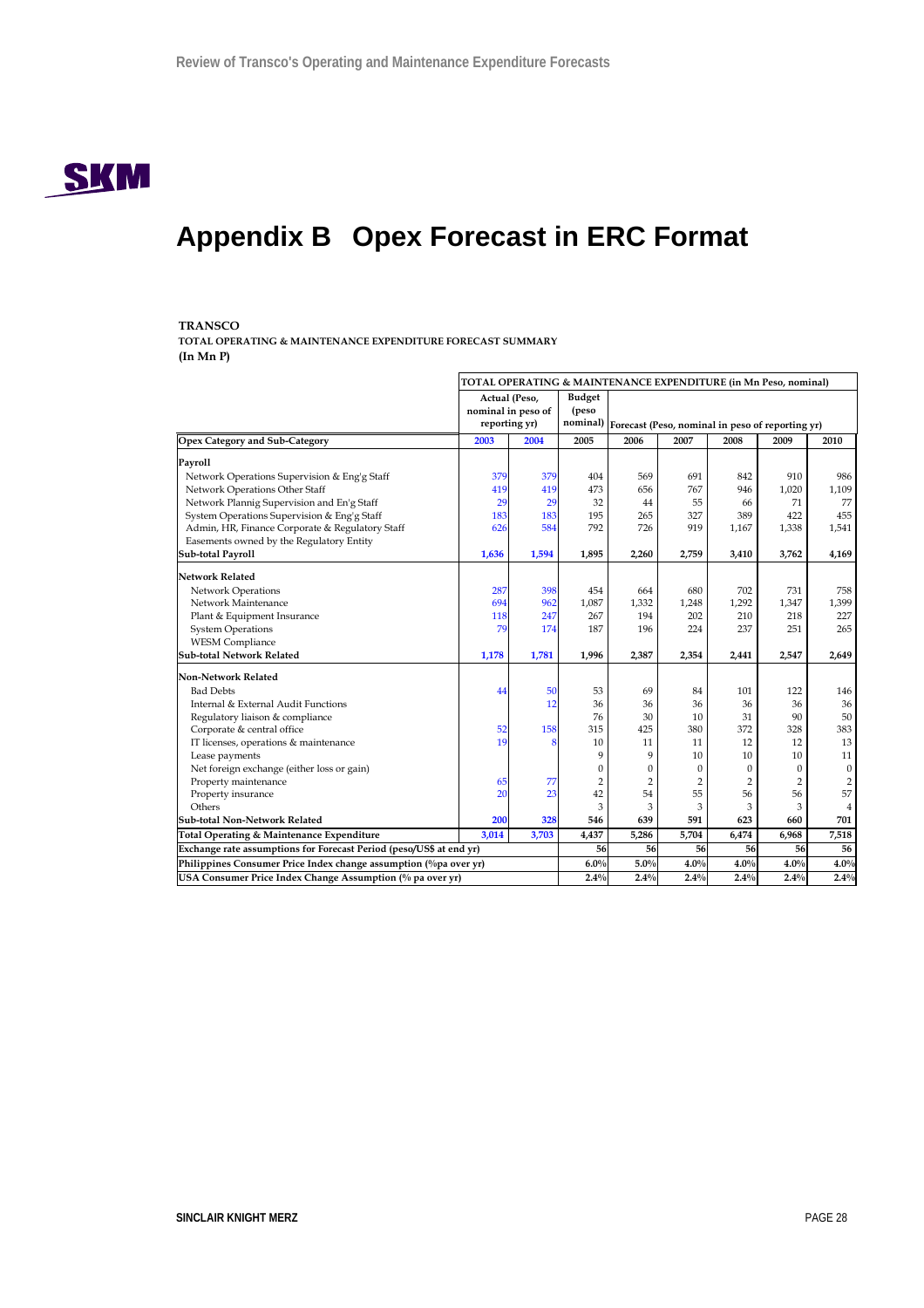

**NOMINAL PESO OPERATING & MAINTENANCE EXPENDITURE FORECAST Estimates for Peso Expenditure (In Mn P)**

| Actual (Peso,<br><b>Budget</b><br>nominal in peso of<br>(peso<br>nominal) Forecast (Peso, nominal in peso of reporting yr)<br>reporting yr)<br>2007<br>2003<br>2004<br>2005<br>2006<br>2008<br>2009<br>2010<br>Payroll<br>379<br>Network Operations Supervision & Eng'g Staff<br>379<br>569<br>691<br>910<br>986<br>404<br>842<br>Network Operations Other Staff<br>419<br>473<br>767<br>1,020<br>1,109<br>419<br>656<br>946<br>Network Plannig Supervision and En'g Staff<br>32<br>77<br>29<br>29<br>44<br>55<br>71<br>66<br>System Operations Supervision & Eng'g Staff<br>455<br>183<br>195<br>265<br>327<br>389<br>183<br>422<br>Admin, HR, Finance Corporate & Regulatory Staff<br>584<br>792<br>626<br>726<br>919<br>1,167<br>1,338<br>1,541<br>Easements owned by the Regulatory Entity<br>1,636<br>1,594<br>1,895<br>2,260<br>2,759<br>3,762<br>4,169<br>3,410<br><b>Network Related</b><br>287<br>Network Operations<br>398<br>454<br>680<br>702<br>731<br>758<br>664<br>Network Maintenance<br>694<br>962<br>1,087<br>1,332<br>1,399<br>1,248<br>1,292<br>1,347<br>27<br>Plant & Equipment Insurance<br>118<br>247<br>11<br>10<br>18<br>8<br>10<br>79<br>174<br>187<br>196<br>265<br><b>System Operations</b><br>224<br>237<br>251<br><b>WESM</b> Compliance<br>1,178<br>1,781<br>1,739<br>2,201<br>2,162<br>2,347<br>2,241<br>2,449<br>Non-Network Related<br><b>Bad Debts</b><br>50<br>101<br>122<br>146<br>53<br>69<br>84<br>44<br>36<br>36<br>Internal & External Audit Functions<br>36<br>36<br>36<br>36<br>12<br>50<br>76<br>90<br>Regulatory liaison & compliance<br>30<br>10<br>31<br>52<br>315<br>425<br>380<br>328<br>383<br>Corporate & central office<br>158<br>372<br>19<br>13<br>IT licenses, operations & maintenance<br>10<br>11<br>11<br>12<br>12<br>8<br>Lease payments<br>9<br>9<br>10<br>10<br>10<br>11<br>$\boldsymbol{0}$<br>Net foreign exchange (either loss or gain)<br>$\mathbf{0}$<br>$\mathbf{0}$<br>0<br>$\mathbf{0}$<br>$\mathbf{0}$<br>$\overline{c}$<br>Property maintenance<br>65<br>77<br>$\overline{2}$<br>$\overline{2}$<br>$\overline{2}$<br>$\overline{2}$<br>$\overline{2}$<br>40<br>Property insurance<br>39<br>38<br>39<br>20<br>23<br>24<br>39<br>Others<br>3<br>3<br>3<br>3<br>3<br>$\overline{4}$<br>328<br>528<br>624<br>574<br>200<br>642<br>683<br>606<br>3.014<br>3,703<br>4,163<br>5,085<br>5,495<br>6,257<br>6,751<br>7,301<br>Philippines Consumer Price Index change assumption (%pa over yr)<br>5.0%<br>4.0%<br>4.0%<br>4.0%<br>$6.0\%$<br>4.0% |                                           | PESO OPERATING & MAINTENANCE EXPENDITURE (in Mn Peso, nominal) |  |  |  |  |  |  |  |
|----------------------------------------------------------------------------------------------------------------------------------------------------------------------------------------------------------------------------------------------------------------------------------------------------------------------------------------------------------------------------------------------------------------------------------------------------------------------------------------------------------------------------------------------------------------------------------------------------------------------------------------------------------------------------------------------------------------------------------------------------------------------------------------------------------------------------------------------------------------------------------------------------------------------------------------------------------------------------------------------------------------------------------------------------------------------------------------------------------------------------------------------------------------------------------------------------------------------------------------------------------------------------------------------------------------------------------------------------------------------------------------------------------------------------------------------------------------------------------------------------------------------------------------------------------------------------------------------------------------------------------------------------------------------------------------------------------------------------------------------------------------------------------------------------------------------------------------------------------------------------------------------------------------------------------------------------------------------------------------------------------------------------------------------------------------------------------------------------------------------------------------------------------------------------------------------------------------------------------------------------------------------------------------------------------------------------------------------------------------------------------------------------------------------------------------------------------------------------------------------------------------|-------------------------------------------|----------------------------------------------------------------|--|--|--|--|--|--|--|
|                                                                                                                                                                                                                                                                                                                                                                                                                                                                                                                                                                                                                                                                                                                                                                                                                                                                                                                                                                                                                                                                                                                                                                                                                                                                                                                                                                                                                                                                                                                                                                                                                                                                                                                                                                                                                                                                                                                                                                                                                                                                                                                                                                                                                                                                                                                                                                                                                                                                                                                |                                           |                                                                |  |  |  |  |  |  |  |
|                                                                                                                                                                                                                                                                                                                                                                                                                                                                                                                                                                                                                                                                                                                                                                                                                                                                                                                                                                                                                                                                                                                                                                                                                                                                                                                                                                                                                                                                                                                                                                                                                                                                                                                                                                                                                                                                                                                                                                                                                                                                                                                                                                                                                                                                                                                                                                                                                                                                                                                | Opex Category and Sub-Category            |                                                                |  |  |  |  |  |  |  |
|                                                                                                                                                                                                                                                                                                                                                                                                                                                                                                                                                                                                                                                                                                                                                                                                                                                                                                                                                                                                                                                                                                                                                                                                                                                                                                                                                                                                                                                                                                                                                                                                                                                                                                                                                                                                                                                                                                                                                                                                                                                                                                                                                                                                                                                                                                                                                                                                                                                                                                                |                                           |                                                                |  |  |  |  |  |  |  |
|                                                                                                                                                                                                                                                                                                                                                                                                                                                                                                                                                                                                                                                                                                                                                                                                                                                                                                                                                                                                                                                                                                                                                                                                                                                                                                                                                                                                                                                                                                                                                                                                                                                                                                                                                                                                                                                                                                                                                                                                                                                                                                                                                                                                                                                                                                                                                                                                                                                                                                                |                                           |                                                                |  |  |  |  |  |  |  |
|                                                                                                                                                                                                                                                                                                                                                                                                                                                                                                                                                                                                                                                                                                                                                                                                                                                                                                                                                                                                                                                                                                                                                                                                                                                                                                                                                                                                                                                                                                                                                                                                                                                                                                                                                                                                                                                                                                                                                                                                                                                                                                                                                                                                                                                                                                                                                                                                                                                                                                                |                                           |                                                                |  |  |  |  |  |  |  |
|                                                                                                                                                                                                                                                                                                                                                                                                                                                                                                                                                                                                                                                                                                                                                                                                                                                                                                                                                                                                                                                                                                                                                                                                                                                                                                                                                                                                                                                                                                                                                                                                                                                                                                                                                                                                                                                                                                                                                                                                                                                                                                                                                                                                                                                                                                                                                                                                                                                                                                                |                                           |                                                                |  |  |  |  |  |  |  |
|                                                                                                                                                                                                                                                                                                                                                                                                                                                                                                                                                                                                                                                                                                                                                                                                                                                                                                                                                                                                                                                                                                                                                                                                                                                                                                                                                                                                                                                                                                                                                                                                                                                                                                                                                                                                                                                                                                                                                                                                                                                                                                                                                                                                                                                                                                                                                                                                                                                                                                                |                                           |                                                                |  |  |  |  |  |  |  |
|                                                                                                                                                                                                                                                                                                                                                                                                                                                                                                                                                                                                                                                                                                                                                                                                                                                                                                                                                                                                                                                                                                                                                                                                                                                                                                                                                                                                                                                                                                                                                                                                                                                                                                                                                                                                                                                                                                                                                                                                                                                                                                                                                                                                                                                                                                                                                                                                                                                                                                                |                                           |                                                                |  |  |  |  |  |  |  |
|                                                                                                                                                                                                                                                                                                                                                                                                                                                                                                                                                                                                                                                                                                                                                                                                                                                                                                                                                                                                                                                                                                                                                                                                                                                                                                                                                                                                                                                                                                                                                                                                                                                                                                                                                                                                                                                                                                                                                                                                                                                                                                                                                                                                                                                                                                                                                                                                                                                                                                                |                                           |                                                                |  |  |  |  |  |  |  |
|                                                                                                                                                                                                                                                                                                                                                                                                                                                                                                                                                                                                                                                                                                                                                                                                                                                                                                                                                                                                                                                                                                                                                                                                                                                                                                                                                                                                                                                                                                                                                                                                                                                                                                                                                                                                                                                                                                                                                                                                                                                                                                                                                                                                                                                                                                                                                                                                                                                                                                                | Sub-total Payroll                         |                                                                |  |  |  |  |  |  |  |
|                                                                                                                                                                                                                                                                                                                                                                                                                                                                                                                                                                                                                                                                                                                                                                                                                                                                                                                                                                                                                                                                                                                                                                                                                                                                                                                                                                                                                                                                                                                                                                                                                                                                                                                                                                                                                                                                                                                                                                                                                                                                                                                                                                                                                                                                                                                                                                                                                                                                                                                |                                           |                                                                |  |  |  |  |  |  |  |
|                                                                                                                                                                                                                                                                                                                                                                                                                                                                                                                                                                                                                                                                                                                                                                                                                                                                                                                                                                                                                                                                                                                                                                                                                                                                                                                                                                                                                                                                                                                                                                                                                                                                                                                                                                                                                                                                                                                                                                                                                                                                                                                                                                                                                                                                                                                                                                                                                                                                                                                |                                           |                                                                |  |  |  |  |  |  |  |
|                                                                                                                                                                                                                                                                                                                                                                                                                                                                                                                                                                                                                                                                                                                                                                                                                                                                                                                                                                                                                                                                                                                                                                                                                                                                                                                                                                                                                                                                                                                                                                                                                                                                                                                                                                                                                                                                                                                                                                                                                                                                                                                                                                                                                                                                                                                                                                                                                                                                                                                |                                           |                                                                |  |  |  |  |  |  |  |
|                                                                                                                                                                                                                                                                                                                                                                                                                                                                                                                                                                                                                                                                                                                                                                                                                                                                                                                                                                                                                                                                                                                                                                                                                                                                                                                                                                                                                                                                                                                                                                                                                                                                                                                                                                                                                                                                                                                                                                                                                                                                                                                                                                                                                                                                                                                                                                                                                                                                                                                |                                           |                                                                |  |  |  |  |  |  |  |
|                                                                                                                                                                                                                                                                                                                                                                                                                                                                                                                                                                                                                                                                                                                                                                                                                                                                                                                                                                                                                                                                                                                                                                                                                                                                                                                                                                                                                                                                                                                                                                                                                                                                                                                                                                                                                                                                                                                                                                                                                                                                                                                                                                                                                                                                                                                                                                                                                                                                                                                |                                           |                                                                |  |  |  |  |  |  |  |
|                                                                                                                                                                                                                                                                                                                                                                                                                                                                                                                                                                                                                                                                                                                                                                                                                                                                                                                                                                                                                                                                                                                                                                                                                                                                                                                                                                                                                                                                                                                                                                                                                                                                                                                                                                                                                                                                                                                                                                                                                                                                                                                                                                                                                                                                                                                                                                                                                                                                                                                |                                           |                                                                |  |  |  |  |  |  |  |
|                                                                                                                                                                                                                                                                                                                                                                                                                                                                                                                                                                                                                                                                                                                                                                                                                                                                                                                                                                                                                                                                                                                                                                                                                                                                                                                                                                                                                                                                                                                                                                                                                                                                                                                                                                                                                                                                                                                                                                                                                                                                                                                                                                                                                                                                                                                                                                                                                                                                                                                | <b>Sub-total Network Related</b>          |                                                                |  |  |  |  |  |  |  |
|                                                                                                                                                                                                                                                                                                                                                                                                                                                                                                                                                                                                                                                                                                                                                                                                                                                                                                                                                                                                                                                                                                                                                                                                                                                                                                                                                                                                                                                                                                                                                                                                                                                                                                                                                                                                                                                                                                                                                                                                                                                                                                                                                                                                                                                                                                                                                                                                                                                                                                                |                                           |                                                                |  |  |  |  |  |  |  |
|                                                                                                                                                                                                                                                                                                                                                                                                                                                                                                                                                                                                                                                                                                                                                                                                                                                                                                                                                                                                                                                                                                                                                                                                                                                                                                                                                                                                                                                                                                                                                                                                                                                                                                                                                                                                                                                                                                                                                                                                                                                                                                                                                                                                                                                                                                                                                                                                                                                                                                                |                                           |                                                                |  |  |  |  |  |  |  |
|                                                                                                                                                                                                                                                                                                                                                                                                                                                                                                                                                                                                                                                                                                                                                                                                                                                                                                                                                                                                                                                                                                                                                                                                                                                                                                                                                                                                                                                                                                                                                                                                                                                                                                                                                                                                                                                                                                                                                                                                                                                                                                                                                                                                                                                                                                                                                                                                                                                                                                                |                                           |                                                                |  |  |  |  |  |  |  |
|                                                                                                                                                                                                                                                                                                                                                                                                                                                                                                                                                                                                                                                                                                                                                                                                                                                                                                                                                                                                                                                                                                                                                                                                                                                                                                                                                                                                                                                                                                                                                                                                                                                                                                                                                                                                                                                                                                                                                                                                                                                                                                                                                                                                                                                                                                                                                                                                                                                                                                                |                                           |                                                                |  |  |  |  |  |  |  |
|                                                                                                                                                                                                                                                                                                                                                                                                                                                                                                                                                                                                                                                                                                                                                                                                                                                                                                                                                                                                                                                                                                                                                                                                                                                                                                                                                                                                                                                                                                                                                                                                                                                                                                                                                                                                                                                                                                                                                                                                                                                                                                                                                                                                                                                                                                                                                                                                                                                                                                                |                                           |                                                                |  |  |  |  |  |  |  |
|                                                                                                                                                                                                                                                                                                                                                                                                                                                                                                                                                                                                                                                                                                                                                                                                                                                                                                                                                                                                                                                                                                                                                                                                                                                                                                                                                                                                                                                                                                                                                                                                                                                                                                                                                                                                                                                                                                                                                                                                                                                                                                                                                                                                                                                                                                                                                                                                                                                                                                                |                                           |                                                                |  |  |  |  |  |  |  |
|                                                                                                                                                                                                                                                                                                                                                                                                                                                                                                                                                                                                                                                                                                                                                                                                                                                                                                                                                                                                                                                                                                                                                                                                                                                                                                                                                                                                                                                                                                                                                                                                                                                                                                                                                                                                                                                                                                                                                                                                                                                                                                                                                                                                                                                                                                                                                                                                                                                                                                                |                                           |                                                                |  |  |  |  |  |  |  |
|                                                                                                                                                                                                                                                                                                                                                                                                                                                                                                                                                                                                                                                                                                                                                                                                                                                                                                                                                                                                                                                                                                                                                                                                                                                                                                                                                                                                                                                                                                                                                                                                                                                                                                                                                                                                                                                                                                                                                                                                                                                                                                                                                                                                                                                                                                                                                                                                                                                                                                                |                                           |                                                                |  |  |  |  |  |  |  |
|                                                                                                                                                                                                                                                                                                                                                                                                                                                                                                                                                                                                                                                                                                                                                                                                                                                                                                                                                                                                                                                                                                                                                                                                                                                                                                                                                                                                                                                                                                                                                                                                                                                                                                                                                                                                                                                                                                                                                                                                                                                                                                                                                                                                                                                                                                                                                                                                                                                                                                                |                                           |                                                                |  |  |  |  |  |  |  |
|                                                                                                                                                                                                                                                                                                                                                                                                                                                                                                                                                                                                                                                                                                                                                                                                                                                                                                                                                                                                                                                                                                                                                                                                                                                                                                                                                                                                                                                                                                                                                                                                                                                                                                                                                                                                                                                                                                                                                                                                                                                                                                                                                                                                                                                                                                                                                                                                                                                                                                                |                                           |                                                                |  |  |  |  |  |  |  |
|                                                                                                                                                                                                                                                                                                                                                                                                                                                                                                                                                                                                                                                                                                                                                                                                                                                                                                                                                                                                                                                                                                                                                                                                                                                                                                                                                                                                                                                                                                                                                                                                                                                                                                                                                                                                                                                                                                                                                                                                                                                                                                                                                                                                                                                                                                                                                                                                                                                                                                                |                                           |                                                                |  |  |  |  |  |  |  |
|                                                                                                                                                                                                                                                                                                                                                                                                                                                                                                                                                                                                                                                                                                                                                                                                                                                                                                                                                                                                                                                                                                                                                                                                                                                                                                                                                                                                                                                                                                                                                                                                                                                                                                                                                                                                                                                                                                                                                                                                                                                                                                                                                                                                                                                                                                                                                                                                                                                                                                                | Sub-total Non-Network Related             |                                                                |  |  |  |  |  |  |  |
|                                                                                                                                                                                                                                                                                                                                                                                                                                                                                                                                                                                                                                                                                                                                                                                                                                                                                                                                                                                                                                                                                                                                                                                                                                                                                                                                                                                                                                                                                                                                                                                                                                                                                                                                                                                                                                                                                                                                                                                                                                                                                                                                                                                                                                                                                                                                                                                                                                                                                                                | Total Operating & Maintenance Expenditure |                                                                |  |  |  |  |  |  |  |
|                                                                                                                                                                                                                                                                                                                                                                                                                                                                                                                                                                                                                                                                                                                                                                                                                                                                                                                                                                                                                                                                                                                                                                                                                                                                                                                                                                                                                                                                                                                                                                                                                                                                                                                                                                                                                                                                                                                                                                                                                                                                                                                                                                                                                                                                                                                                                                                                                                                                                                                |                                           |                                                                |  |  |  |  |  |  |  |
|                                                                                                                                                                                                                                                                                                                                                                                                                                                                                                                                                                                                                                                                                                                                                                                                                                                                                                                                                                                                                                                                                                                                                                                                                                                                                                                                                                                                                                                                                                                                                                                                                                                                                                                                                                                                                                                                                                                                                                                                                                                                                                                                                                                                                                                                                                                                                                                                                                                                                                                |                                           |                                                                |  |  |  |  |  |  |  |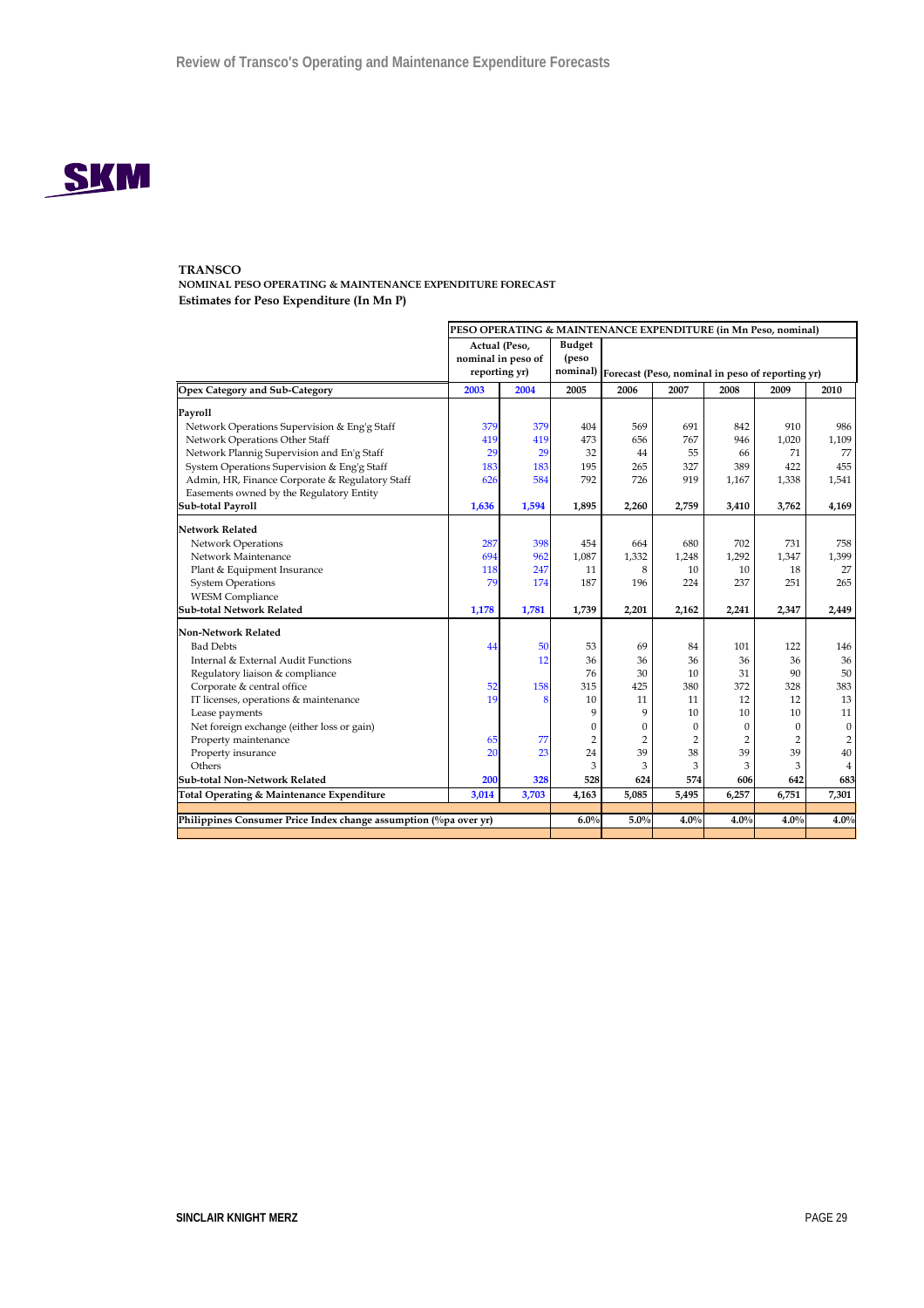

**REAL PESO OPERATING & MAINTENANCE EXPENDITURE FORECAST Estimates for Peso Expenditure (In Mn P)**

|                                                                                                                                                                                                                                                                                                                                                   | PESO OPERATING & MAINTENANCE EXPENDITURE (in Mn Peso, real) |  |                                                                                          |                                                                                    |                                                                                 |                                                                              |                                                                            |                                                                                                |
|---------------------------------------------------------------------------------------------------------------------------------------------------------------------------------------------------------------------------------------------------------------------------------------------------------------------------------------------------|-------------------------------------------------------------|--|------------------------------------------------------------------------------------------|------------------------------------------------------------------------------------|---------------------------------------------------------------------------------|------------------------------------------------------------------------------|----------------------------------------------------------------------------|------------------------------------------------------------------------------------------------|
|                                                                                                                                                                                                                                                                                                                                                   |                                                             |  | <b>Budget</b><br>(peso                                                                   | nominal) Forecast (Peso, real as at December 31, 2005)                             |                                                                                 |                                                                              |                                                                            |                                                                                                |
| <b>Opex Category and Sub-Category</b>                                                                                                                                                                                                                                                                                                             |                                                             |  | 2005                                                                                     | 2006                                                                               | 2007                                                                            | 2008                                                                         | 2009                                                                       | 2010                                                                                           |
| Payroll<br>Network Operations Supervision & Eng'g Staff<br>Network Operations Other Staff<br>Network Plannig Supervision and En'g Staff<br>System Operations Supervision & Eng'g Staff<br>Admin, HR, Finance Corporate & Regulatory Staff<br>Easements owned by the Regulatory Entity                                                             |                                                             |  | 404<br>473<br>32<br>195<br>792                                                           | 542<br>625<br>42<br>252<br>692                                                     | 633<br>703<br>51<br>300<br>841                                                  | 741<br>833<br>58<br>343<br>1,027                                             | 771<br>864<br>60<br>357<br>1,133                                           | 803<br>903<br>63<br>371<br>1,255                                                               |
| Sub-total Payroll                                                                                                                                                                                                                                                                                                                                 |                                                             |  | 1,895                                                                                    | 2,153                                                                              | 2,527                                                                           | 3,002                                                                        | 3,185                                                                      | 3,394                                                                                          |
| Network Related<br>Network Operations<br>Network Maintenance<br>Plant & Equipment Insurance<br><b>System Operations</b><br><b>WESM</b> Compliance<br><b>Sub-total Network Related</b>                                                                                                                                                             |                                                             |  | 454<br>1,087<br>11<br>187<br>$\Omega$<br>1,739                                           | 632<br>1,269<br>8<br>187<br>$\Omega$<br>2,096                                      | 622<br>1,143<br>9<br>205<br>$\Omega$<br>1,980                                   | 618<br>1,138<br>9<br>209<br>$\Omega$<br>1,973                                | 619<br>1,140<br>15<br>213<br>$\Omega$<br>1,987                             | 617<br>1,139<br>22<br>216<br>$\mathbf{0}$<br>1,994                                             |
| Non-Network Related<br><b>Bad Debts</b><br>Internal & External Audit Functions<br>Regulatory liaison & compliance<br>Corporate & central office<br>IT licenses, operations & maintenance<br>Lease payments<br>Net foreign exchange (either loss or gain)<br>Property maintenance<br>Property insurance<br>Others<br>Sub-total Non-Network Related |                                                             |  | 53<br>36<br>76<br>315<br>10<br>9<br>$\boldsymbol{0}$<br>$\overline{2}$<br>24<br>3<br>528 | 66<br>34<br>29<br>405<br>10<br>9<br>0<br>$\overline{2}$<br>37<br>3<br>594<br>4.843 | 77<br>33<br>9<br>348<br>10<br>9<br>$\Omega$<br>$\overline{2}$<br>35<br>3<br>525 | 89<br>32<br>27<br>328<br>10<br>9<br>$\Omega$<br>2<br>34<br>3<br>534<br>5.509 | 103<br>31<br>76<br>277<br>10<br>9<br>0<br>$\overline{2}$<br>33<br>3<br>544 | 118<br>29<br>41<br>312<br>10<br>9<br>$\mathbf{0}$<br>$\overline{2}$<br>33<br>3<br>556<br>5.944 |
| Total Operating & Maintenance Expenditure                                                                                                                                                                                                                                                                                                         |                                                             |  | 4,163                                                                                    |                                                                                    | 5,032                                                                           |                                                                              | 5,716                                                                      |                                                                                                |
|                                                                                                                                                                                                                                                                                                                                                   |                                                             |  |                                                                                          |                                                                                    |                                                                                 |                                                                              |                                                                            |                                                                                                |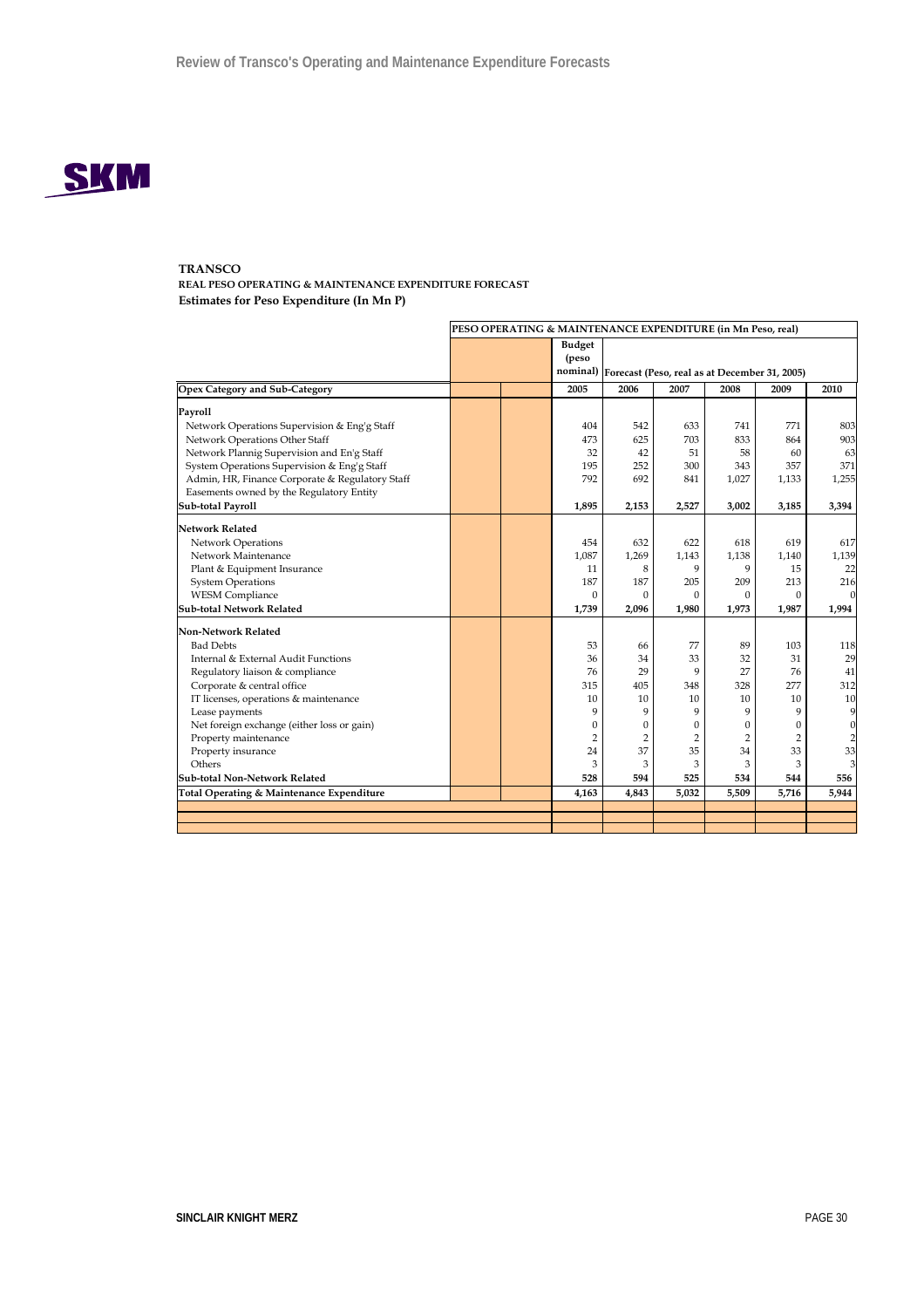

**NOMINAL PESO OPERATING & MAINTENANCE EXPENDITURE FORECAST Estimates for US\$ Expenditure (In Mn P)**

|                                                                     | US\$ OPERATING & MAINTENANCE EXPENDITURE (in Mn Peso, nominal) |                                                      |                        |                                                           |      |      |      |      |
|---------------------------------------------------------------------|----------------------------------------------------------------|------------------------------------------------------|------------------------|-----------------------------------------------------------|------|------|------|------|
|                                                                     |                                                                | Actual (Peso,<br>nominal in peso of<br>reporting yr) | <b>Budget</b><br>(peso | nominal) Forecast (Peso, nominal in peso of reporting yr) |      |      |      |      |
| Opex Category and Sub-Category                                      | 2003                                                           | 2004                                                 | 2005                   | 2006                                                      | 2007 | 2008 | 2009 | 2010 |
| Payroll                                                             |                                                                |                                                      |                        |                                                           |      |      |      |      |
| Network Operations Supervision & Eng'g Staff                        |                                                                |                                                      |                        |                                                           |      |      |      |      |
| Network Operations Other Staff                                      |                                                                |                                                      |                        |                                                           |      |      |      |      |
| Network Plannig Supervision and En'g Staff                          |                                                                |                                                      |                        |                                                           |      |      |      |      |
| System Operations Supervision & Eng'g Staff                         |                                                                |                                                      |                        |                                                           |      |      |      |      |
| Admin, HR, Finance Corporate & Regulatory Staff                     |                                                                |                                                      |                        |                                                           |      |      |      |      |
| Easements owned by the Regulatory Entity                            |                                                                |                                                      |                        |                                                           |      |      |      |      |
| Sub-total Payroll                                                   |                                                                |                                                      |                        |                                                           |      |      |      |      |
| Network Related                                                     |                                                                |                                                      |                        |                                                           |      |      |      |      |
| Network Operations                                                  |                                                                |                                                      |                        |                                                           |      |      |      |      |
| Network Maintenance                                                 |                                                                |                                                      |                        |                                                           |      |      |      |      |
| Plant & Equipment Insurance                                         |                                                                |                                                      | 256                    | 186                                                       | 192  | 200  | 200  | 200  |
| <b>System Operations</b>                                            |                                                                |                                                      |                        |                                                           |      |      |      |      |
| <b>WESM Compliance</b>                                              |                                                                |                                                      |                        |                                                           |      |      |      |      |
| Sub-total Network Related                                           |                                                                |                                                      | 256                    | 186                                                       | 192  | 200  | 200  | 200  |
| <b>Non-Network Related</b>                                          |                                                                |                                                      |                        |                                                           |      |      |      |      |
| <b>Bad Debts</b>                                                    |                                                                |                                                      |                        |                                                           |      |      |      |      |
| Internal & External Audit Functions                                 |                                                                |                                                      |                        |                                                           |      |      |      |      |
| Regulatory liaison & compliance                                     |                                                                |                                                      |                        |                                                           |      |      |      |      |
| Corporate & central office                                          |                                                                |                                                      |                        |                                                           |      |      |      |      |
| IT licenses, operations & maintenance                               |                                                                |                                                      |                        |                                                           |      |      |      |      |
| Lease payments                                                      |                                                                |                                                      |                        |                                                           |      |      |      |      |
| Net foreign exchange (either loss or gain)                          |                                                                |                                                      |                        |                                                           |      |      |      |      |
| Property maintenance                                                |                                                                |                                                      |                        |                                                           |      |      |      |      |
| Property insurance                                                  |                                                                |                                                      | 18                     | 15                                                        | 17   | 17   | 17   | 17   |
| Others                                                              |                                                                |                                                      |                        |                                                           |      |      |      |      |
| Sub-total Non-Network Related                                       |                                                                |                                                      | 18                     | 15                                                        | 17   | 17   | 17   | 17   |
| Total Operating & Maintenance Expenditure                           |                                                                |                                                      | 274                    | 201                                                       | 209  | 217  | 217  | 217  |
| Exchange rate assumptions for Forecast Period (peso/US\$ at end yr) |                                                                |                                                      | 56                     | 56                                                        | 56   | 56   | 56   | 56   |
|                                                                     |                                                                |                                                      |                        |                                                           |      |      |      |      |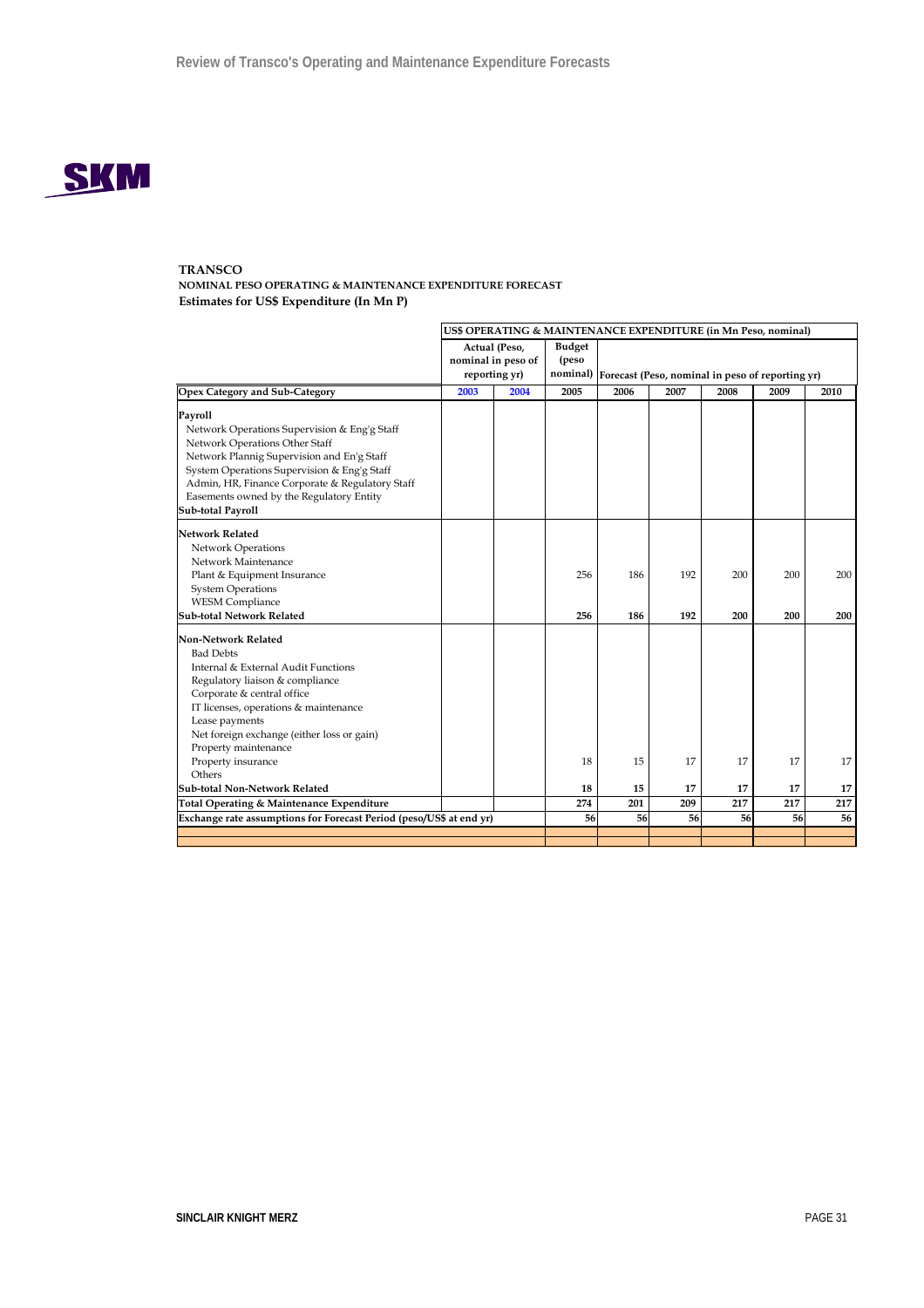

**NOMINAL US\$ OPERATING & MAINTENANCE EXPENDITURE FORECAST Estimates for US\$ Expenditure (In Mn \$)**

|                                                               | US\$ OPERATING & MAINTENANCE EXPENDITURE (in Mn US\$, nominal)        |      |      |                                                           |      |      |      |      |
|---------------------------------------------------------------|-----------------------------------------------------------------------|------|------|-----------------------------------------------------------|------|------|------|------|
|                                                               | Actual (US\$,<br><b>Budget</b><br>nominal in US\$ of<br>reporting yr) |      |      | nominal) Forecast (US\$, nominal in US\$ of reporting yr) |      |      |      |      |
| <b>Opex Category and Sub-Category</b>                         | 2003                                                                  | 2004 | 2005 | 2006                                                      | 2007 | 2008 | 2009 | 2010 |
| Payroll                                                       |                                                                       |      |      |                                                           |      |      |      |      |
| Network Operations Supervision & Eng'g Staff                  |                                                                       |      |      |                                                           |      |      |      |      |
| Network Operations Other Staff                                |                                                                       |      |      |                                                           |      |      |      |      |
| Network Plannig Supervision and En'g Staff                    |                                                                       |      |      |                                                           |      |      |      |      |
| System Operations Supervision & Eng'g Staff                   |                                                                       |      |      |                                                           |      |      |      |      |
| Admin, HR, Finance Corporate & Regulatory Staff               |                                                                       |      |      |                                                           |      |      |      |      |
| Easements owned by the Regulatory Entity<br>Sub-total Payroll |                                                                       |      |      |                                                           |      |      |      |      |
|                                                               |                                                                       |      |      |                                                           |      |      |      |      |
| <b>Network Related</b>                                        |                                                                       |      |      |                                                           |      |      |      |      |
| Network Operations                                            |                                                                       |      |      |                                                           |      |      |      |      |
| Network Maintenance                                           |                                                                       |      |      |                                                           |      |      |      |      |
| Plant & Equipment Insurance                                   |                                                                       |      | 4.58 | 3.32                                                      | 3.43 | 3.57 | 3.57 | 3.57 |
| <b>System Operations</b>                                      |                                                                       |      |      |                                                           |      |      |      |      |
| <b>WESM Compliance</b>                                        |                                                                       |      |      |                                                           |      |      |      |      |
| <b>Sub-total Network Related</b>                              |                                                                       |      | 4.58 | 3.32                                                      | 3.43 | 3.57 | 3.57 | 3.57 |
| <b>Non-Network Related</b>                                    |                                                                       |      |      |                                                           |      |      |      |      |
| <b>Bad Debts</b>                                              |                                                                       |      |      |                                                           |      |      |      |      |
| Internal & External Audit Functions                           |                                                                       |      |      |                                                           |      |      |      |      |
| Regulatory liaison & compliance                               |                                                                       |      |      |                                                           |      |      |      |      |
| Corporate & central office                                    |                                                                       |      |      |                                                           |      |      |      |      |
| IT licenses, operations & maintenance                         |                                                                       |      |      |                                                           |      |      |      |      |
| Lease payments                                                |                                                                       |      |      |                                                           |      |      |      |      |
| Net foreign exchange (either loss or gain)                    |                                                                       |      |      |                                                           |      |      |      |      |
| Property maintenance                                          |                                                                       |      |      |                                                           |      |      |      |      |
| Property insurance                                            |                                                                       |      | 0.32 | 0.27                                                      | 0.30 | 0.31 | 0.31 | 0.31 |
| Others<br>Sub-total Non-Network Related                       |                                                                       |      | 0.32 | 0.27                                                      | 0.30 | 0.31 | 0.31 | 0.31 |
|                                                               | 0.00                                                                  | 0.00 | 4.90 |                                                           |      | 3.88 | 3.88 |      |
| Total Operating & Maintenance Expenditure                     |                                                                       |      |      | 3.59                                                      | 3.73 |      |      | 3.88 |
|                                                               |                                                                       |      |      |                                                           |      |      |      |      |
| USA Consumer Price Index Change Assumption (% pa over yr)     |                                                                       |      | 2.4% | 2.4%                                                      | 2.4% | 2.4% | 2.4% | 2.4% |